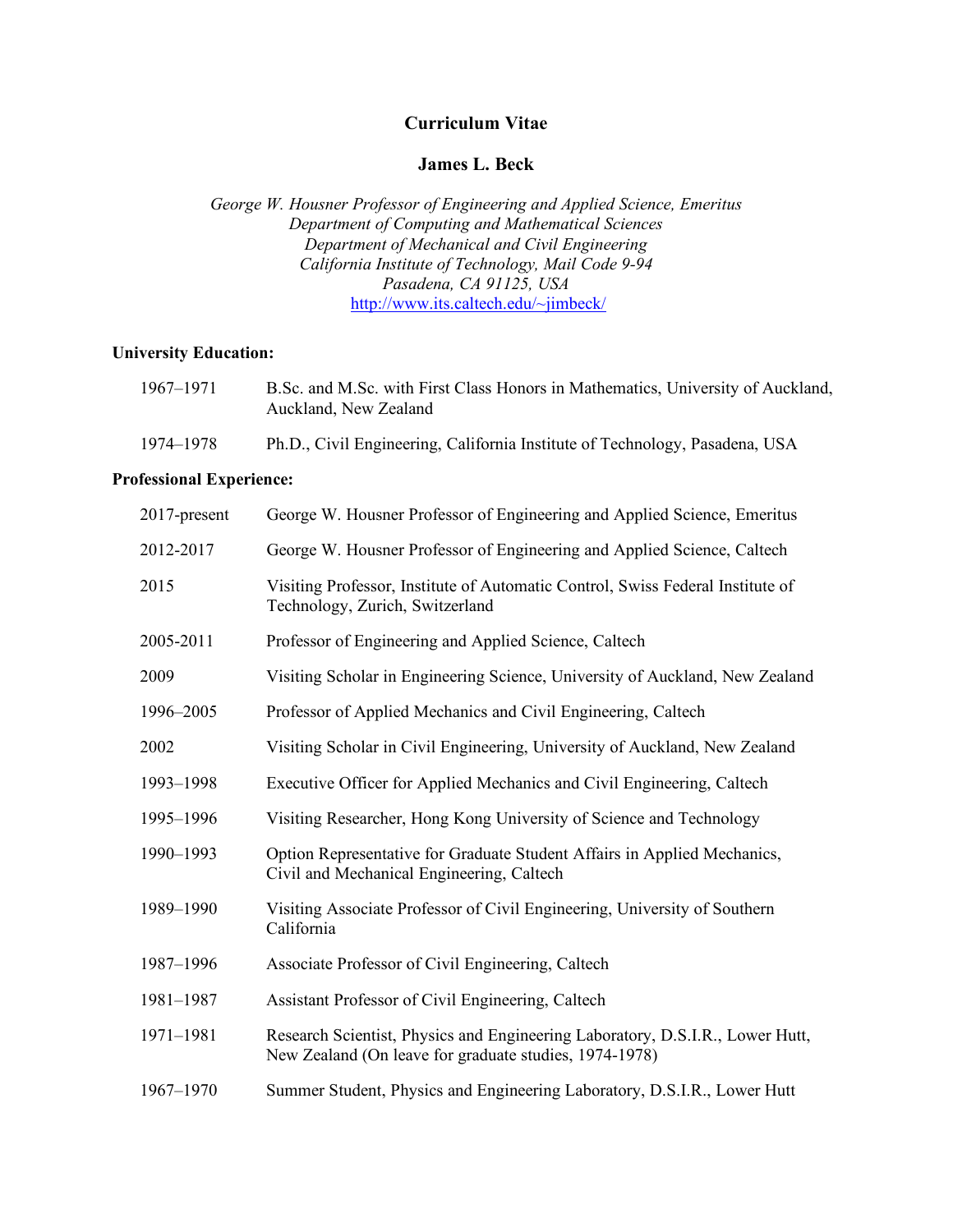### **Honors and Awards:**

Distinguished Member, Class of 2022, American Society of Civil Engineers, October 2022

Masanobu Shinozuka Medal for Stochastic Mechanics, Engineering Mechanics Institute, American Society of Civil Engineers, April 2019

George W. Housner Medal for Structural Control and Monitoring, Engineering Mechanics Institute, American Society of Civil Engineers, April 2017

Fellow of Engineering Mechanics Institute, ASCE, August 2013

Hojjat Adeli Award for Innovation in Computing: Best paper in Computer-Aided Civil and Infrastructure Engineering Journal in 2010 (with S.H. Cheung)

Special Issue of Structural Safety Journal: Probabilistic Methods for Modeling, Simulation and Optimization of Engineering Structures under Uncertainty in Honor of Jim Beck's 60<sup>th</sup> Birthday, L.S. Katafygiotis and C. Papadimitriou (Eds), 32, No. 5, 2010

Senior Research Prize in Computational Structural Dynamics, European Association of Structural Dynamics, Southampton, UK, July 2008

Senior Research Prize in Computational Stochastic Mechanics, International Association of Structural Safety and Reliability, Rome, June 2005

Graduate Student Council Teaching Award, California Institute of Technology, 1997

New Zealand National Research Advisory Council Fellowship, 1974–78

Fulbright Fellowship, 1974

Fowlds Memorial Prize for Most Distinguished Student in the Faculty of Science, University of Auckland, New Zealand, 1970

Senior Scholar in Mathematics, University of Auckland, New Zealand, 1970

New Zealand University Scholarship  $(8<sup>th</sup> overall, 1<sup>st</sup> in Mathematics), 1966$ 

Dux (Valedictorian), Mt Albert Grammar School, Auckland, New Zealand, 1966

## **Membership of Professional Societies:**

American Society of Civil Engineers

International Association of Structural Safety and Reliability

International Association for Structural Control and Monitoring

#### **Editorial Board Membership:**

Computer-aided Civil and Infrastructure Engineering

International Journal of Reliability and Safety

Probabilistic Engineering Mechanics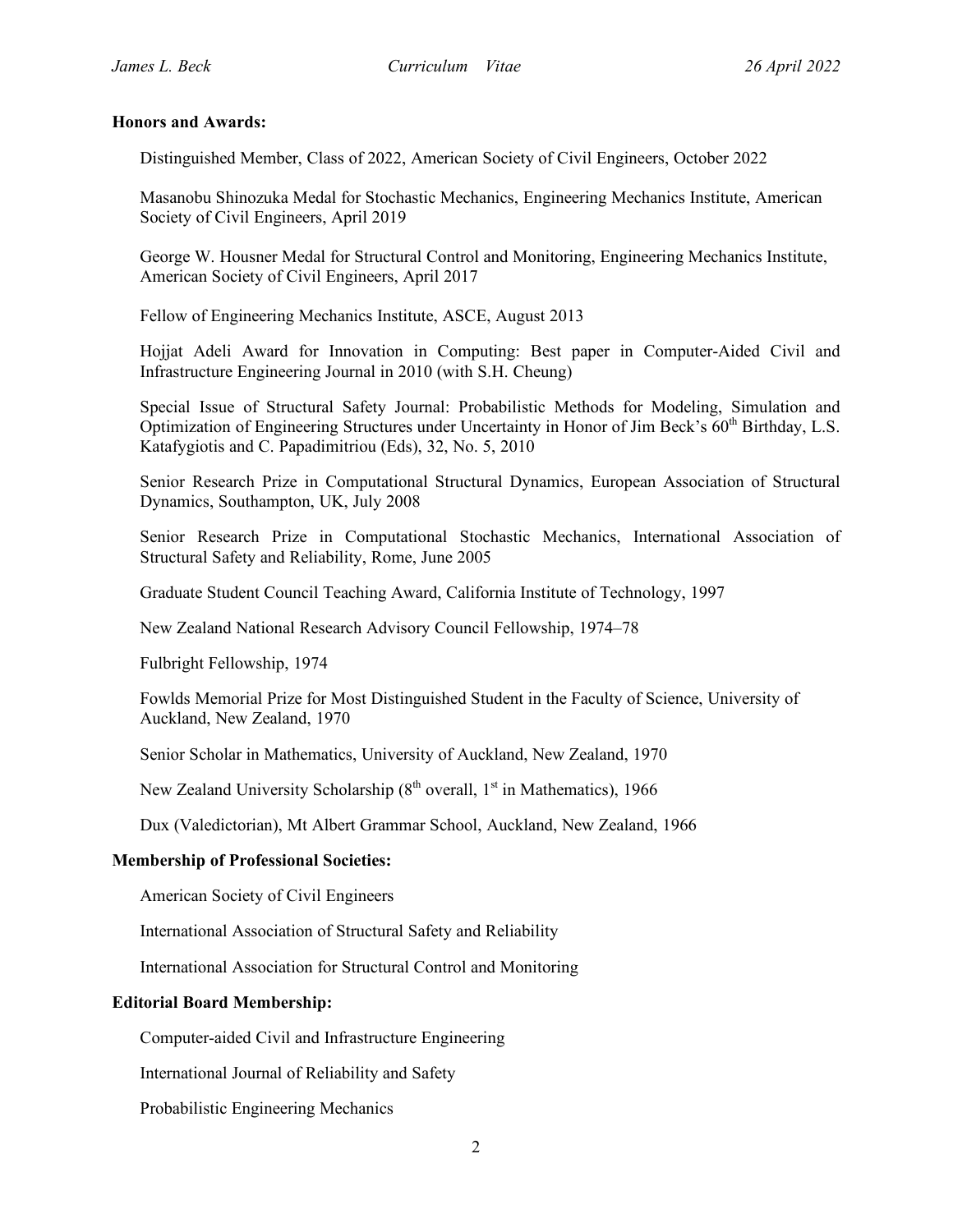## **Professional Service (partial list):**

President, Consortium of Universities for Research in Earthquake Engineering (1998); Director (1995–1998); Vice President (1997); Past President (1999)

Vice President, Board of Governors, Engineering Mechanics Institute, ASCE (2010-2011); Governor (2007-2011)

Board of Directors, International Association for Structural Control and Monitoring (2010–2018)

Associate Editor, Journal of Engineering Mechanics, ASCE (1999–2002)

Vice Chair, Executive Committee, Engineering Mechanics Division, ASCE (2006-2007; Member, 2004-2007)

Chair, Dynamics Committee, ASCE Engineering Mechanics Division, ASCE (1999–2001; Vice Chair 2001-2003; Member 1986–1994, 1998-2006)

Chair, ASCE–IASC Task Group on Structural Health Monitoring (1999-2001; Member 1999-2005)

Control Member, Probabilistic Methods Committee, Engineering Mechanics Division, ASCE (2002- 2005; Member 2000-2008).

Member, Committee on Structural Control, Structural Engineering Institute, ASCE (1996–2003)

Member, Committee on Structural Identification and Health Monitoring of Constructed Facilities, ASCE Structural Engineering Institute (1994–2000)

Chair, Committee on System Identification and Structural Control, International Association of Structural Safety and Reliability (2001–2013; Member 1998-2013)

Member, Committee on Computational Stochastic Mechanics, International Association of Structural Safety and Reliability (1998-2013)

Member of Scientific Committee and Mini-Symposium Organizer, 11<sup>th</sup> International Conference on Structural Safety and Reliability, New York, USA (June 2013)

Member of Scientific Committee and Mini-Symposium Organizer, 10<sup>th</sup> International Conference on Structural Safety and Reliability, Osaka, Japan (September 2009)

Member of Scientific Committee and Mini-Symposium Co-Organizer, 9<sup>th</sup> International Conference on Structural Safety and Reliability, Rome, Italy (June 2005)

Member of Scientific Committee and Session Organizer, 8<sup>th</sup> International Conference on Structural Safety and Reliability, Newport Beach, California (June 2001)

Co-Guest Editor for a special issue on Uncertainty Quantification and Propagation in Structural Systems in the Journal of Risk and Uncertainty in Engineering Systems, 2016

Co-Guest Editor for a special issue on Earthquake Engineering Applications of Structural Health Monitoring in the International Journal of Earthquake Engineering and Structural Dynamics, 2015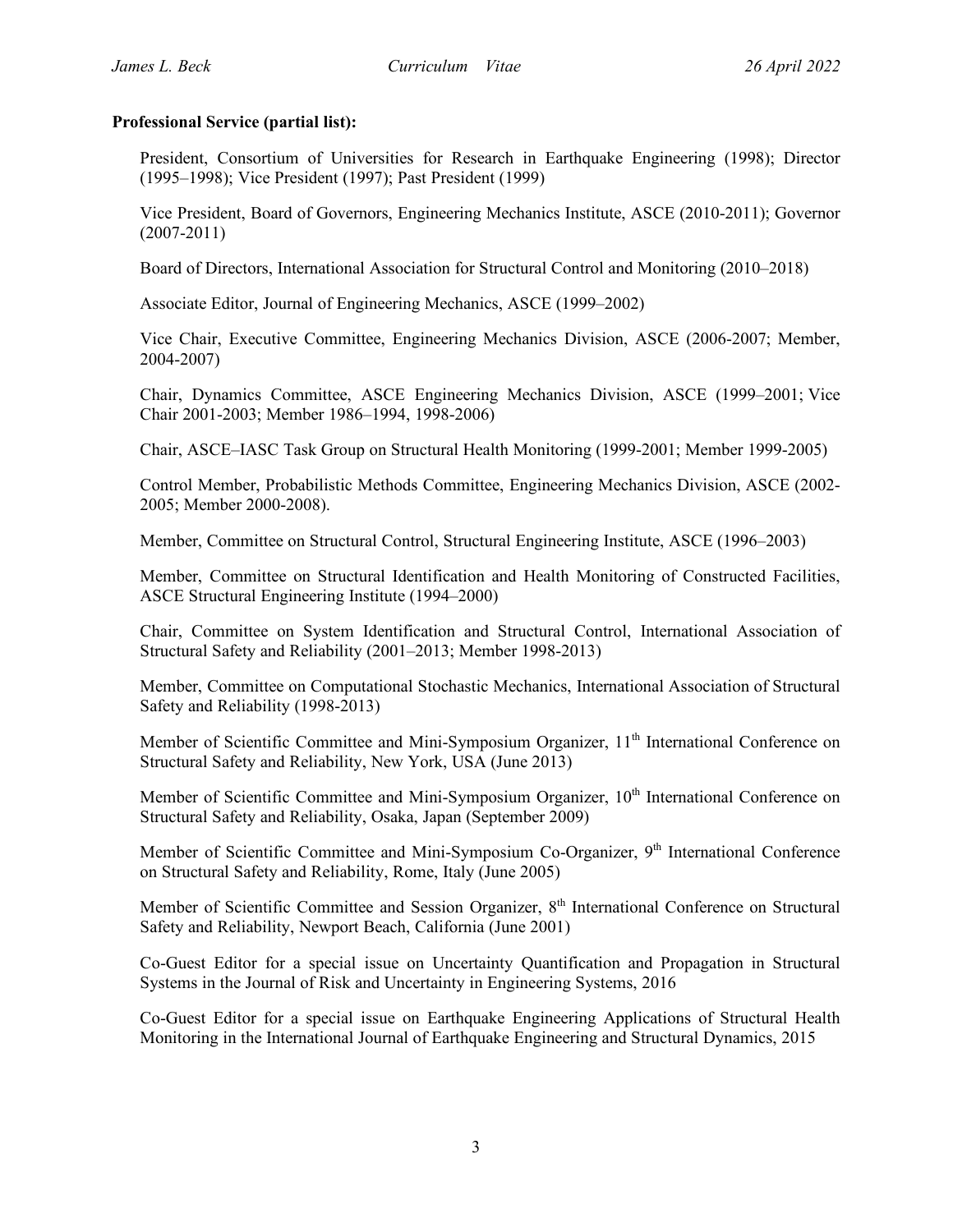Co-Guest Editor for multiple special issues on Structural Health Monitoring and on Computational Intelligence in Structural Engineering and Mechanics in the journal of Computer-Aided Civil and Infrastructure Engineering

Co-Guest Editor of a special issue of the Journal of Engineering Mechanics on the IASC-ASCE Structural Health Monitoring Benchmarks, January 2004

## **Plenary and Keynote Lectures:**

Keynote Lecturer, 7<sup>th</sup> World Conference on Structural Control and Monitoring, Qingdao, China (July 2018)

Keynote Lecturer, Joint COST-IABSE Workshop on the Value of Structural Health Monitoring for the Reliable Bridge Management, Zagreb, Croatia (March 2017)

Plenary Lecturer, 11<sup>th</sup> International Conference on Structural Safety and Reliability, New York, USA (June 2013)

Keynote Lecturer, 31<sup>st</sup> International Modal Analysis Conference, Garden Grove, California, USA (February 2013)

Keynote Lecturer, Workshop on Application of Bayesian Methods in Structural and Vibro-acoustical Dynamics, Southampton, UK (March 2012)

Plenary Lecturer, Member of Scientific Committee and Mini-Symposium Organizer, 8<sup>th</sup> European Conference on Structural Dynamics, Leuven, Belgium (July 2011)

Keynote Lecturer, 12<sup>th</sup> East Asia-Pacific Conference on Structural Engineering and Construction, Hong Kong, China (January 2011)

Keynote Lecturer, International Conference on Engineering Mechanics, Los Angeles, USA (June 2010)

Invited Lecturer, SICON Conference, Rome, Italy (September 2009)

Semi-Plenary Lecturer, Member of International Advisory Board and Mini-Symposium Co-Organizer, 2nd International Conference on Computational Methods in Structural Dynamics and Earthquake Engineering, Rhodes, Greece (June 2009)

Invited Lecturer, International Workshop on Statistical Methods for Dynamic System Models, Vancouver, Canada (June 2009)

Keynote Lecturer, 8<sup>th</sup> World Congress on Computational Mechanics, Venice, Italy (July 2008)

Semi-Plenary Lecturer, Member of International Advisory Board and Mini-Symposium Co-Organizer, 1<sup>st</sup> International Conference on Computational Methods in Structural Dynamics and Earthquake Engineering, Rethymno, Crete (June 2007)

Keynote Lecturer, 6<sup>th</sup> European Conference on Structural Dynamics, Paris, France (September 2005)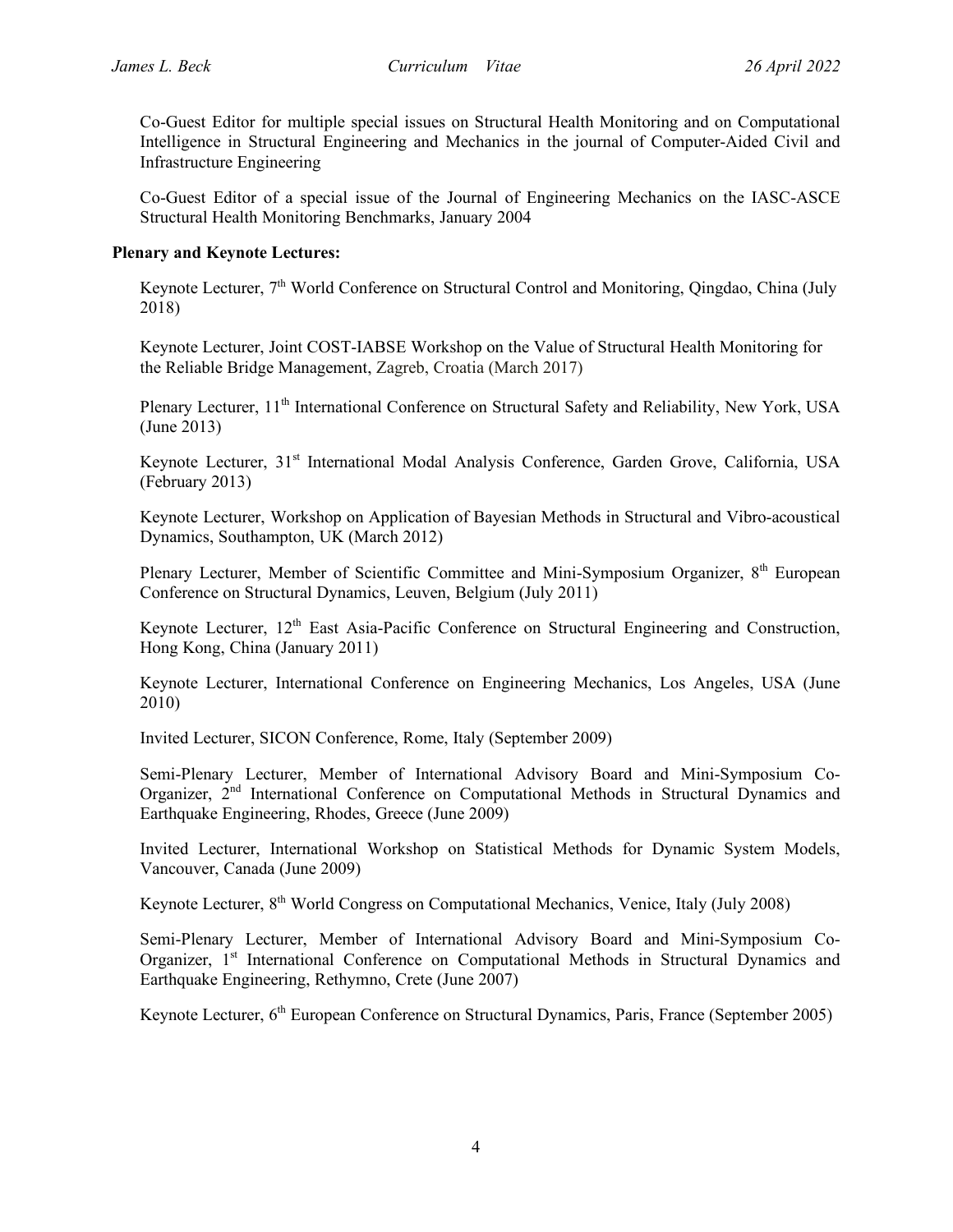### **Doctoral Students Supervised and Theses Titles (see http://thesis.library.caltech.edu/)**

Jayakumar, Paramsothy, "Modeling and Identification in Structural Dynamics", 1987

Levine, Marie B., "Accelerogram Processing Using Reliability Bounds and Optimal Correction Methods", 1990

Papadimitriou, Konstantinos, "Stochastic Characterization of Strong Ground Motion and Applications to Structural Response", 1990

Katafygiotis, Lambros S., "Treatment of Model Uncertainties in Structural Dynamics", 1991

Beck, Robert T., "Fundamental Problems in the Application of Structural Identification Procedures to Damage Detection", 1991

Chiang, Dar–Yun, "Parsimonious Modeling of Inelastic Structures", 1992

Yang, Chi–Ming, "Statistical System Identification and Application to Seismic Response of Structures", 1996

Zaremba, Slawomir, "Dynamical Signatures of Gearbox Vibrations", 1997 (joint with T.K. Caughey)

Chan, Eduardo, "Optimal Design of Building Structures using Genetic Algorithms", 1997

Vanik, Michael W., "A Bayesian Approach to Structural Health Monitoring", 1997

May, B. Scott, "Probabilistic Robust Control: Theory and Applications", 1997

Polidori, David C., "Probabilistic Treatment of Uncertainty in Nonlinear Dynamical Systems", 1997

Irfanoglu, Ayhan, "Structural Design under Seismic Risk Using Multiple Performance Objectives", 2000

Au, Siu-Kui, "On the Solution of First-Excursion Problems by Simulation with Applications to Probabilistic Seismic Performance Assessment", 2001

Yuen, Ka-Veng, "Model Selection, Identification and Robust Control for Dynamical Systems", 2002

Camelo, Vanessa S., "Dynamic Characteristics of Woodframe Buildings", 2003 (joint with J.F. Hall)

Shaikhutdinov, Rustem V., "Structural Damage Evaluation: Theory and Applications to Earthquake Engineering", 2004

Muto, Matthew M., "Application of Stochastic Simulation Methods to System Identification", 2006

Mitrani-Reiser, Judith, "An Ounce of Prevention: Probabilistic Loss Estimation for Performancebased Earthquake Engineering", 2007

Oh, Chang Kook, "Bayesian Learning for Earthquake Engineering Applications and Structural Health Monitoring", 2007

Taflanidis, Alexandros, "Stochastic System Design and Applications to Stochastically Robust Structural Control", 2008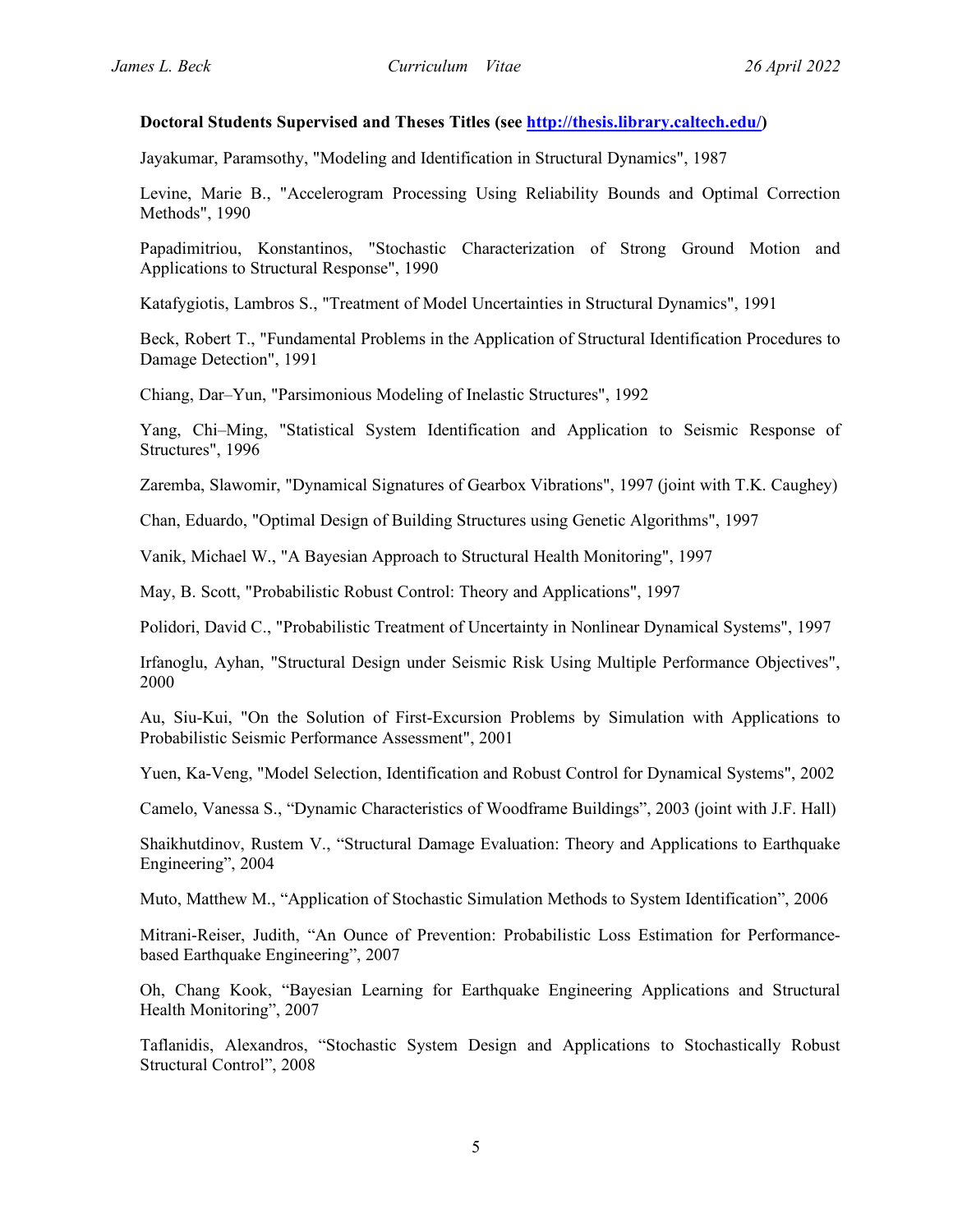Cheung, Sai-Hung, "Stochastic Analysis, Model and Reliability Updating of Complex Systems with Applications to Structural Dynamics", 2009

Wu, Stephen, "Future of Earthquake Early Warning: Quantifying Uncertainty and Making Fast Automated Decisions for Applications", 2014

Bhattacharyya, Pinaky, "Optimal Sensor Placement for Bayesian Parametric Identification of Structures", 2016

Catanach, Thomas, "Computational Methods for Bayesian Inference in Complex Systems", 2017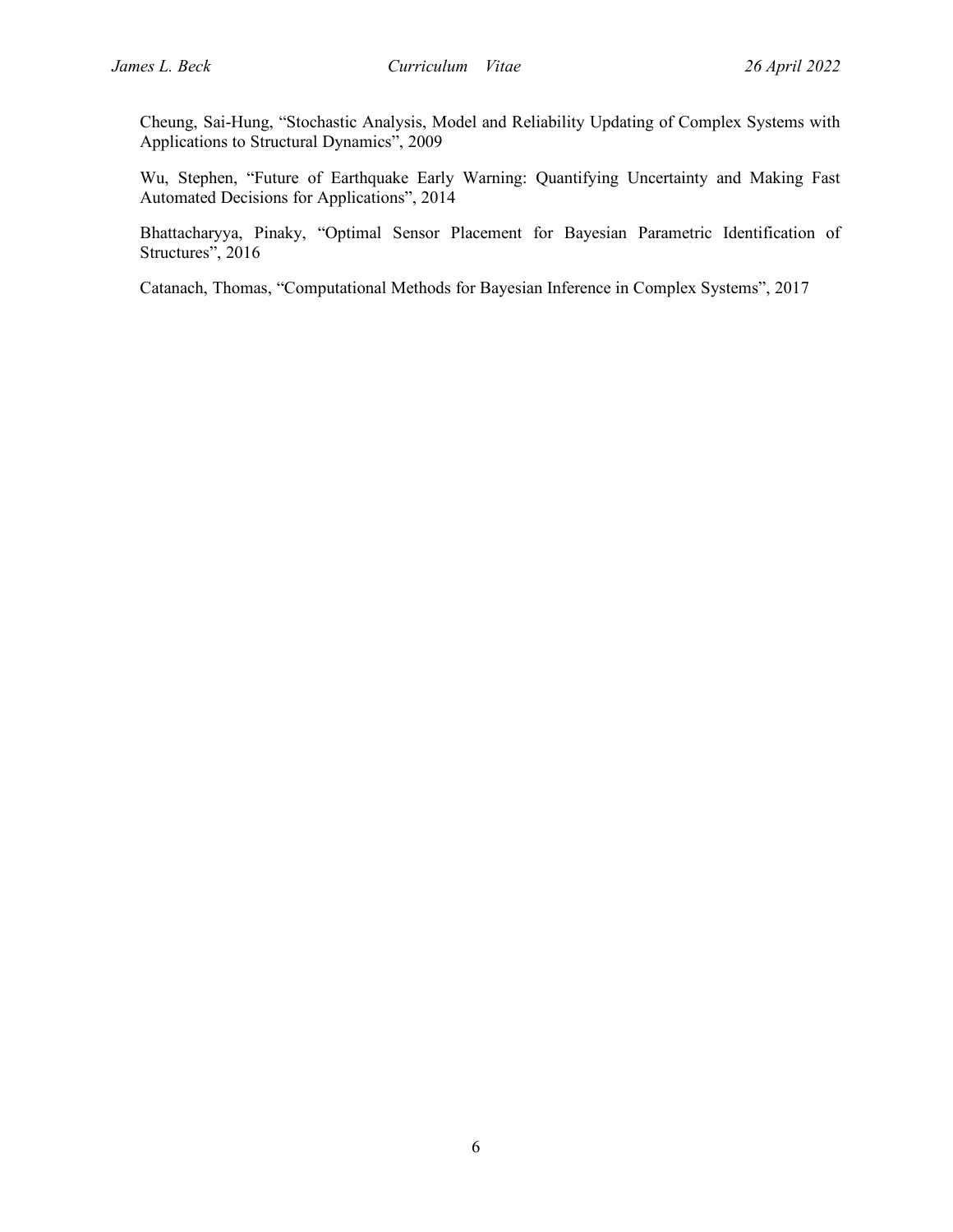## **PUBLICATIONS**

- [1] **"A New Reflecting Microscope Objective with Two Concentric Spherical Mirrors," J.L. Beck,** *Applied Optics***, 8, 1503, July 1969.**
- [2] **"Convection in a Box of Porous Material Saturated with Fluid," J.L. Beck,** *Physics of Fluids***, 15, 1377-1383, August 1972.**
- [3] **"The Seismic Response of a Reinforced Concrete Bridge Pier Designed to Step," J.L. Beck and R.I. Skinner,** *International Journal of Earthquake Engineering and Structural Dynamics***, 2, 343–358, June 1973.**
- [4] "Anisotropic Theory of Growth Stresses in Trees," J.L. Beck, Report No. 452, Physics and Engineering Laboratory, DSIR, Lower Hutt, New Zealand, August 1974.
- [5] **"A Practical System for Isolating Structures from Earthquake Attack," R.I. Skinner, J.L. Beck and G.N. Bycroft,** *International Journal of Earthquake Engineering and Structural Dynamics***, 3, 297–309, 1974.**
- [6] **"Weight-Induced Stresses and the Recent Seismicity at Lake Oroville, California," J.L. Beck***, Bulletin of the Seismological Society of America***, 66, 1121–1131, August 1976.**
- [7] **"**Oroville Reservoir, California and the Earthquakes of August 1, 1975," J.L. Beck and G.W. Housner, *Proceedings 6th World Conference on Earthquake Engineering*, New Delhi, January 1977.
- [8] "An Optimal Filter Approach to Identification in Structural Dynamics," J.L. Beck and P.C. Jennings, *Proceedings Symposium on Applications of Computer Methods in Engineering*, **1**, 251–260, University of Southern California, Los Angeles, August 1977.
- [9] "Application of System Identification Techniques for Local Site Characterization," J.L. Beck*, Proceedings NSF Seminar–Workshop on Strong Ground Motion*, 14–18, Rancho Santa Fe, February 1978.
- [10] "Determining Models of Structures from Earthquake Records," J.L. Beck, Report No. EERL 78–01 (Doctoral Thesis), California Institute of Technology, Pasadena, June 1978.
- [11] "Identification of Linear Structures from Earthquake Records," G.H. McVerry, J.L. Beck and P.C. Jennings, *Proceedings 2nd U.S. National Conference on Earthquake Engineering*, Stanford University, August 1979.
- [12] **"The New Zealand Strong Motion Earthquake Recorder Network," R.T. Hefford, P.M. Randal, R.I. Skinner, J.L. Beck and R.G. Tyler,** *Bulletin of the New Zealand National Society of Earthquake Engineering***, 12, 256–263, September 1979.**
- [13] **"Structural Identification Using Linear Models and Earthquake Records," J.L. Beck and P.C. Jennings,** *International Journal of Earthquake Engineering and Structural Dynamics***, 8, 145–160, April 1980.**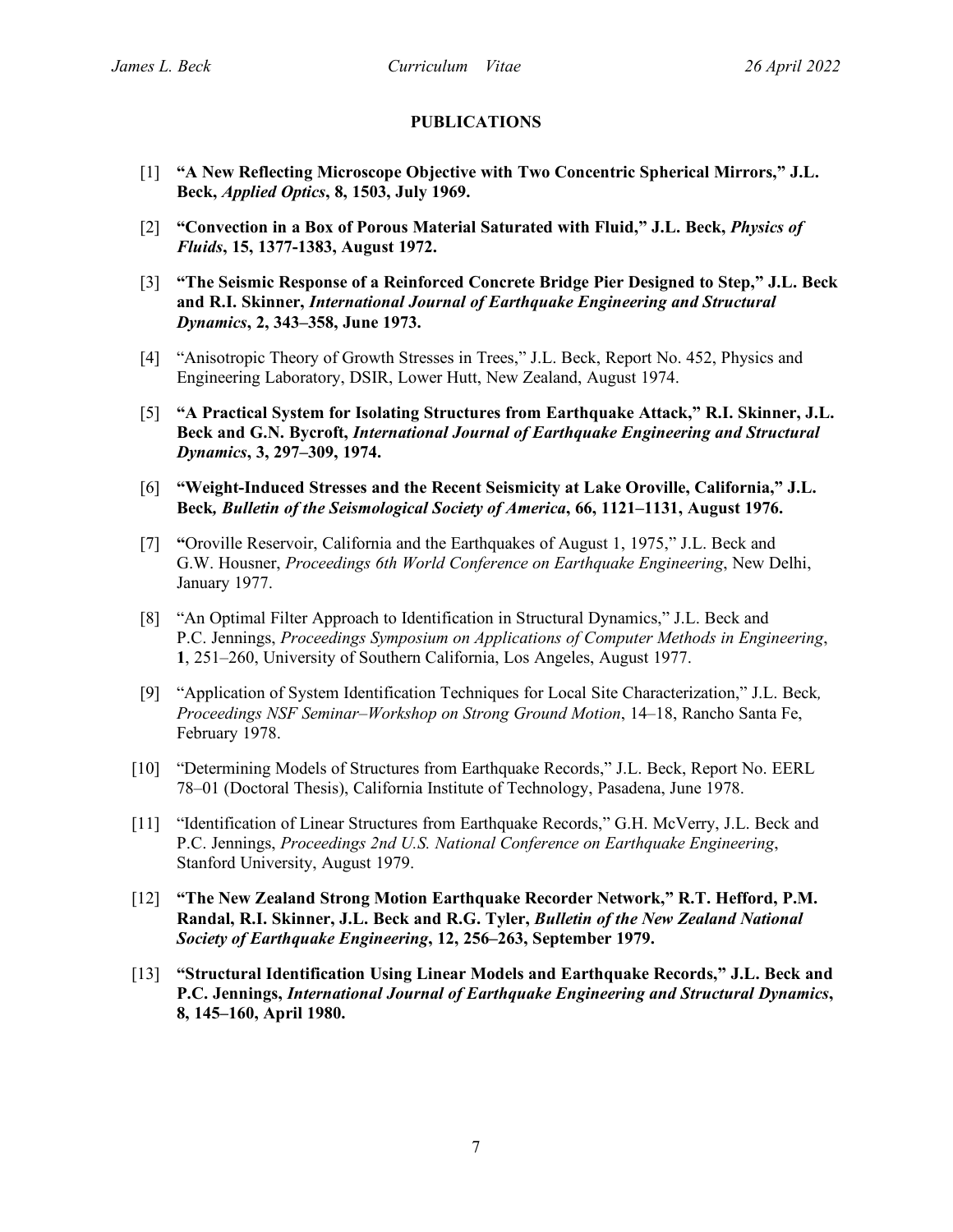- [14] "Applications of System Identification Techniques to Recorded Earthquake Responses," J.L. Beck, G.H. McVerry and P.C. Jennings, *Proceedings 7th World Conference on Earthquake Engineering*, Istanbul, September 1980.
- [15] "Earthquake Engineering Research at the Physics and Engineering Laboratory, DSIR," R.G. Tyler and J.L. Beck, *Proceedings Conference on Large Earthquakes*, Napier, February 1981. Miscellaneous Series No. 5, Royal Society of New Zealand, Wellington, 1981.
- [16a] "Computer Analyses of New Zealand Earthquake Accelerograms–**1,**" J.L. Beck, P.M. Randall and R.T. Hefford, Physics and Engineering Laboratory Report, DSIR, Lower Hutt, New Zealand, October 1981.
- [16b] "Software for Engineering Seismology's LSI-11 Controlled HP 9874A Digitizing System," J.L. Beck and G.H. McVerry, PEL Report No. 774, Physics and Engineering Laboratory, DSIR, Lower Hutt, New Zealand, August 1982.
- [17] "Comments on: Covariance–Invariant Digital Filtering–A Better Digital Processing Technique for Ground Motion Studies; by J.E. Ehrenberg and E.N. Hernandez," J.L. Beck*, Bulletin of the Seismological Society of America*, **72**, 1445–1446, August 1982.
- [18] "System Identification Applied to Strong Motion Records from Structures," J.L. Beck, *in Earthquake Ground Motion and Its Effects on Structures*, S.K. Datta (Ed.), AMD-53, 109–133, ASME, New York, 1982.
- [19] **"An Earthquake Alarm System for the Maui A Offshore Platform, New Zealand," R.G. Tyler and J.L. Beck,** *Bulletin of the Seismological Society of America***, 73, 297–305, February 1983.**
- [20] "Structural Identification of JPL Building 180 Using Optimally Synchronized Earthquake Records," G.H. McVerry and J.L. Beck, Report No. EERL 83–01, California Institute of Technology, Pasadena, August 1983.
- [16c] "Information Extracted from Strong-Motion Records Using Computer Calculations," J.L. Beck, *in Earthquake Records and Design*, Earthquake Engineering Research Institute , Berkeley, CA, K1-K14, February 9, 1984.
- [21] "Optimal Algorithms for Calculating the Response of Linear Oscillators to Digitized Ground Accelerations," J.L. Beck and H. Park, *Proceedings 8th World Conference on Earthquake Engineering*, San Francisco, July 1984.
- [22] "Seismic Response Characteristics of Meloland Road Overpass During 1979 Imperial Valley Earthquake," S.D. Werner, M.B. Levine and J.L. Beck, Report by Agbabian Associates, El Segundo, California, March 1985.
- [23] "Use of Measured Strong Motion Data to Assess Seismic Response of Meloland Road Overpass," S.D. Werner, M.B. Levine and J.L. Beck, *Proceedings Joint U.S./New Zealand Workshop on Seismic Resistance of Highway Bridges*, San Diego, California, May 1985.
- [24] "Analysis of Elastic Pseudodynamic Test Data from a Full-Scale Steel Structure Using System Identification," J. Beck and P. Jayakumar, *Proceedings 6th JTCC Conference, U.S.-Japan Cooperative Earthquake Research Program Utilizing Large Scale Testing Facilities*, Hawaii, June 1985.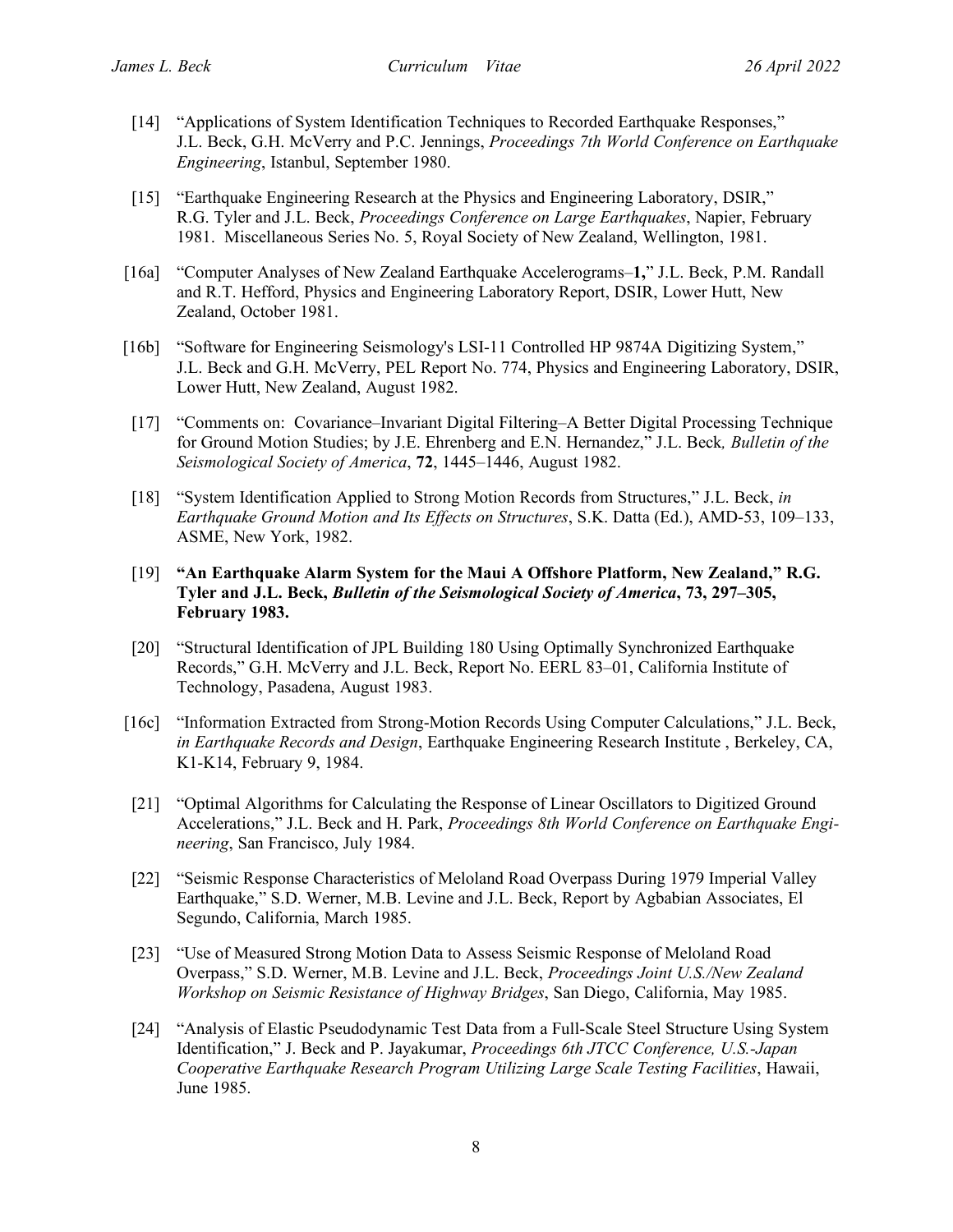- [25] "Comparison Between Transfer Function and Modal Minimization Methods for System Identification," R. Beck and J.L. Beck, Report No. EERL 85–06, California Institute of Technology, Pasadena, November 1985.
- [26] "Engineering Features of the Recent Mexican Earthquake," J.L. Beck and J.F. Hall, *Engineering and Science*, California Institute of Technology, Pasadena, January 1986.
- [27] "System Identification Applied to Pseudodynamic Test Data: A Treatment of Experimental Errors," J.L. Beck and P. Jayakumar, *Proceedings 3rd ASCE Engineering Mechanics Conference on Dynamic Response of Structures*, University of California, Los Angeles, March 1986.
- [28] "Application of System Identification to Pseudodynamic Test Data from a Full-Scale Six-Story Steel Structure," J.L. Beck and P. Jayakumar, *Proceedings International Conference on Vibration Problems in Engineering*, Xian, China, June 1986.
- [29] **"Structural Damage in Mexico City," J.F. Hall and J.L. Beck,** *Geophysical Research Letters***, 13, 589–592, June 1986.**
- [30] **"Factors Contributing to the Catastrophe in Mexico City During the Earthquake of September 19, 1985," J.L. Beck and J.F. Hall,** *Geophysical Research Letters***, 13, 593–596, June 1986.**
- [31] "Pseudo-dynamic Testing and Model Identification," J.L. Beck and P. Jayakumar, *Proceedings 3rd U.S. National Conference on Earthquake Engineering*, Charleston, South Carolina, August 1986.
- [32] "Effects of Recorder Nonsynchronization on Interpretation of Strong-Motion Records at Meloland Road Overpass," S.D. Werner and J.L. Beck, *Proceedings 3rd U.S. National Conference on Earthquake Engineering*, Charleston, South Carolina, August 1986.
- [33] **"Seismic Response Evaluation of Meloland Road Overpass Using 1979 Imperial Valley Earthquake Records," S.D. Werner, J.L. Beck and M.B. Levine,** *International Journal of Earthquake Engineering and Structural Dynamics***, 15, 249–274, February 1987.**
- [34] **"Quick Algorithms for Computing Either Displacement, Velocity or Acceleration of an Oscillator," J.L. Beck and M. Dowling,** *International Journal of Earthquake Engineering and Structural Dynamics***, 16, 245-253, February 1988.**
- [35] "System Identification Using Nonlinear Structural Models," P. Jayakumar and J.L. Beck, *Structural Safety Evaluation Based on System Identification Approaches*, H.G. Natke and J.T.P. Yao (Eds.), Vieweg-Verlag, Wiesbaden, 1988.
- [36] "Probabilistic System Identification in the Time Domain," J.L. Beck, *Proceedings of USAF/NASA Workshop on Model Determination for Large Space Systems*, California Institute of Technology, Pasadena, March 1988.
- [37] "Evaluation of a Methodology for Model Identification in the Time Domain," R.T Beck and J.L. Beck, *Proceedings of USAF/NASA Workshop on Model Determination for Large Space Systems*, California Institute of Technology, Pasadena, March 1988.
- [38] "Treating Model Uncertainties in Structural Dynamics," J.L. Beck and L.S. Katafygiotis, *Proceedings 9th World Conference on Earthquake Engineering*, Tokyo, Japan, August 1988.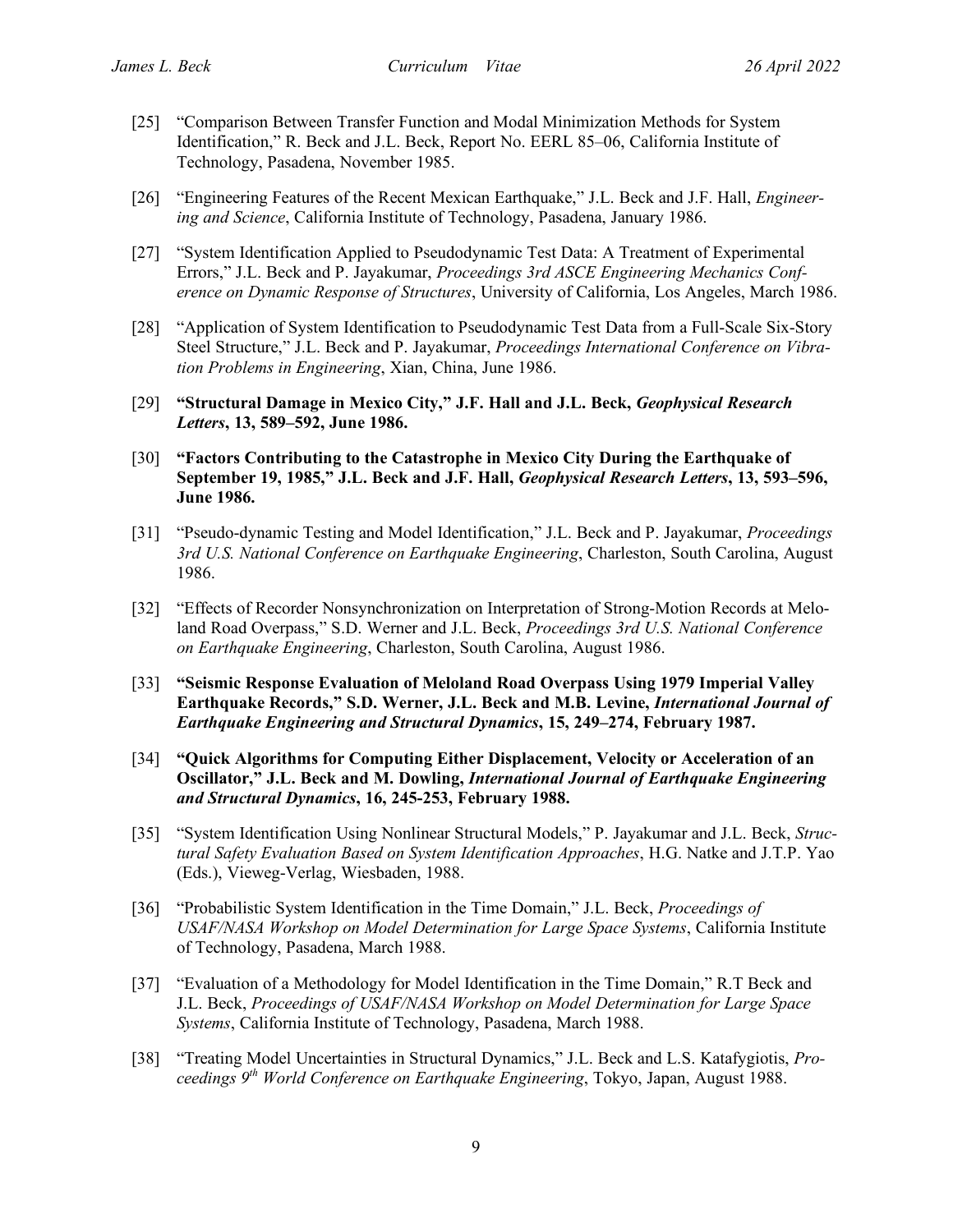- [39] "Accelerograms Recorded at Caltech During the Whittier Narrows Earthquakes of October 1, 1987: A Preliminary Report," M.B. Levine, J.L. Beck, W.D. Iwan, P.C. Jennings and R. Relles, Report No. EERL 88–01, Caltech, Pasadena, 1988.
- [40] "Modal Parameter Identification of an Offshore Platform From Earthquake Response Records," A.B. Mason, J.L. Beck, J. Chen and R.R. Ullmann, *Proceedings of Sessions Related to Seismic Engineering at Structures Congress*, 271–226, ASCE, New York, 1989.
- [41] **"Representing Imprecision in Engineering Design – Comparing Fuzzy and Probability Calculus," K.L. Wood, E.K. Antonsson and J.L. Beck,** *Research in Engineering Design***,** *1***, 187–203, 1990.**
- [42] "Statistical System Identification of Structures," J.L. Beck, *Proceedings of International Conference on Structural Safety and Reliability*, San Francisco, August 1989; 1395–1402, ASCE Publications, New York, 1990.
- [43] "A New Approach to Processing Accelerograms Based on Probability," M.B. Levine and J.L. Beck, *Proceedings of the Fourth U.S. National Conference on Earthquake Engineering*, Palm Springs, California, EERI, May 1990.
- [44] "Nonstationary Stochastic Characterization of Strong-Motion Accelerograms," K. Papadimitriou and J.L. Beck, *Proceedings of the Fourth U.S. National Conference on Earthquake Engineering*, Palm Springs, California, EERI, May 1990.
- [45] "Dynamic Tests and Seismic Excitation of a Bridge Structure," S.D. Werner, J.L. Beck and A. Nisar, *Proceedings of the Fourth U.S. National Conference on Earthquake Engineering*, Palm Springs, California, EERI, May 1990.
- [46] "Modal Identification of a Large Flexible Structure," J.L. Beck and D.Y. Chiang, *Proceedings USAF/NASA Workshop on System Identification and Health Monitoring*, Caltech, Pasadena, March 1990.
- [47] "Seismic Analysis of a Low–Rise Shear Wall Building Using Actual Recorded Earthquake Motions," P.S. Hashimoto, J.L. Beck and J.F. Costello, *Proceedings Third Symposium on Current Issues Related to Nuclear Power Plant Structures, Equipment and Piping*, Electric Power Research Institute, Palo Alto, December 1990.
- [48] "Uniqueness in Structural System Identification," L.S. Katafygiotis and J.L. Beck*, Proceedings U.S. National Workshop on Structural Control Research*, University of Southern California, October 1990.
- [49] "An Experimental Study of the Active Control of a Building Model," I. Nishimura, A. Abdel-Ghaffar, J.L. Beck, T.K. Caughey, W.D. Iwan, S.F. Masri and R.K. Miller*, Proceedings First U.S./Japan Conference on Adaptive Structures*, Maui, Hawaii, November 1990.
- [50] "Structural Properties of a Low–Rise Shear Wall Building Obtained from Recorded Earthquake Motions," P.S. Hashimoto, L.W. Tiong, J.L. Beck and J.F. Costello*, Proceedings Structural Mechanics in Reactor Technology Conference*, Tokyo, Japan, August 1991.
- [51] "Updating of a Model and its Uncertainties Utilizing Dynamic Test Data," J.L. Beck and L.S. Katafygiotis, *Proceedings First International Conference on Computational Stochastic Mechanics*, 125-136, Computational Mechanics Publications, Boston, September 1991.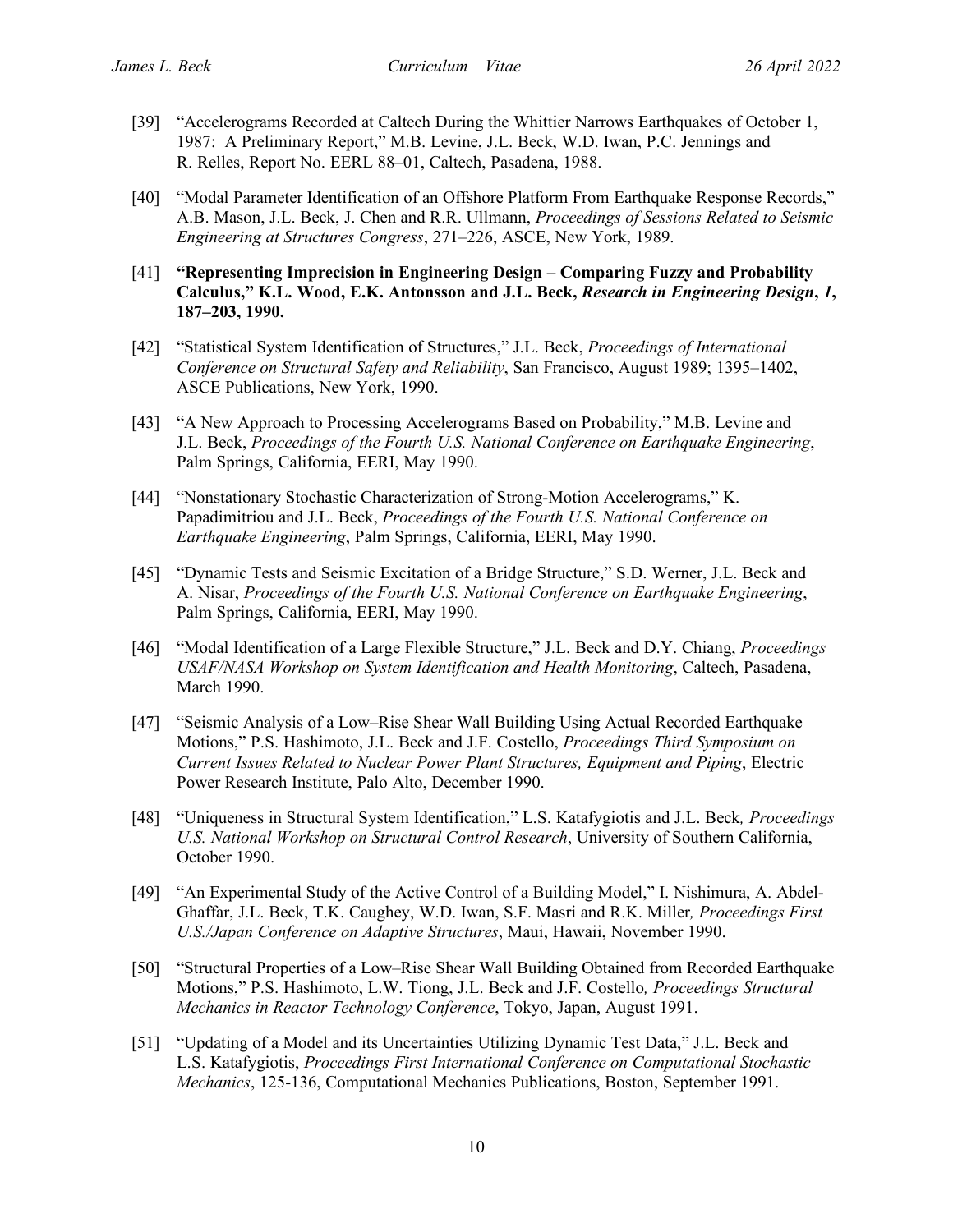- [52] "An Efficient Treatment of Model Uncertainties for the Dynamic Response of Structures," L.S. Katafygiotis and J.L. Beck, *Proceedings First International Conference on Computational Stochastic Mechanics*, 661-672, Computational Mechanics Publications, Boston, September 1991.
- [53] "Approximate Analysis of Nonstationary Random Vibrations of MDOF Systems," K. Papadimitriou and J.L. Beck, *Proceedings First International Conference on Computational Stochastic Mechanics*, 371-382, Computational Mechanics Publications, Boston, September 1991.
- [54] "Some Issues in the Identification of Structural Systems for Control and Response Prediction," S.F. Masri and J.L. Beck*, Proceedings International Workshop on Technology for Hong Kong's Infrastructure Development*, Hong Kong University of Science and Technology, December 1991.
- [55] "Probabilistic Approach to Structural Health Monitoring from Dynamic Testing," L.S. Katafygiotis and J.L. Beck, *Proceedings International Workshop on Technology for Hong Kong's Infrastructure Development*, Hong Kong University of Science and Technology, December 1991.
- [56] **"An Experimental Study of the Active Control of a Building Model," I. Nishimura, A. Abdel-Ghaffar, S.F. Masri, R.K. Miller, J.L. Beck, T.K. Caughey and W.D. Iwan***, Journal of Intelligent Material Systems and Structures***, 3, 134–165, January 1992.**
- [57] "Analysis of Building Records from 1989 Loma Prieta, 1984 Morgan Hill and 1986 Mt Lewis Earthquakes," J.L. Beck, S.D. Werner and A. Nisar, *Proceedings of Structures Congress*, San Antonio, Texas, ASCE, New York, April 1992.
- [58] "Updating Dynamic Models and their Associated Uncertainties for Structural Systems," J.L. Beck and L.S. Katafygiotis, *Proceedings Ninth Engineering Mechanics Conference*, College Station, Texas, ASCE, New York, May 1992.
- [59] "Nonstationary Response Characteristics of Linear MDOF Systems," K. Papadimitriou and J.L. Beck, *Proceedings Ninth Engineering Mechanics Conference*, College Station, Texas, ASCE, New York, May 1992.
- [60] "Assessment of UBC Seismic Design Provisions using Recorded Building Motions," A. Nisar, S.D. Werner and J.L. Beck, *Proceedings Tenth World Conference on Earthquake Engineering*, Madrid, Spain, July 1992.
- [61] "Stochastic Characterization of Ground Motion and Applications to Structural Response," K. Papadimitriou and J.L. Beck, *Proceedings Tenth World Conference on Earthquake Engineering*, Madrid, Spain, July 1992.
- [62] "Probabilistic System Identification and Health Monitoring of Structures," J.L. Beck and L.S. Katafygiotis, *Proceedings Tenth World Conference on Earthquake Engineering*, Madrid, Spain, July 1992.
- [63] "Stiffness and Damping Properties of a Low Aspect Ratio Shear Wall Building Based on Recorded Earthquake Responses," P.S. Hashimoto, L.W. Tiong, L.K. Steele, J.J. Johnson, and J.L. Beck, Report NUREG/CR-6012, U.S. Nuclear Regulatory Commission, Washington, D.C., March 1993.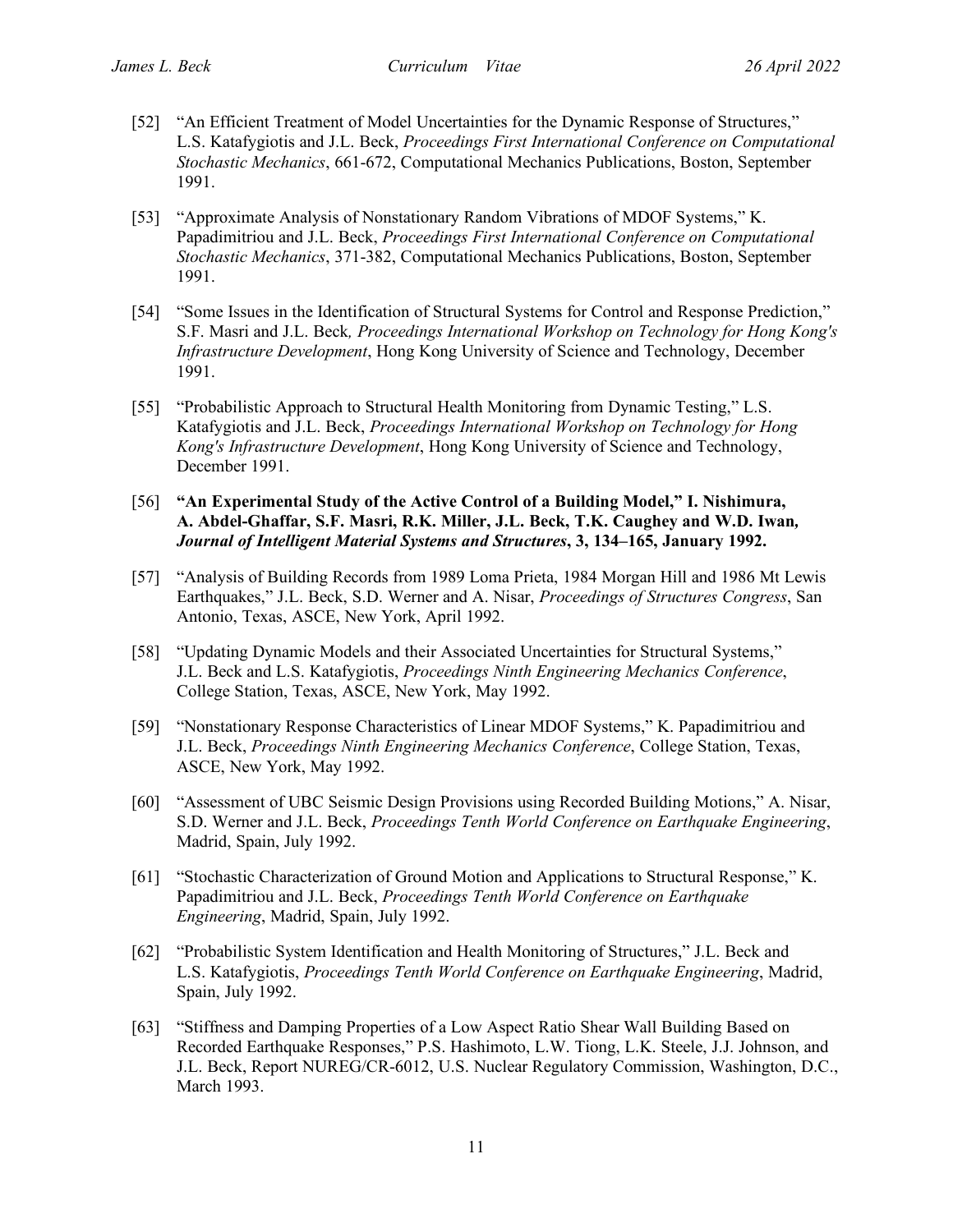- [64] "Seismic Analysis of Meloland Road Overcrossing Using Calibrated Structural and Foundation Models," S.D. Werner, J.L. Beck, L. Katafygiotis and A. Nisar, *Proceedings Structures Congress 1993*, Irvine, California, ASCE, New York, May 1993.
- [65] "Hong Kong Full-Scale Structural Control Initiative," J.C. Chen, J.L. Beck and W.D. Iwan*, Proceedings International Workshop on Structural Control*, Honolulu, Hawaii, August 1993.
- [66] "Model Identification and Seismic Analysis of Meloland Road Overcrossing," S.D. Werner, C.B. Crouse, L. Katafygiotis and J.L. Beck, Report to California Department of Transportation, Dames and Moore, Oakland, California, May 1993.
- [67] **"Linear System Response by DFT: Analysis of a Recent Modified Method," J.F. Hall and J.L. Beck,** *International Journal of Earthquake Engineering and Structural Dynamics***, 22, 599–615, 1993.**
- [68] **"Moving Resonance in Nonlinear Response to Fully Nonstationary Stochastic Ground Motion," J.L. Beck and C. Papadimitriou,** *Probabilistic Engineering Mechanics***, 8, 157– 167, 1993.**
- [69] **"Approximate Random Vibration Analysis of Classically-Damped MDOF Systems," C. Papadimitriou and J.L. Beck,** *Journal of Engineering Mechanics***, ASCE, 120, 75–96, 1994.**
- [70] **"A New Class of Distributed-Element Models for Cyclic Plasticity - Part 1: Theory and Application," D.Y. Chiang and J.L. Beck,** *International J. Solids and Structures***, 31, 469– 484, 1994.**
- [71] **"A New Class of Distributed-Element Models for Cyclic Plasticity - Part 2: On Important Properties of Material Behavior," D.Y. Chiang and J.L. Beck,** *International Journal of Solids and Structures***, 31, 485-496, 1994.**
- [72] "International Full-Scale Test Facility for Structural Control," J.L. Beck, W.D. Iwan and J.C. Chen, *Proceedings American Control Conference*, Baltimore, Maryland, June 1994.
- [73] "Use of Strong Motion Records for Model Evaluation and Seismic Analysis of a Bridge Structure," S.D. Werner, C.B. Crouse, L.S. Katafygiotis and J.L. Beck*, Proceedings Fifth U.S. National Conference on Earthquake Engineering*, Chicago, Illinois, EERI, July 1994.
- [74] "Determination of Modal Parameters from Ambient Vibration Data for Structural Health Monitoring," J.L. Beck, B.S. May and D.C. Polidori, *Proceedings First World Conference on Structural Control*, Pasadena, California, August 1994.
- [75] "Determination of Stiffness Changes from Modal Parameter Changes for Structural Health Monitoring," J.L. Beck, M.W. Vanik and L.S. Katafygiotis, *Proceedings First World Conference on Structural Control*, Pasadena, California, August 1994.
- [76] "Almost Classically Damped Linear Discrete Systems," S. Natsiavas and J.L. Beck*, Proceedings 12th International Modal Analysis Conference*, Hawaii, February 1994.
- [77] **"A Very Efficient Moment Calculation Method for Uncertain Linear Dynamic Systems," L.S. Katafygiotis and J.L. Beck,** *Probabilistic Engineering Mechanics***, 10, 117–128, 1995.**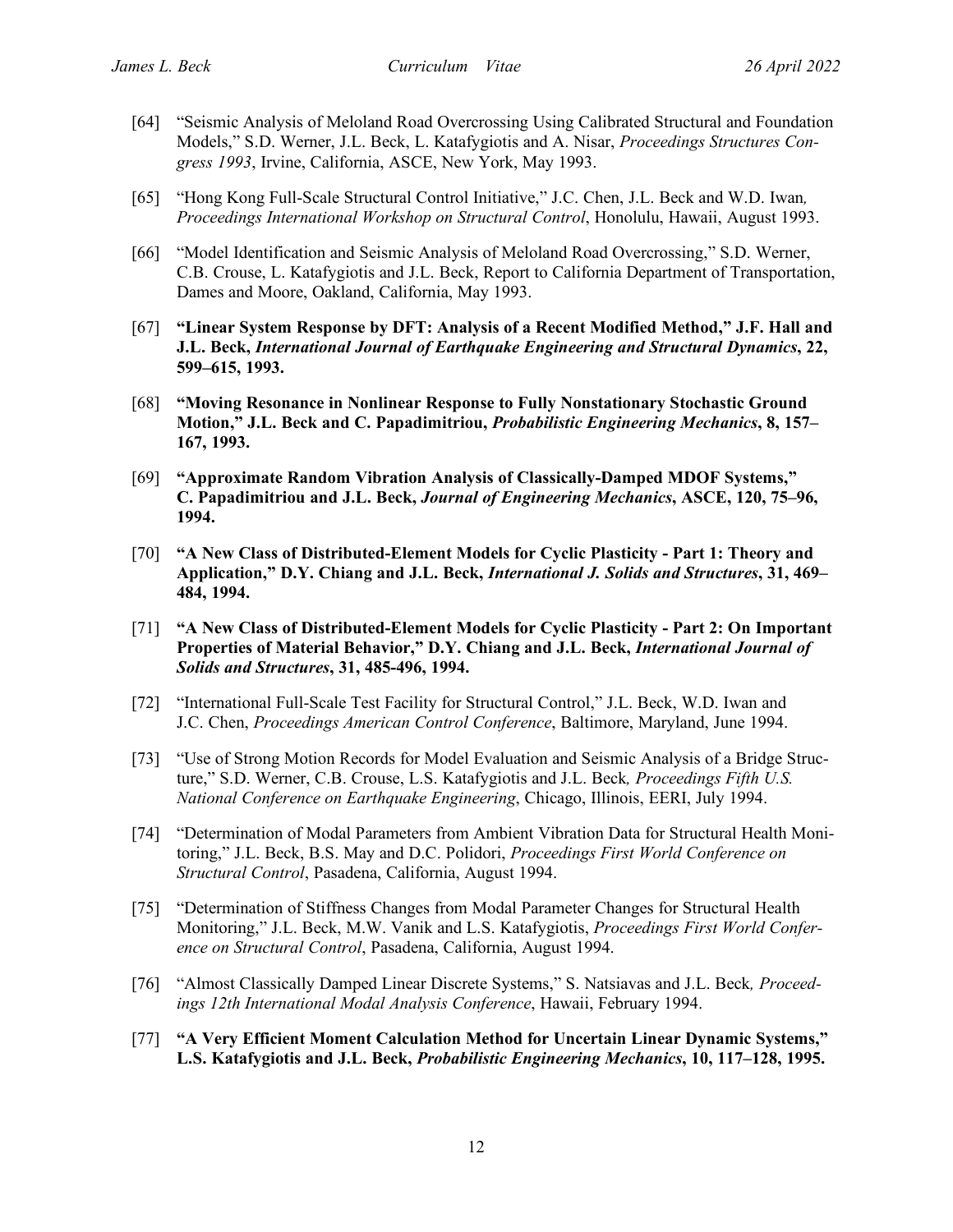- [78] "Robust Adaptive Structural Control," C.M. Yang and J.L. Beck*, Proceedings 10th Engineering Mechanics Conference*, Boulder, Colorado, ASCE, New York, May 1995.
- [79] "New Computer Tools for Optimal Design Decisions in the Presence of Risk," J.L. Beck, E. Chan, S. Masri, W-M Xu, H.A. Smith, V. Vance, L. Barroso, First Year Report on CUREe-Kajima Project, Caltech-USC-Stanford, March 1995.
- [80] "Ambient Vibration Surveys of Three Steel-Frame Buildings Strongly Shaken by the 1994 Northridge Earthquake," J.L. Beck, B.S. May, D.C. Polidori and M.W. Vanik, Report to SAC Joint Venture, July 1995 and Report No. EERL 95-06, California Institute of Technology, Pasadena, December 1995.
- [81] "Knowledge-Based Assistance for the Analysis, Design and Optimization of Civil Structures," H.A. Smith, S.F. Masri, J.L. Beck and T. Tsugawa, *Proceedings 4th International Conference on Application of Artificial Intelligence to Civil and Structural Engineering*, Cambridge, England, August 1995.
- [82] **"Ocean Cities Structural Integrity and Health Monitoring System," J.C. Chen, J.L. Beck and M.H. Teng,** *La Houille Blanche***, 8, 53–59, 1995. Also in** *Proceedings Ocean Cities '95 Symposium***, Monaco, November 1995.**
- [83] **"Approximate Analysis of Response Variability of Uncertain Linear Systems," C. Papadimitriou, L.S. Katafygiotis and J.L. Beck,** *Probabilistic Engineering Mechanics***, 10, 251–264, 1995.**
- [84] **"A Transformation Method for Implementing Classical Multi-Yield-Surface Theory Using the Hardening Rule of Mroz," D.-Y. Chiang and J.L. Beck,** *International Journal of Solids and Structures***, 33, No. 28, 4239–4261, 1996.**
- [85] **"Approximate Solutions for Nonlinear Random Vibration Problems," D.C. Polidori and J.L. Beck,** *Probabilistic Engineering Mechanics***, 11, 179–185, 1996.**
- [86] "Class of Masing Models for Plastic Hysteresis in Structures," J.L. Beck and P. Jayakumar, *Proceedings 14th ASCE Structures Congress*, Chicago, Illinois, April 1996.
- [87] "Structural Model Updating Using Expanded Modeshapes," J.L. Beck and M.W. Vanik, *Proceedings 11th Engineering Mechanics Conference*, Ft. Lauderdale, Florida, May 1996.
- [88] "System Identification Methods Applied to Measured Seismic Response," J.L. Beck, *Proceedings 11th World Conference on Earthquake Engineering*, Acapulco, Mexico, June 1996.
- [89] "Reliability-Based Optimal Design Decisions in the Presence of Seismic Risk," J.L. Beck, C. Papadimitriou, E. Chan and A. Irfanoglu, *Proceedings 11th World Conference on Earthquake Engineering*, Acapulco, Mexico, June 1996.
- [90] "Approximate Solutions to Nonlinear Random Vibration Problems and the Fokker-Planck-Kolmogorov Equation," D.C. Polidori and J.L. Beck, *Proceedings Probabilistic Mechanics and Structural Reliability Conference*, Worcester, Massachusetts, August 1996.
- [91] "Asymptotic Approximation of Reliability Integrals for Uncertain Systems," C. Papadimitriou, J.L. Beck and L.S. Katafygiotis, *Proceedings Probabilistic Mechanics and Structural Reliability Conference*, Worcester, Massachusetts, August 1996.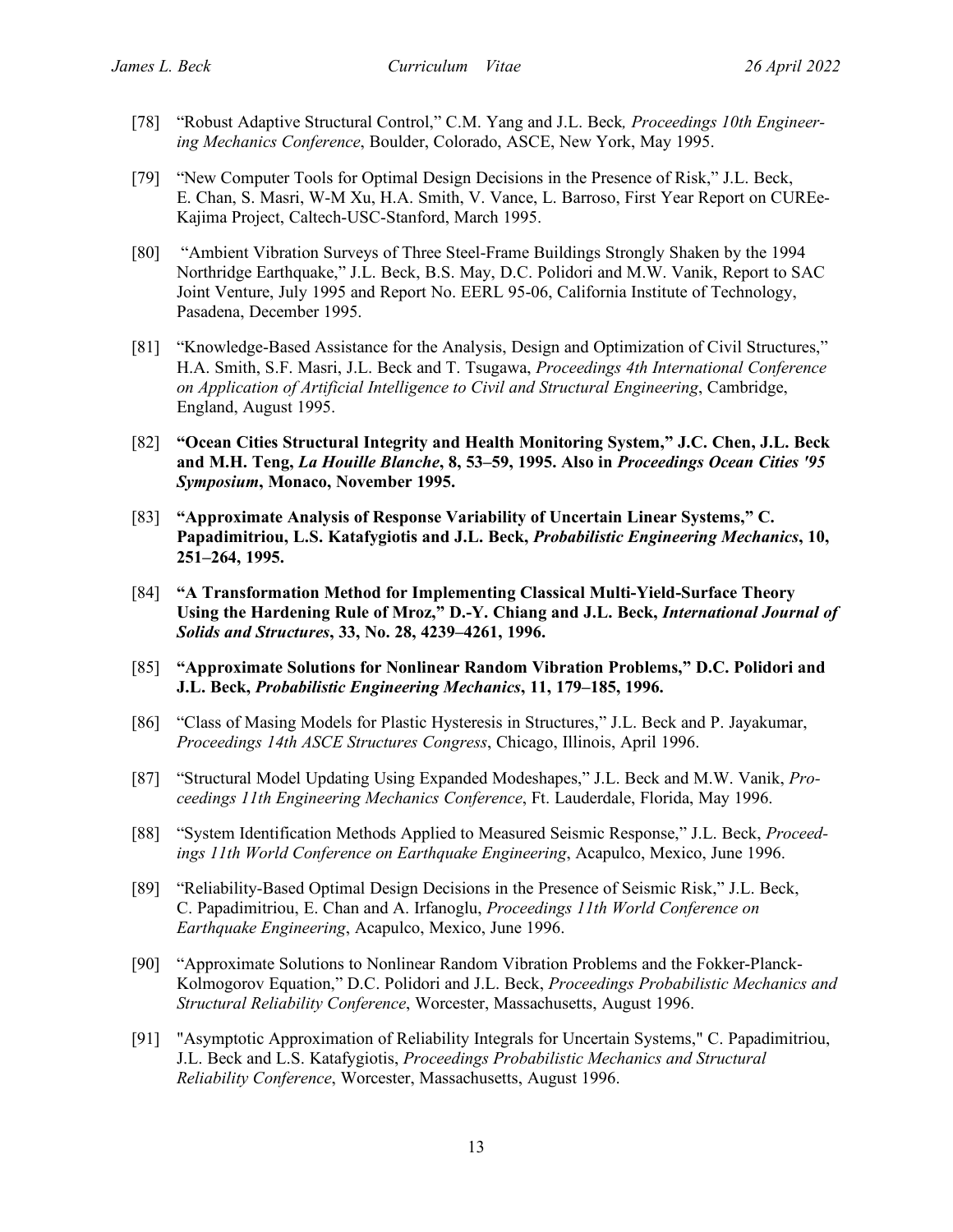- [92] "New Computer Tools for Optimal Design Decisions in the Presence of Risk," J.L. Beck et al, Final Report on CUREe-Kajima Project, Report CKII-10, California Universities for Research in Earthquake Engineering, Richmond, California, 1996.
- [93a] "Asymptotic Expansions for Reliabilities and Moments of Uncertain Dynamic Systems," C. Papadimitriou, J.L. Beck and L.S. Katafygiotis, Report No. EERL 95-05, California Institute of Technology, Pasadena, December 1995.
- [93] **"Asymptotic Expansions for Reliabilities and Moments of Uncertain Dynamic Systems," C. Papadimitriou, J.L. Beck and L.S. Katafygiotis,** *Journal of Engineering Mechanics***, 123, 1219-1229, December 1997.**
- [94] "Social, Economic and System Aspects of Earthquake Recovery and Reconstruction," J.L. Beck, A. Kiremidjian, G. Mader and R. Reitherman, Report on CUREe-Kajima Phase III Project, Report CKIII-01, California Universities for Research in Earthquake Engineering, Richmond, California, July 1997.
- [95] "Ambient Vibration Surveys of a Steel Frame Building Damaged in the Northridge Earthquake," D.C. Polidori, M.W. Vanik, B.S. May and J.L. Beck, *Proceedings Northridge Earthquake Research Conference*, Los Angeles, California, August 1997.
- [96] "A Methodology for Reliability-based Optimal Structural Design," J.L. Beck, et al, *Proceedings 7th International Conference on Structural Safety and Reliability*, Kyoto, Japan, November 1997.
- [97] "A Bayesian Probabilistic Approach to Structural Health Monitoring," M.W. Vanik and J.L. Beck, *Proceedings International Workshop on Structural Health Monitoring*, Stanford University, September 1997.
- [98] **"Updating Models and Their Uncertainties: Bayesian Statistical Framework," J.L. Beck and L.S. Katafygiotis,** *Journal of Engineering Mechanics***, 124, No. 4, 455-461, April 1998.**
- [99] **"Updating Models and Their Uncertainties: Model Identifiability," L.S. Katafygiotis and J.L. Beck,** *Journal of Engineering Mechanics***, 124, No. 4, 463-467, April 1998.**
- [100] **"Generalized Trajectory Methods for Finding Multiple Extrema and Roots of Functions," C.M. Yang and J.L. Beck,** *Journal of Optimization Theory and Applications***, 97, No. 1, 211-227, April 1998.**
- [101] **"Probabilistic Control for the Active-Mass-Driver Benchmark Model," B.S. May and J.L. Beck,** *International Journal of Earthquake Engineering and Structural Dynamics***, 27, 1331- 1346, 1998.**
- [102] **"Almost Classically Damped Continuous Linear Systems," S. Natsiavas and J.L. Beck,**  *Journal of Applied Mechanics***, 65, 1022-1031, December 1998.**
- [103] **"New Approximations for Reliability Integrals," D.C. Polidori, J.L. Beck and C. Papadimitriou,** *Journal of Engineering Mechanics***, 125, No. 4, 466-475, April 1999.**
- [104] **"Smart Optimal Design and Analysis of Civil Structures," H.A. Smith, J.L. Beck, S.F. Masri and T. Tsugawa,** *Advances in Engineering Software***, 29, 507-517, 1998.**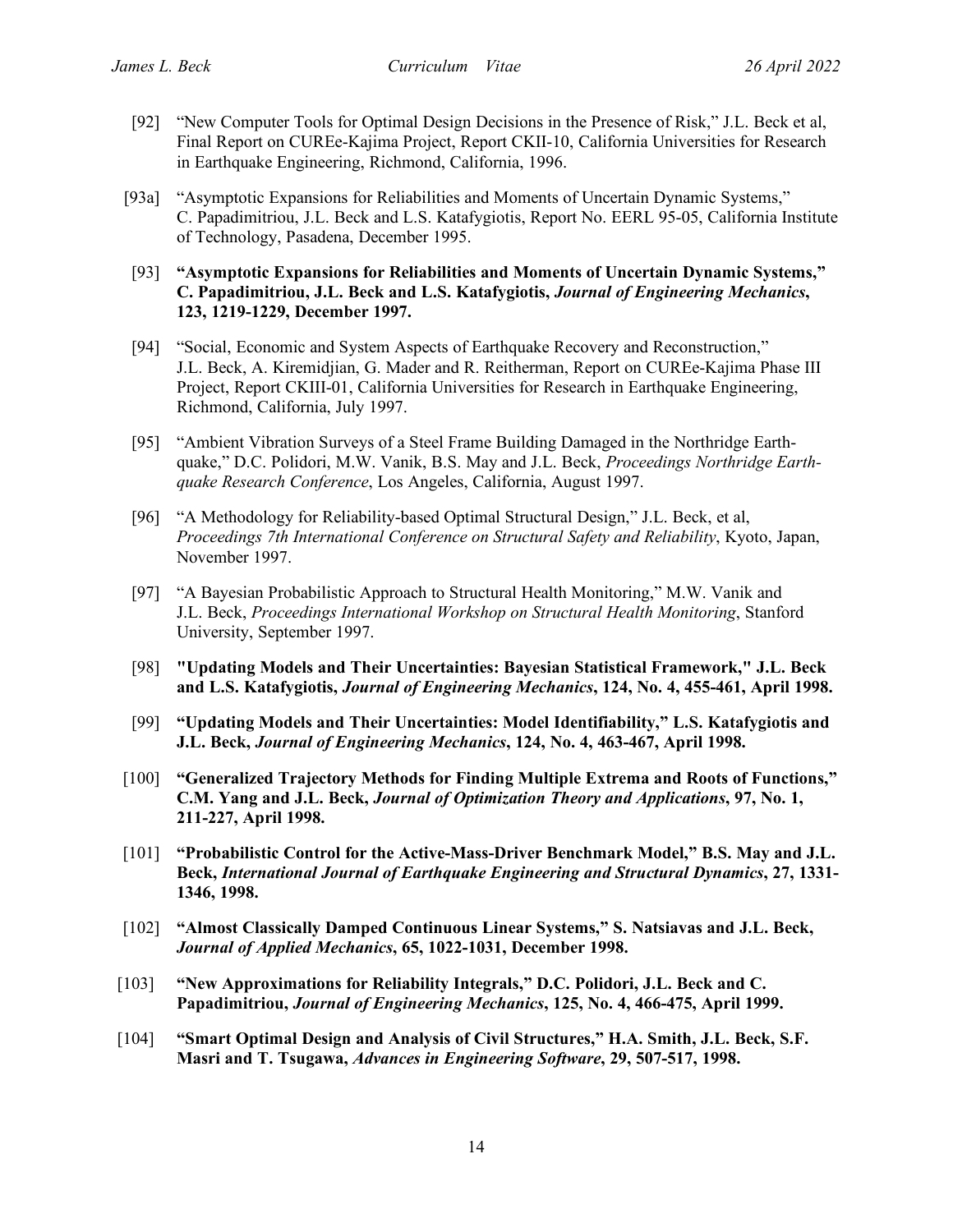- [105] "Statistical Methodology for Optimal Sensor Locations for Damage Detection in Structures," J.L. Beck, E. Chan and C. Papadimitriou, *Proceedings 16th International Modal Analysis Conference*, Santa Barbara, California, February 1998.
- [106] "A Bayesian Probabilistic Approach to Structural Health Monitoring," M.W. Vanik and J.L. Beck, *Proceedings 16th International Modal Analysis Conference*, Santa Barbara, California, February 1998.
- [107] "Entropy-based Optimal Sensor Location for Structural Damage Detection," J.L. Beck, C. Papadimitriou, S.-K. Au and M.W. Vanik, *Proceedings International Symposium on Smart Structures and Materials*, San Diego, California, March 1998.
- [108] "A Methodology for Performance-Based Optimal Structural Design," J.L. Beck, A. Irfanoglu, C. Papadimitriou and E. Chan, *Proceedings 12th Engineering Mechanics Conference*, San Diego, California, May 1998.
- [109] "Asymptotic Approximation of Probability Integrals with Applications to Reliability of Uncertain Dynamical Systems," J.L. Beck, C. Papadimitriou and D.C. Polidori, *Proceedings 12<sup>th</sup> Engineering Mechanics Conference*, San Diego, California, May 1998.
- [110] "A Probabilistic System Identification Methodology for Structural Reliability Predictions," J.L. Beck, L.S. Katafygiotis and C. Papadimitriou, *Proceedings 12th Engineering Mechanics Conference*, San Diego, California, May 1998.
- [111] **"Asymptotic 2p-Moment Stability of Stochastic Linear Systems," C. Papadimitriou, L.S. Katafygiotis and J.L. Beck,** *Mechanics Research Communications***, 26, 21-29, 1999.**
- [112] "A Bayesian Probability Approach to Updating Structural Models and Their Uncertainties," J.L. Beck and L.S. Katafygiotis, *Proceedings Second World Conference on Structural Control*, Kyoto, Japan, June 1998.
- [113] "Structural Health Monitoring Using Ambient Vibrations," J.L. Beck, M.W. Vanik, D.C. Polidori and B.S. May, *Proceedings Structural Engineers World Congress*, San Francisco, California, July 1998.
- [114] "Improving Response and Reliability Predictions Using Measured Data," J.L. Beck, C. Papadimitriou and L.S. Katafygiotis, *Proceedings Fourth International Conference on Stochastic Structural Dynamics*, Notre Dame, Indiana, August 1998, A.A. Balkema, Rotterdam.
- [115] "Treatment of Multiple Design Points in Reliability Methods," S.K. Au, C. Papadimitriou and J.L. Beck, *Proceedings Fourth International Conference on Stochastic Structural Dynamics*, Notre Dame, Indiana, August 1998, A.A. Balkema, Rotterdam.
- [116] "Performance-Based Optimal Design Under Seismic Risk," J.L. Beck, A. Irfanoglu, E. Chan and C. Papadimitriou, *Proceedings Eleventh European Conference on Earthquake Engineering*, Paris, France, September 1998.
- [117] "Updating Structural Reliability Based on Dynamic Test Data," L.S. Katafygiotis, J.L. Beck and C. Papadimitriou, *Proceedings Eleventh European Conference on Earthquake Engineering*, Paris, France, September 1998.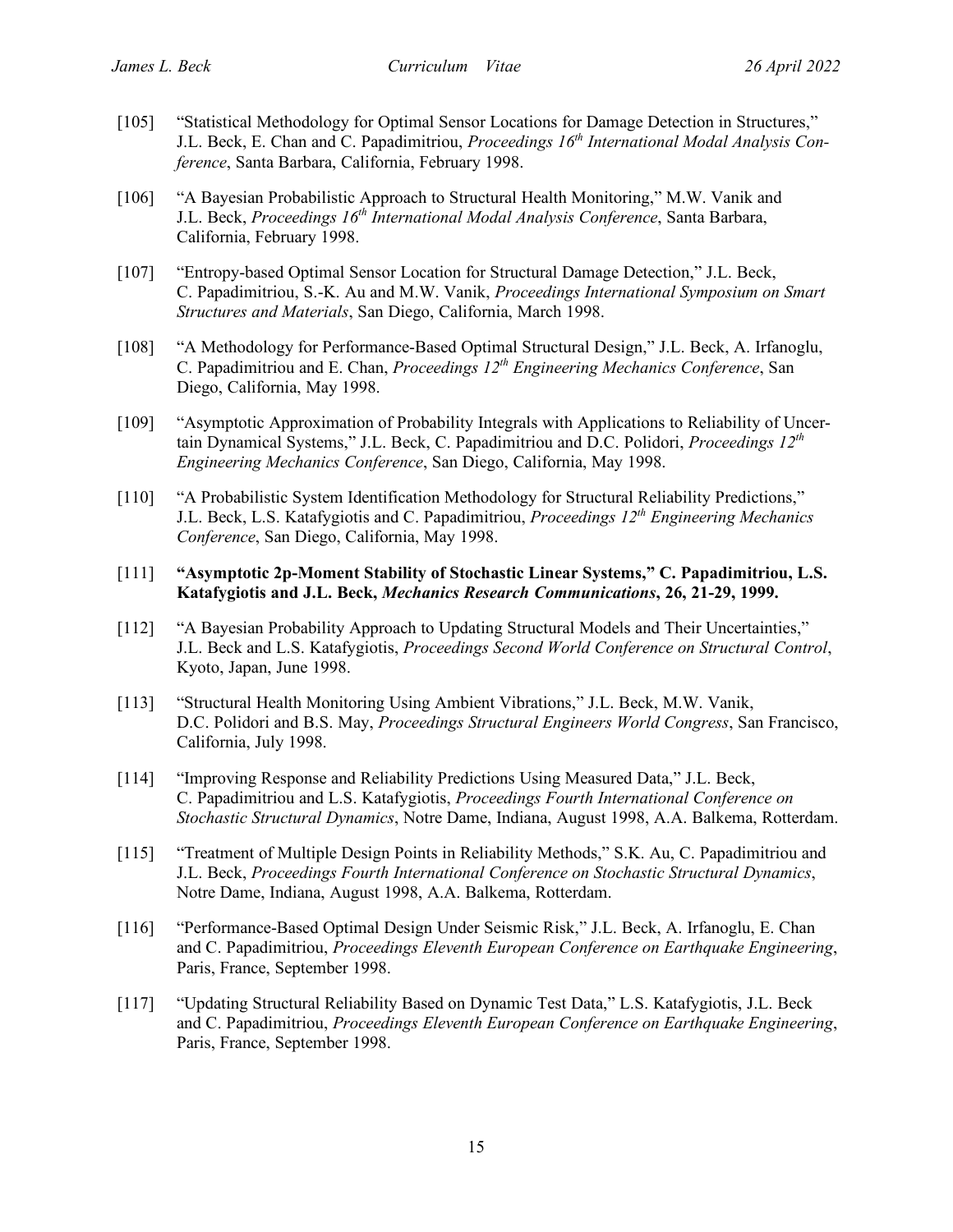[118] "A Performance-Based Optimal Structural Design Methodology," J.L. Beck, C. Papadimitriou, E. Chan and A. Irfanoglu, Report No. EERL 97-03, California Institute of Technology, Pasadena, California, October 1998.

[119] **"Multi-Criteria Optimal Structural Design under Uncertainty," J.L. Beck, E. Chan, A. Irfanoglu and C. Papadimitriou,** *International Journal of Earthquake Engineering & Structural Dynamics***, 28, 741-761, 1999.**

- [120] "A New Adaptive Importance Sampling Scheme for Reliability Calculations," S.K. Au and J.L. Beck, *Proceedings 13th Engineering Mechanics Conference*, Baltimore, Maryland, June 1999.
- [121] "A Bayesian Probabilistic Approach to Structural Health Monitoring," J.L. Beck, S.K. Au and M.W. Vanik, *Proceedings American Control Conference*, San Diego, California, June 1999.
- [122] **"A New Stationary PDF Approximation for Nonlinear Oscillators," D.C. Polidori, J.L. Beck and C. Papadimitriou,** *International Journal of Nonlinear Mechanics***, 35, 657-673, 2000.**
- [123] **"Reliability of Uncertain Dynamical Systems with Multiple Design Points," S.K. Au, C. Papadimitriou and J.L. Beck,** *Structural Safety***, 21, 113-133, June 1999.**
- [124] **"A New Adaptive Importance Sampling Scheme for Reliability Calculations," S.K. Au and J.L. Beck,** *Structural Safety***, 21, 135-158, June 1999.**
- [125] **"Entropy-Based Optimal Sensor Location for Structural Model Updating," C. Papadimitriou, J.L. Beck and S.K. Au,** *Journal of Vibration and Control***, 6, 781-800, 2000.**
- [126] "Decision Support Tools for Earthquake Recovery of Businesses," J. Beck, A. Kiremidjian, S. Wilkie, et al., Interim Report for CUREe-Kajima Phase III Project, California Universities for Research in Earthquake Engineering, Richmond, California, February 1999.
- [127] "A Performance-Based Optimal Design Methodology Incorporating Multiple Criteria," J.L. Beck, A. Irfanoglu, C. Papadimitriou and S.K. Au, *Proceedings of the 12th World Conference on Earthquake Engineering*, Auckland, New Zealand, February 2000.
- [128] "Optimal Strategy for Business Recovery after Earthquakes," A.B. Mason, J.L. Beck, Y. Achkire, S. Wilkie and A. Irfanoglu, *Proceedings of the 12th World Conference on Earthquake Engineering*, Auckland, New Zealand, February 2000.
- [129] **"Updating Robust Reliability Using Structural Test Data," C. Papadimitriou, J.L. Beck and L.S. Katafygiotis,** *Journal of Probabilistic Engineering Mechanics***, 16, 103-113, April 2001.**
- [130] "Updating Robust Reliability for Bridges Using Measured Vibrational Data," J.L. Beck, C. Papadimitriou and L.S. Katafygiotis, *Proceedings of the 8th International Conference on Applications of Statistics and Probability in Civil Engineering*, Sydney, December 1999, A.A. Balkema, Rotterdam.
- [131] "Updating Stochastic Models for Spatially Variable Seismic Ground Motions," A. Zerva and J.L. Beck, *Proceedings of the 8th International Conference on Applications of Statistics and Probability in Civil Engineering*, Sydney, December 1999, A.A. Balkema, Rotterdam.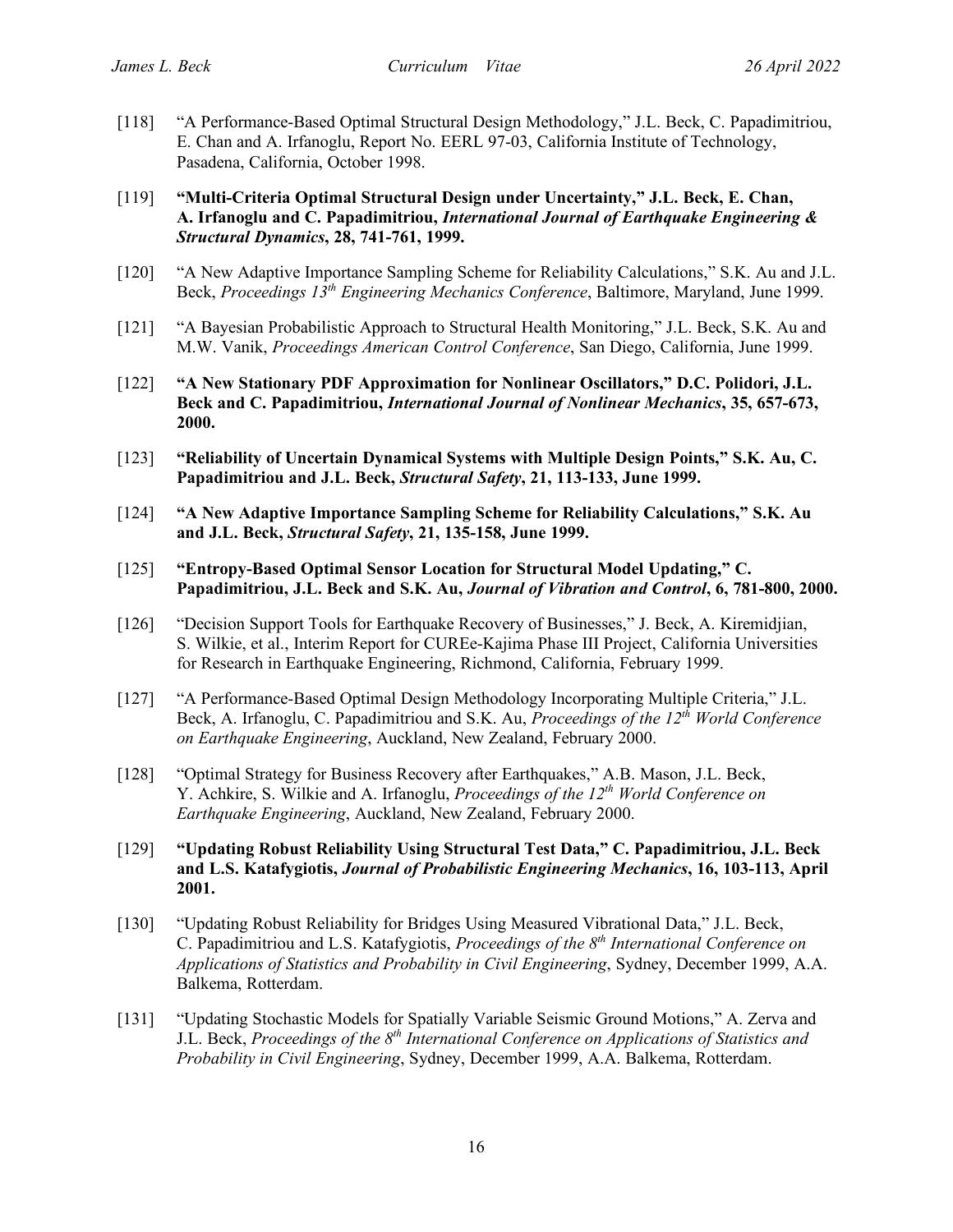[132] "Decision Support Tools for Earthquake Recovery of Businesses," J. Beck, A. Kiremidjian, S. Wilkie, et al., Final Report for CUREe-Kajima Phase III Project, Report CKIII-03, California Universities for Research in Earthquake Engineering, Richmond, California, December 1999.

## [133] **"Bayesian Probabilistic Approach to Structural Health Monitoring," M.W. Vanik, J.L. Beck and S.K. Au,** *Journal of Engineering Mechanics***, 126, 738-745, July 2000.**

- [134] "A Benchmark Problem for Structural Health Monitoring and Damage Detection," E.A. Johnson, H.F. Lam, L.S. Katafygiotis and J.L. Beck, *Proceedings of the 14th Engineering Mechanics Conference*, Austin, Texas, May 2000.
- [135] "Two-Stage System Identification Results for Benchmark Structure," S.K. Au, K.V. Yuen and J.L. Beck, *Proceedings of the 14th Engineering Mechanics Conference*, Austin, Texas, May 2000.
- [136] "Subset Simulation A New Approach to Calculating Small Failure Probabilities," S.K. Au and J.L. Beck, *Proceedings of the International Conference on Monte Carlo Simulation*, Monte Carlo, Monaco, June 2000.
- [137] "Updating Robust Reliability using Markov Chain Simulation," J.L. Beck and S.K. Au, *Proceedings of the International Conference on Monte Carlo Simulation*, Monte Carlo, Monaco, June 2000.
- [138] "Calculation of First Excursion Probabilities by Subset Simulation," S.K. Au and J.L. Beck, *Proceedings of the 8th ASCE Conference on Probabilistic Mechanics and Structural Reliability,* Notre Dame, Indiana, July 2000.
- [139] "A Benchmark Problem for Structural Health Monitoring and Damage Detection," E.A. Johnson, H.F. Lam, L.S. Katafygiotis*,* and J.L. Beck*, Proceedings of the 3rd International Workshop on Structural Control,* Paris, July 2000.
- [140] "On the Solution of First-Excursion Failure Problem for Linear Systems by Efficient Simulation," S.K. Au and J.L. Beck, Report No. EERL 2000–01, Earthquake Engineering Research Laboratory, California Institute of Technology, Pasadena, CA, November 2000.
- [141] **"Monitoring Structural Health Using a Probabilistic Measure," J.L. Beck, S.K. Au***,* **and M. W. Vanik***, Computer-Aided Civil and Infrastructure Engineering,* **16, 1-11, 2001.**
- [142] "Probabilistic System Identification for Nonlinear Systems with Uncertain Input," K.V. Yuen and J.L. Beck, *Proceedings of the 8<sup>th</sup> International Conference on Structural Safety and Reliability,* Newport Beach, June 2001.
- [143] "First Excursion Probabilities of Linear Systems by Efficient Importance Sampling," S.K. Au and J.L. Beck*, Proceedings of the 8th International Conference on Structural Safety and Reliability,* Newport Beach, June 2001.
- [144] "Probabilistic System Identification with Unidentifiable Models," J.L. Beck and S.K. Au, *Proceedings of the 8th International Conference on Structural Safety and Reliability,* Newport Beach, June 2001.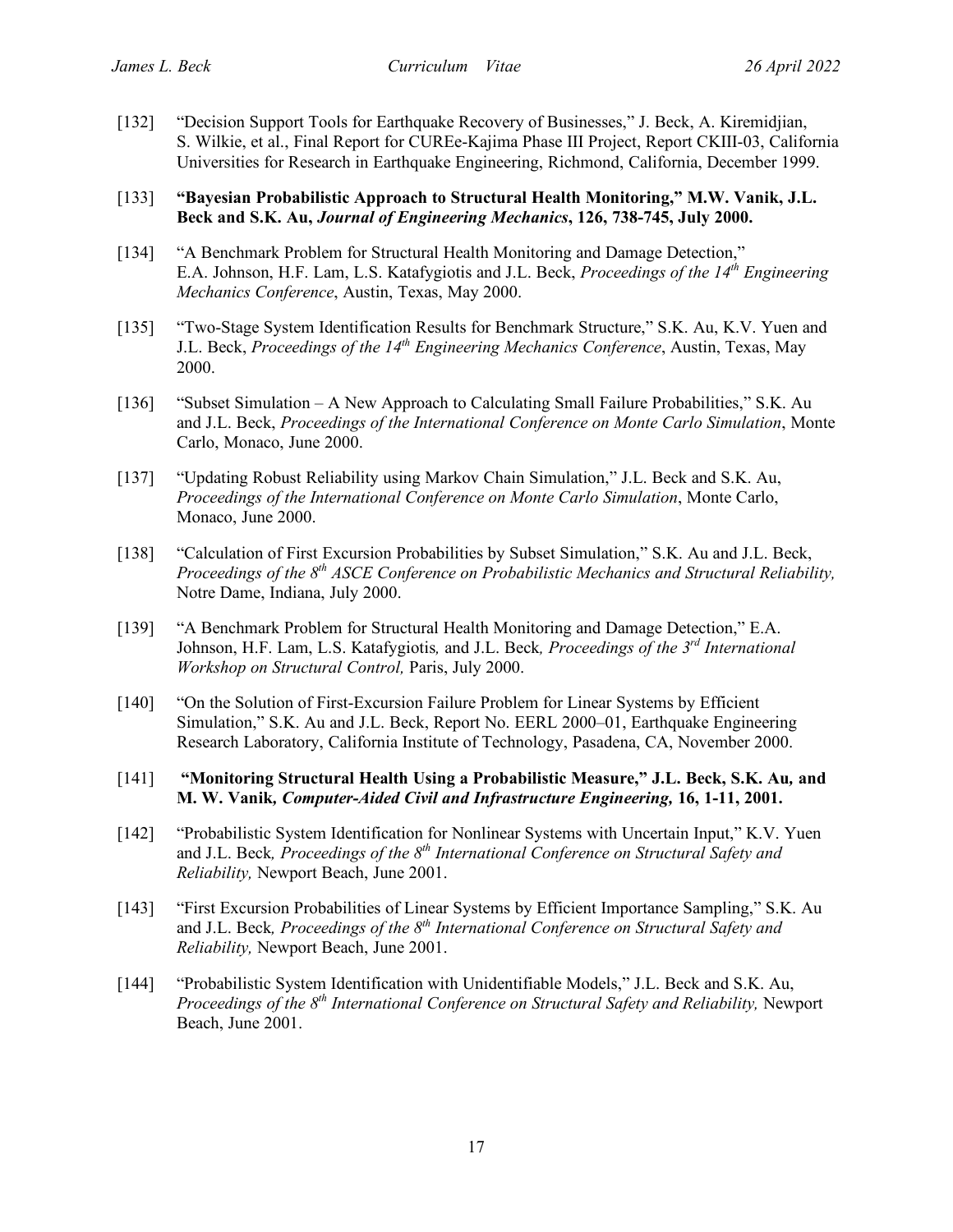- [145] "Optimal Structural Design under Seismic Risk Using Engineering and Economic Performance Objectives," A. Irfanoglu and J.L. Beck, *Proceedings of the 8th International Conference on Structural Safety and Reliability,* Newport Beach, June 2001.
- [146] "Updating Spatially Variable Seismic Ground Motion Models," A. Zerva and J.L. Beck, *Proceedings of the 8th International Conference on Structural Safety and Reliability,* Newport Beach, June 2001.
- [147] **"First Excursion Probabilities for Linear Systems by Very Efficient Importance Sampling," S.K. Au and J.L. Beck,** *Journal of Probabilistic Engineering Mechanics,* **16, 193-207, July 2001.**
- [148] **"Estimation of Small Failure Probabilities in High Dimensions by Subset Simulation," S.K. Au and J.L. Beck,** *Journal of Probabilistic Engineering Mechanics,* **16, 263-277, July 2001.**
- [149] "Bayesian Updating of Nonlinear Model Predictions using Markov Chain Monte Carlo Simulation," J.L. Beck, S.K. Au and K.V. Yuen, *Proceedings of 18th ASME Conference on Mechanical Vibration and Noise*, Pittsburgh, September 2001.
- [150] "A Benchmark Problem for Structural Health Monitoring," J.L. Beck and D. Bernal, *Experimental Techniques*, 25, 3, 49-52, 2001.
- [151] "An Experimental Benchmark Problem in Structural Health Monitoring," S.J. Dyke, D. Bernal, J.L. Beck and C. Ventura, *Proceedings of the 3rd International Workshop on Structural Health Monitoring*, Stanford University, September 2001.
- [152] "Damage Detection for a Benchmark Problem using One-step and Two-step Probabilistic Approaches," J.L. Beck, L.S. Katafygiotis, K.V. Yuen and H.F. Lam, *Proceedings of the 3rd International Workshop on Structural Health Monitoring*, Stanford University, September 2001.
- [153] "A Benchmark Problem for Structural Health Monitoring and Damage Detection," E.A. Johnson, H.F. Lam, L.S. Katafygiotis and J.L. Beck, *Proceedings of the 3rd International Workshop on Structural Health Monitoring*, Stanford University, September 2001.
- [154] "Improving Loss Estimation for Woodframe Buildings. Volume 1: Report/ Volume 2: Appendices," K.A. Porter, J.L. Beck, H.A. Seligson, C.R. Scawthorn, L.T. Tobin, R. Young and T. Boyd, Report No. EERL 2002-01/02, Earthquake Engineering Research Laboratory, California Institute of Technology, Pasadena, California and Report W-18, Consortium of Universities for Research in Earthquake Engineering, Richmond, California, 2002.
- [155] "Impact of Seismic Risk on Lifetime Property Values," J.L. Beck, K.A. Porter, R. V. Shaikhutdinov, S.K. Au, K. Mizukoshi, M. Miyamura, H. Ishida, T. Moroi, Y. Tsukada and M. Masuda, Report No. EERL 2002-04, Earthquake Engineering Research Laboratory, California Institute of Technology, Pasadena, California, 2002.
- [156] **"Probabilistic Approach for Modal Identification Using Nonstationary Noisy Response Measurements Only," K.V. Yuen, J.L. Beck and L.S. Katafygiotis,** *Earthquake Engineering & Structural Dynamics***, 31, 1007-1023, 2002.**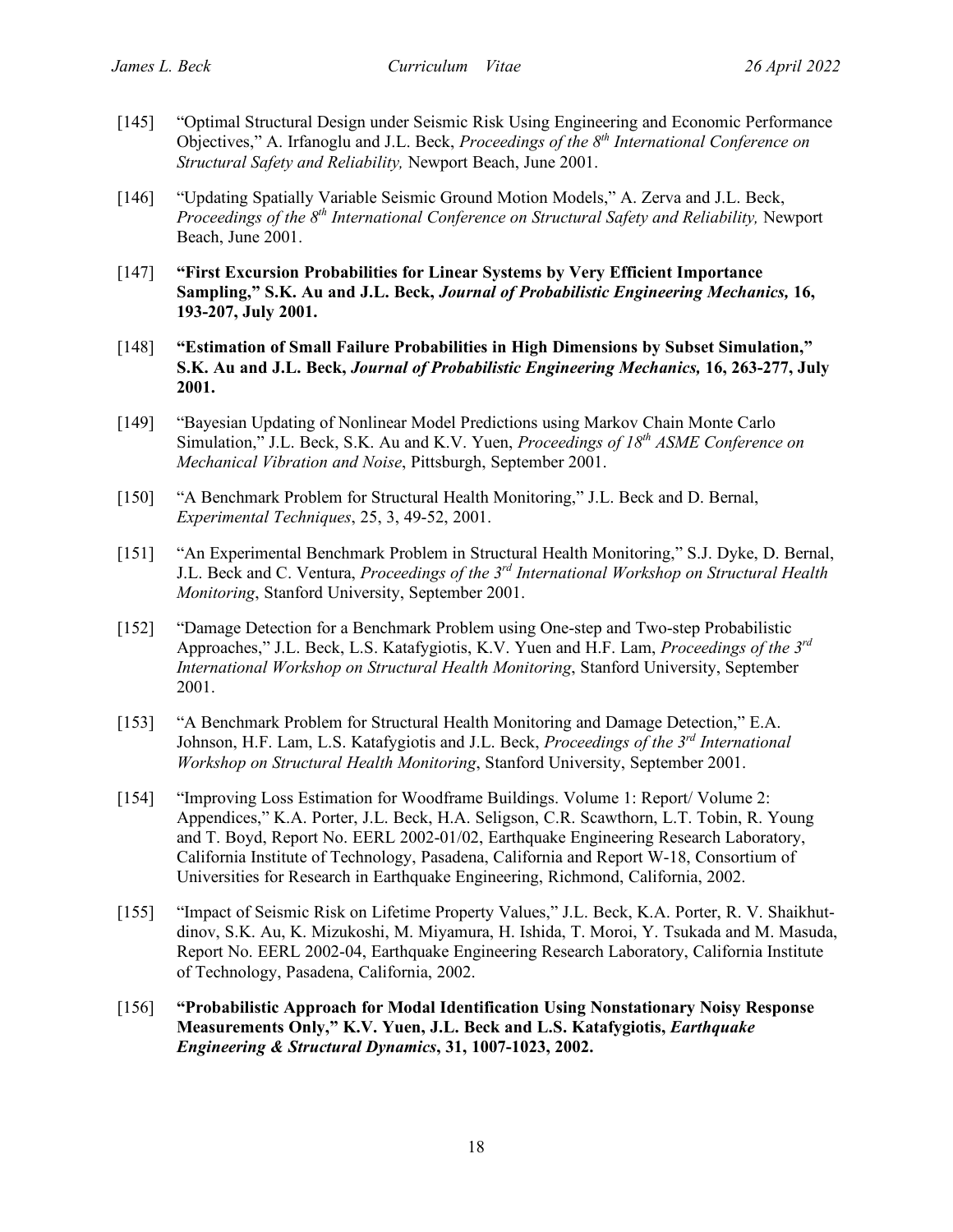- [157] **"Bayesian Updating of Structural Models and Reliability using Markov Chain Monte Carlo Simulation," J.L. Beck and S.K. Au,** *Journal of Engineering Mechanics***, 128, 380- 391, April 2002.**
- [158] "Dynamic Characteristics of Woodframe Structures," V.S. Camelo, J.L. Beck and J.F. Hall, Final Report for Task 1.3.3 of CUREE-Caltech Woodframe Project, Report W-11, Consortia of Universities for Research in Earthquake Engineering, Richmond, California, 2002.
- [159] **"Spectral Density Estimation of Stochastic Vector Processes," K.V. Yuen, L.S. Katafygiotis, and J.L. Beck,** *Journal of Probabilistic Engineering Mechanics***, 17, 265-272, July 2002.**
- [160] "Accounting for Seismic Risk in Financial Analysis of Property Investment," J.L. Beck, K.A. Porter, and R. Shaikhutdinov, *Proceedings of the New Zealand Society of Earthquake Engineering Conference*, Napier, March 2002.
- [161] "Probabilistic Damage Detection Using Markov Chain Simulation with Application to a Benchmark Problem," J.L. Beck, K.V. Yuen and S.K. Au, *Proceedings of the 3rd World Conference on Structural Control*, Como, Italy, April 2002.
- [162] "Damage Detection of Structural Systems with Noisy Incomplete Input and Response Measurements," K.V. Yuen, J.L. Beck and L.S. Katafygiotis, *Proceedings of the 15th ASCE Engineering Mechanics Conference*, New York, June 2002.
- [163] "Application of Subset Simulation to Seismic Risk Analysis," S.K. Au and J.L. Beck, *Proceedings of the 15th ASCE Engineering Mechanics Conference*, New York, June 2002.
- [164] "Phase II of the ASCE Benchmark Study on SHM," D. Bernal, S.J. Dyke, H.F. Lam and J.L. Beck, *Proceedings of the 15<sup>th</sup> ASCE Engineering Mechanics Conference*, New York, June 2002.
- [165] "Dynamic Characteristics of Woodframe Buildings," V.S. Camelo, J.L. Beck and J.F. Hall, *Proceedings of the 7th U.S. National Conference on Earthquake Engineering,* Boston, Massachusetts, EERI, July 2002.
- [166] "Investigation of Sensitivity of Building Loss Estimates to Major Uncertain Variables for the Van Nuys Testbed," K.A. Porter, J.L. Beck and R.V. Shaikhutdinov, PEER Report 2002/03, University of California, Berkeley, August 2002.
- [167] "Robust Reliability of Stochastic Structural Systems under Stochastic Excitation," J.L. Beck and S.K. Au, *Proceedings of the 5<sup>th</sup> European Conference on Structural Dynamics*, Munich, September 2002.
- [168] "Dynamic Characteristics of Woodframe Buildings," V. Camelo, J.L. Beck and J.F. Hall, *Proceedings of the Structural Engineers World Congress,* Yokohama, Japan, October 2002.
- [169] **"Sensitivity of Building Loss Estimates to Major Uncertain Variables," K.A. Porter, J.L. Beck and R.V. Shaikhutdinov,** *Earthquake Spectra***, 18, 719-743, November 2002.**
- [170] "Stochastic Approach to Control and Identification of Smart Structures," J.L. Beck and K.V. Yuen, *Proceedings of the International Conference on Advances in Building Technology,* Hong Kong, December 2002.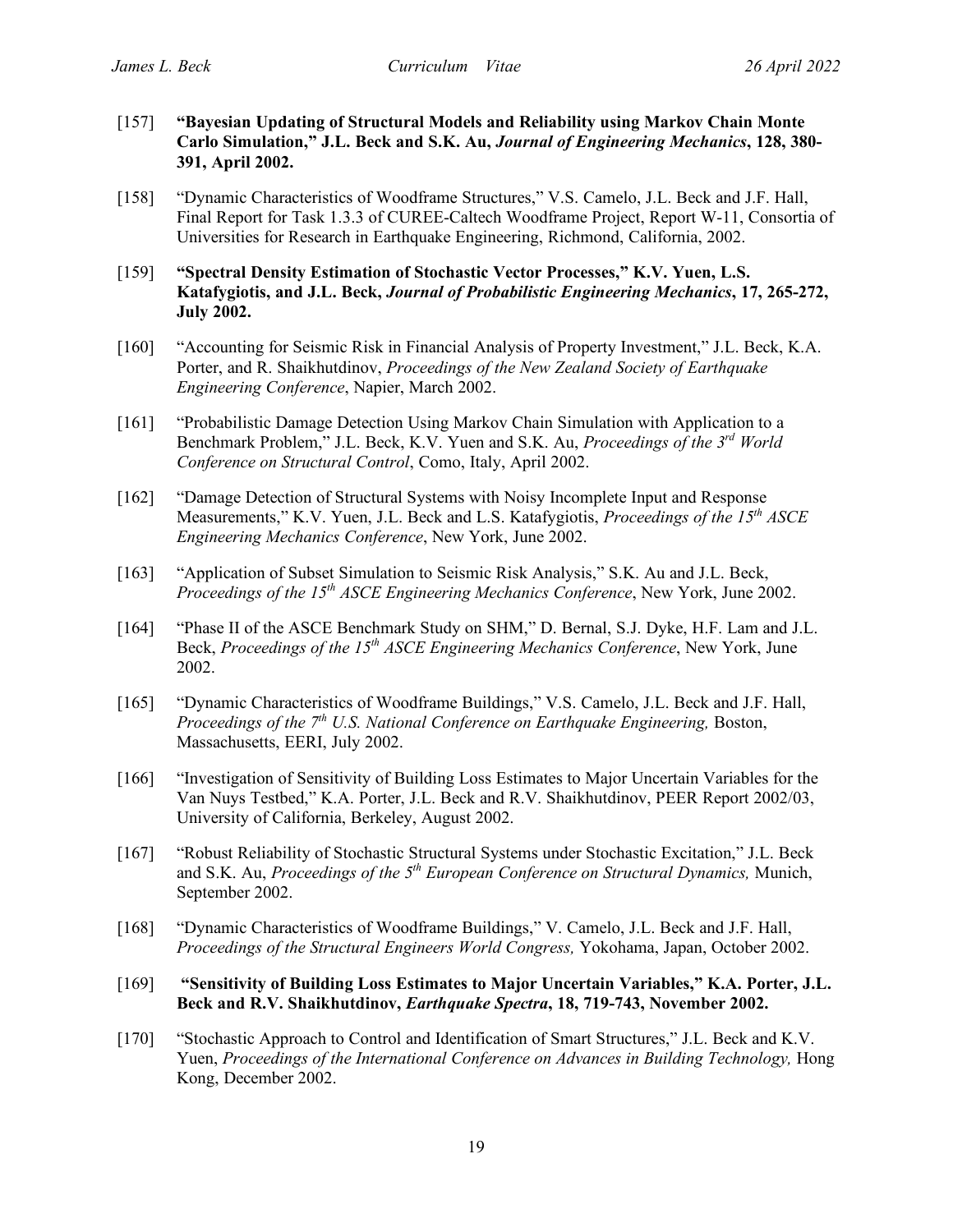- [171] **"Importance Sampling in High Dimensions," S.K. Au and J.L. Beck,** *Structural Safety***, 25, 139-163, January 2003.**
- [172] **"Updating Properties of Nonlinear Dynamical Systems with Uncertain Input," K.V. Yuen and J.L. Beck,** *Journal of Engineering Mechanics***, 129, 9-20, January 2003.**
- [173] "Two-Stage Bayesian Structural Health Monitoring Approach for Phase II ASCE Benchmark Studies," J. Ching and J.L. Beck, *Proceedings of the 21st International Modal Analysis Conference*, Orlando, Florida, February 2003.
- [174] "Simplified Estimation of Seismic Life-Cycle Costs," J.L. Beck, K.A. Porter and R.V. Shaikhutdinov, *Proceedings of the 3rd International IABMAS Workshop on Life-Cycle Cost Analysis and Design of Civil Infrastructure Systems,* Lausanne, Switzerland, March 2003.
- [175] **"Reliability-Based Robust Control for Uncertain Dynamical Systems using Feedback of Incomplete Noisy Measurements," K.V. Yuen and J.L. Beck,** *Earthquake Engineering and Structural Dynamics***, 32, 751-770, April 2003.**
- [176] **"Identification of Parametric Ground Motion Random Fields from Spatially Recorded Seismic Data," A. Zerva and J.L. Beck,** *Earthquake Engineering and Structural Dynamics***, 32, 771-791, April 2003.**
- [177] "Detecting Beam-Column Failures in ASCE Phase II Simulated Benchmark Studies using a Two-Step Bayesian Structural Health Monitoring Approach," J. Ching and J.L. Beck, *Proceedings of the 9th International Conference on Applications of Statistics and Probability in Civil Engineering,* San Francisco, July 2003.
- [178] "Two-Step Bayesian Structural Health Monitoring Approach for IASC-ASCE Phase II Simulated and Experimental Benchmark Studies," J. Ching and J.L. Beck, Report No. EERL 2003-02, Earthquake Engineering Research Laboratory, California Institute of Technology, Pasadena, California, 2003.
- [179] "Two-Stage Bayesian Structural Health Monitoring Approach for Phase II ASCE Experimental Benchmark Studies," J.L. Beck and J. Ching, *Proceedings of the 16th ASCE Engineering Mechanics Conference*, Seattle, Washington, July 2003.
- [180] "Experimental Phase II of the Structural Health Monitoring Benchmark Problem," S.J. Dyke, D. Bernal, J.L. Beck and C. Ventura, *Proceedings of the 16th ASCE Engineering Mechanics Conference*, Seattle, Washington, July 2003.
- [181] **"Subset Simulation and its Application to Seismic Risk Based on Dynamic Analysis," S.K. Au and J.L. Beck,** *Journal of Engineering Mechanics***, 129, 901-917, August 2003.**
- [182] "Updating Nonlinear Dynamical Models using Response Measurements Only," K.V. Yuen and J.L. Beck, *Proceedings of the 19th ASME Conference on Mechanical Vibration and Noise*, Chicago, September 2003.
- [183] "**Phase I IASC-ASCE Structural Health Monitoring Benchmark Problem using Simulated Data**," **E.A. Johnson, H.F. Lam, L.S. Katafygiotis***,* **and J.L. Beck***, Journal of Engineering Mechanics***, 130, 3-15, January 2004.**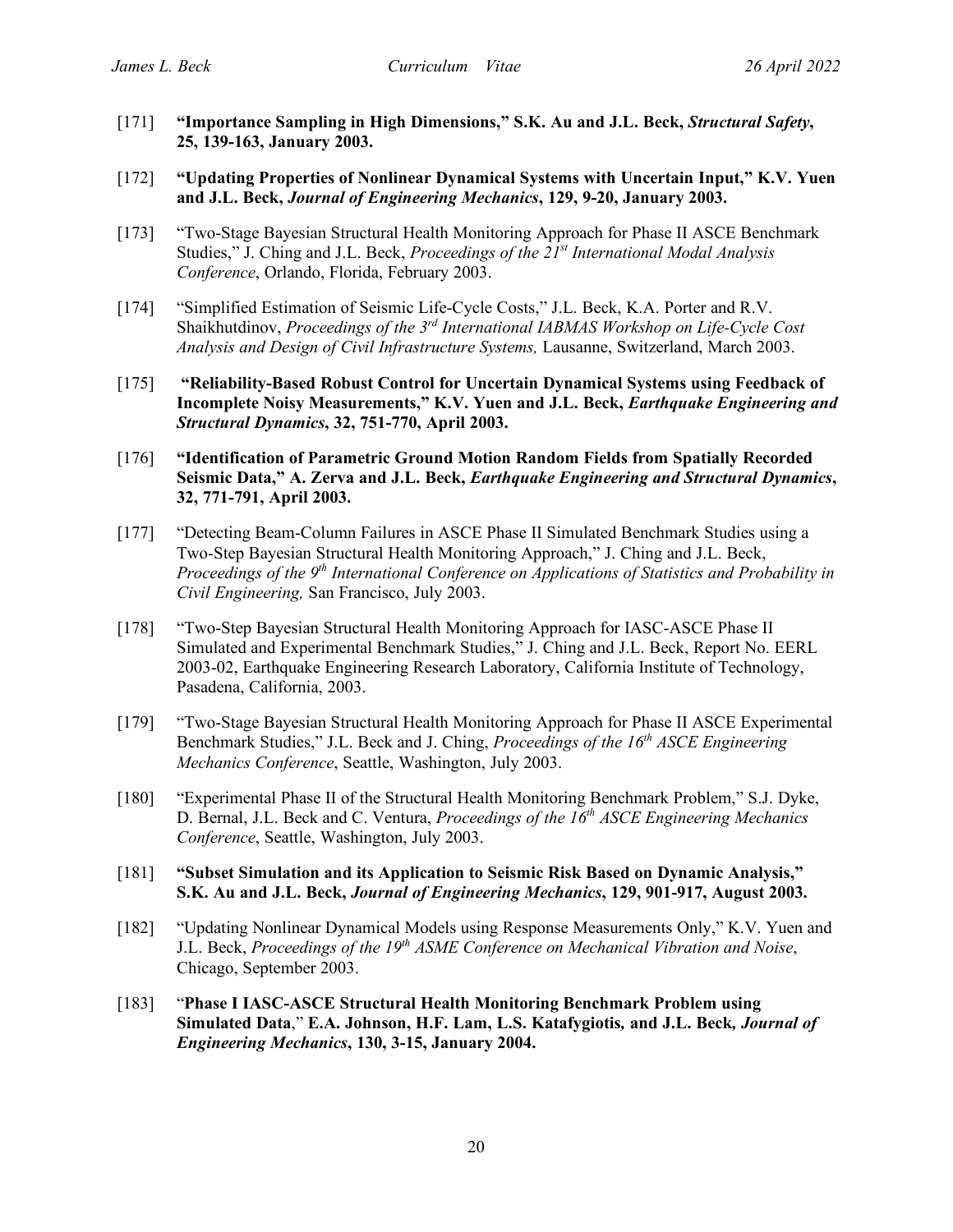- [184] **"Two-Stage Structural Health Monitoring Approach for Phase I Benchmark Studies," K.V. Yuen, S.K. Au and J.L. Beck,** *Journal of Engineering Mechanics***, 130, 16-33, January 2004.**
- [185] "**Model Selection using Response Measurements: Bayesian Probabilistic Approach**," **J.L. Beck and K.V. Yuen,** *Journal of Engineering Mechanics***, 130, 192-203, February 2004.**
- [186] "**New Bayesian Model Updating Algorithm Applied to a Structural Health Monitoring Benchmark**," **J. Ching and J.L. Beck,** *Structural Health Monitoring,* **3, 313-332, 2004.**
- [187] "Real-Time Bayesian Damage Detection for Uncertain Dynamical Systems," J. Ching, J.L. Beck and K.A. Porter, *Proceedings of the 17th ASCE Engineering Mechanics Conference*, Newark, Delaware, June 2004.
- [188] "Real-time Bayesian State Estimation of Uncertain Dynamical Systems," J. Ching, J.L. Beck, K. A. Porter and R. Shaikhtudinov, Report No. EERL 2004-01, Earthquake Engineering Research Laboratory, California Institute of Technology, Pasadena, California, 2004.
- [189] "Simplified PBEE to Estimate Economic Seismic Risk for Buildings," K.A. Porter and J.L. Beck, *Proceedings of the International Workshop on Performance-Based Seismic Design*, Bled, Slovenia, June 2004.
- [190] "**Structural Damage Detection and Assessment using Adaptive Markov Chain Monte Carlo Simulation**," **K.V. Yuen, J.L. Beck and S.K. Au,** *Journal of Structural Control and Health Monitoring***, 11, 327-347, September 2004.**
- [191] "Application of Bayesian State Estimation in Real-time Loss Estimation of Instrumented Buildings," J. Ching, J.L. Beck, K. A. Porter, Paper No. 1092, *Proceedings of the 13<sup>th</sup> World Conference on Earthquake Engineering*, Vancouver, Canada, August 2004.
- [192] "Comparative Study of Different Methods of Structural Damage Assessment," R.V. Shaikhutdinov, J.L. Beck and K.A. Porter, Paper No. 1678, *Proceedings of the 13th World Conference on Earthquake Engineering*, Vancouver, Canada, August 2004.
- [193] "Simplified Estimation of Economic Seismic Risk for Buildings," K.A. Porter, J.L. Beck and R.V. Shaikhutdinov, Paper No. 1755, *Proceedings of the 13th World Conference on Earthquake Engineering*, Vancouver, Canada, August 2004.
- [194] "Effect of Ground Motion Uncertainty on Predicting the Response of an Existing RC Frame Structure", F. Jalayer, J.L. Beck and K. A. Porter, Paper No. 2007, *Proceedings of the 13th World Conference on Earthquake Engineering*, Vancouver, Canada, August 2004.
- [195] "**Simplified Estimation of Economic Seismic Risk for Buildings**," **K.A. Porter, J.L. Beck and R.V. Shaikhutdinov***, Earthquake Spectra,* **20, 1239-1263, November 2004.**
- [196] "**Effect of Seismic Risk on Lifetime Property Values**," **K.A. Porter, J.L. Beck, R.V. Shaikhutdinov**, **S.K. Au, K. Mizukoshi, M. Miyamura, H. Ishida, T. Moroi, Y. Tsukada and M. Masuda***, Earthquake Spectra,* **20**, **1211-1237, November 2004.**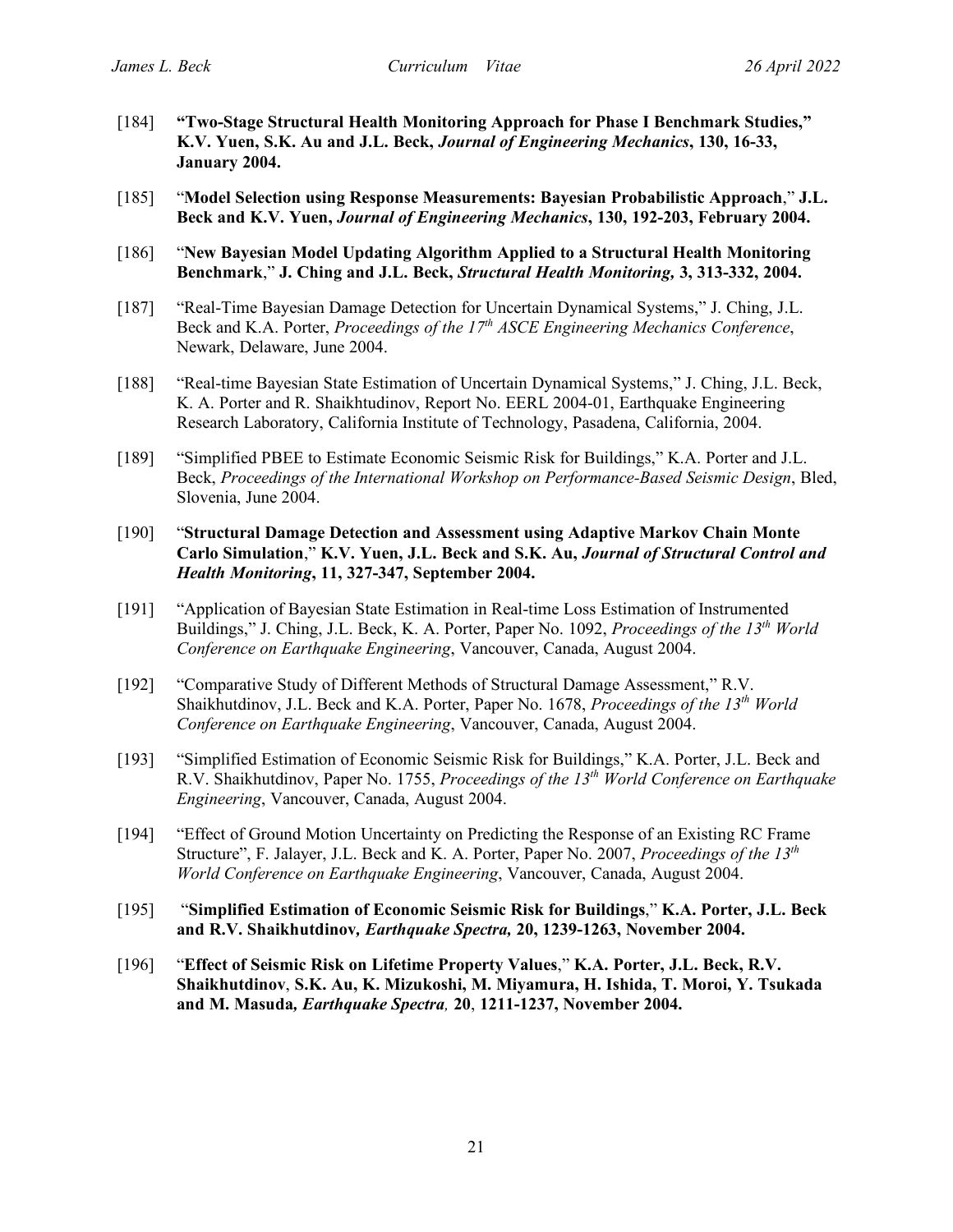- [197] "Bayesian Analysis of the Phase II IASC-ASCE Structural Health Monitoring Experimental Benchmark Data," J. Ching and J.L. Beck, *Proceedings of the 9th ASCE Joint Specialty Conference on Probabilistic Mechanics and Structural Reliability*, Albuquerque, New Mexico, July 2004.
- [198] "Reliability Estimation for Dynamical Systems Subject to Stochastic Excitation using Subset Simulation with Splitting," J. Ching, S.K. Au and J.L. Beck, *Proceedings of the 9th ASCE Joint Specialty Conference on Probabilistic Mechanics and Structural Reliability*, Albuquerque, New Mexico, July 2004.
- [199] "Real-Time Bayesian State Estimation of Uncertain Dynamical Systems," J. Ching and J.L. Beck, *Proceedings of the 9<sup>th</sup> ASCE Joint Specialty Conference on Probabilistic Mechanics and Structural Reliability*, Albuquerque, New Mexico, July 2004.
- [200] "Structural Monitoring and Evaluation Tools at Caltech: Instrumentation and Real-Time Data Analysis," S.C. Bradford, T.H. Heaton and J.L. Beck, *Proceedings of ANCER*, Hawaii, July 2004.
- [201] "**Bayesian Analysis of the Phase II IASC-ASCE Structural Health Monitoring Experimental Benchmark Data**," **J. Ching and J.L. Beck,** *Journal of Engineering Mechanics***, 130, 1233-1244, October 2004.**
- [202] "Real-Time Loss Estimation for Instrumented Buildings," K.A. Porter, J.L. Beck, J. Ching, J. Mitrani-Reiser, M. Miyamura, A. Kusaka, T. Kudo, K. Ikkatai and Y. Hyodo, Report No. EERL 2004-08, California Institute of Technology, Pasadena, California, 2004.
- [203] "Uncertainty Propagation and Feature Selection for Loss Estimation in Performance-based Earthquake Engineering," J. Ching, K.A. Porter and J.L. Beck, Report No. EERL 2004-02, Earthquake Engineering Research Laboratory, California Institute of Technology, Pasadena, California, 2004.
- [204] "Future Directions for Structural Health Monitoring," E.A. Johnson, J.L. Beck, L. Faravelli and A. Mita, *Proceedings of the 4<sup>th</sup> International Workshop on Structural Control*, New York, June 2004, 177-181, DEStech Publications, 2005.
- [205] "Cost-Effectiveness of Stronger Wood-frame Buildings," K.A. Porter, C.R. Scawthorn and J.L. Beck, *Proceedings of the International Symposium on Earthquake Engineering*, Kobe, Japan, January 2005.
- [206] "**Reliability Estimation for Dynamical Systems Subject to Stochastic Excitation using Subset Simulation with Splitting**," **J. Ching, S.K. Au and J.L. Beck,** *Computer Methods in Applied Mechanics and Engineering***, 194, 1557-1579, April 2005.**
- [207] **"Hybrid Subset Simulation Method for Reliability Estimation of Dynamical Systems Subject to Stochastic Excitation," J. Ching, J.L. Beck and S.K. Au,** *Journal of Probabilistic Engineering Mechanics,* **20, 199-214, July 2005.**
- [208] "Bayesian Linear Structural Model Updating using Gibbs Sampler with Modal Data," J. Ching, M. Muto and J.L. Beck, *Proceedings of the 9th International Conference on Structural Safety and Reliability*, Rome, Italy, June 2005.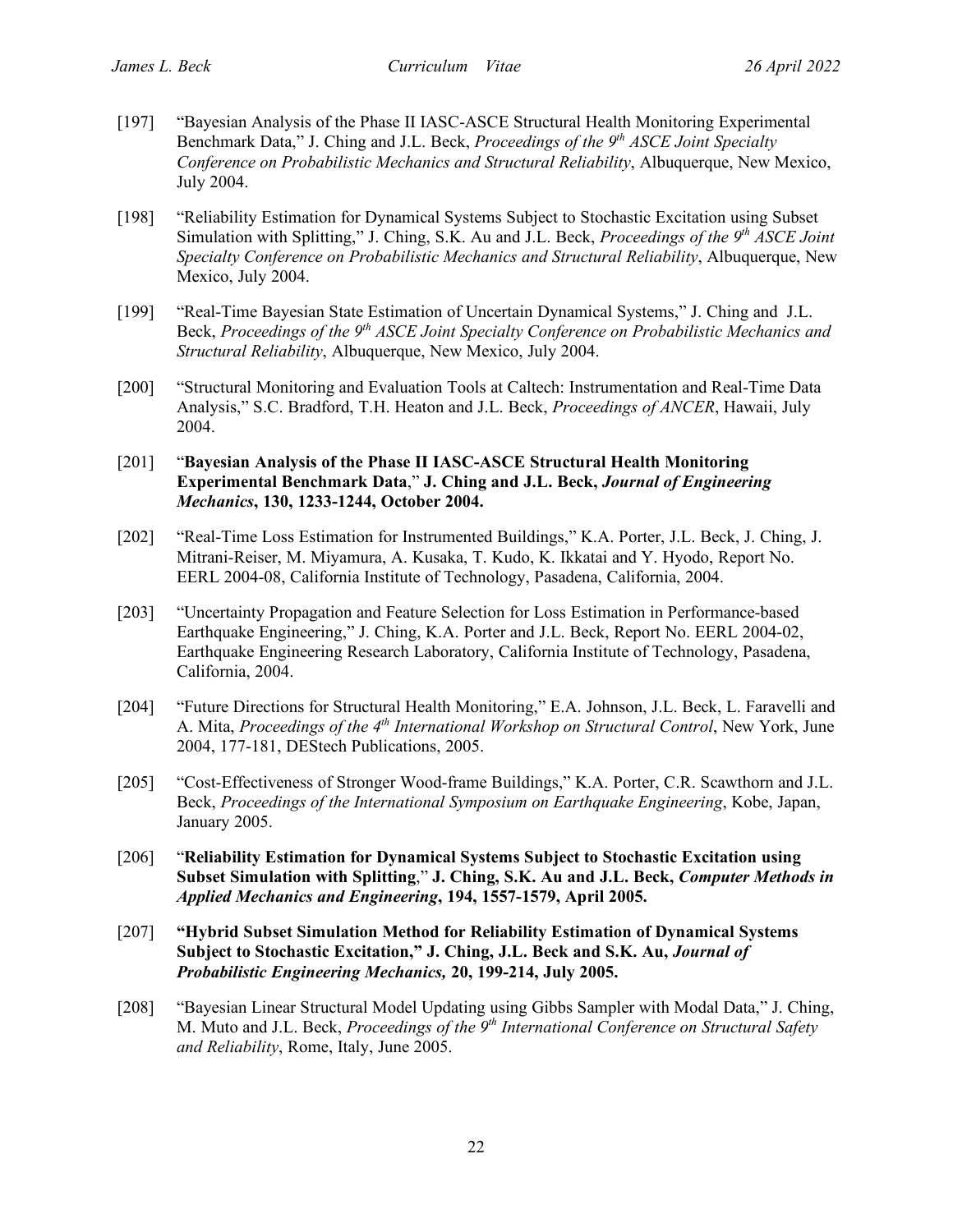- [209] "Semi-active Control Design using MR Dampers and Clipped Robust Reliability-based Control," Y.F. Shi, K.-V. Yuen and J.L. Beck, *Proceedings of the 9th International Conference on Structural Safety and Reliability*, Rome, Italy, June 2005.
- [210] "Hybrid Subset Simulation Method for Dynamic Reliability Problems," J. Ching, J.L. Beck and S.K Au, *Proceedings of the 9th International Conference on Structural Safety and Reliability*, Rome, Italy, June 2005.
- [211] "Application of the Subset Simulation Method in Predicting the Seismic Response of an Existing RC Frame Structure", F. Jalayer, J.L. Beck, K.A. Porter and J.F. Hall, *Proceedings of the 9th International Conference on Structural Safety and Reliability*, Rome, Italy, June 2005.
- [212] "Bayesian State and Parameter Estimation using Particle Filters," J. Ching, J.L. Beck and K.A. Porter, *Proceedings of the 9th International Conference on Structural Safety and Reliability*, Rome, Italy, June 2005.
- [213] "Application of Subset Simulation Methods to Reliability Benchmark Study," S.K. Au, J. Ching and J.L. Beck, *Proceedings of the 9<sup>th</sup> International Conference on Structural Safety and Reliability*, Rome, Italy, June 2005.
- [214] "Analytical Reliability Calculation of Linear Dynamical Systems in Higher Dimensions," A.A. Taflanidis and J.L. Beck, *Proceedings of the 6th European Conference on Structural Dynamics*, Paris, France, September 2005.
- [215] "Benchmark Study on Reliability Estimation in Higher Dimensions of Structural Systems An Overview," G.I. Schueller, H.J. Pradlwater, J.L. Beck, S.K. Au, L.S. Katafygiotis, R. Ghanem, *Proceedings of the 6th European Conference on Structural Dynamics*, Paris, France, September 2005.
- [216] "Reliability of Dynamic Systems using Stochastic Simulation," J.L. Beck and S.K. Au, *Proceedings of the 6th European Conference on Structural Dynamics*, Paris, France, September 2005.
- [217] "Seismic Early Warning Systems: Procedure for Automated Decision Making," V. Grasso, J.L. Beck and G. Manfredi, Report No. EERL 2005-02, Earthquake Engineering Research Laboratory, California Institute of Technology, Pasadena, California, November 2005.
- [218] "PEER Testbed Study on a Laboratory Building: Exercising Seismic Performance Assessment," M.C. Comerio *et al*., PEER Report 2005/12, University of California, Berkeley, November 2005.
- [219] **"Structural Health Monitoring via Measured Ritz Vectors utilizing Artificial Neural Networks," H.F. Lam, K.V. Yuen and J.L. Beck,** *Computer-Aided Civil and Infrastructure Engineering,* **21, 232-241, May 2006.**
- [220] **"Structural Model Updating and Health Monitoring with Incomplete Modal Data using Gibbs Sampler," J. Ching, M. Muto and J.L. Beck,** *Computer-Aided Civil and Infrastructure Engineering,* **21, 242-257, May 2006.**
- [221] **"Reliability-based Control Optimization for Active Base Isolation Systems," J.T. Scruggs, A.A. Taflanidis and J.L. Beck,** *Journal of Structural Control and Health Monitoring***, 13, 705-723, March 2006.**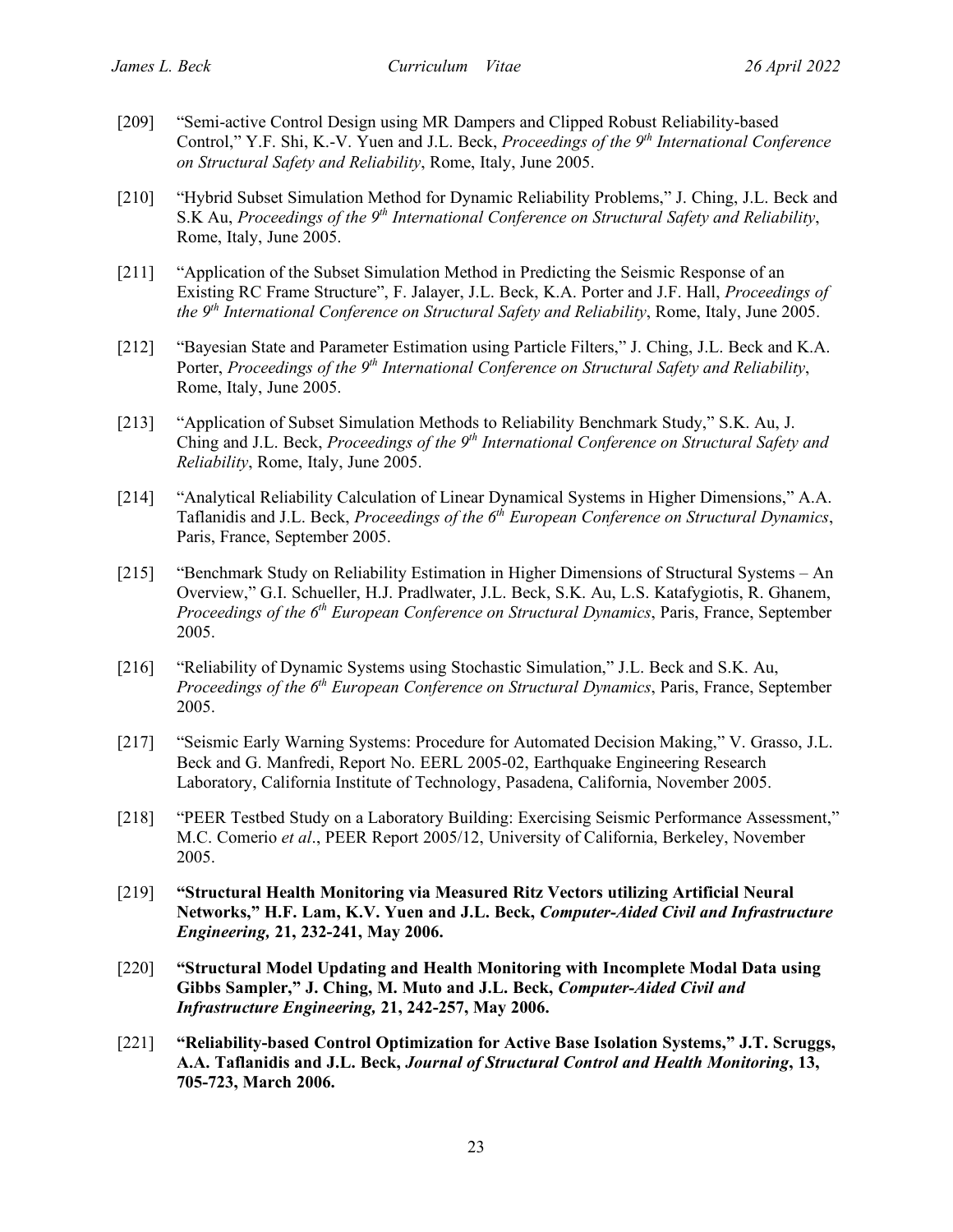- [222] **"Cost-Effectiveness of Stronger Woodframe Buildings**," **K.A. Porter, C.R. Scawthorn and J.L. Beck***, Earthquake Spectra,* **22, 239-266, February 2006.**
- [223] **"Bayesian State and Parameter Estimation of Uncertain Dynamical Systems," J. Ching, J.L. Beck and K.A. Porter,** *Journal of Probabilistic Engineering Mechanics,* **21, 81-96, January 2006.**
- [224] **"Bayesian State Estimation Method for Nonlinear Systems and Its Application to Recorded Seismic Response," J. Ching, J.L. Beck, K.A. Porter and R.V. Shaikhutdinov,**  *Journal of Engineering Mechanics,* **132, 396-410, April 2006.**
- [225] **"Efficient Model Updating and Health Monitoring Methodology Using Incomplete Modal Data without Mode Matching," K.V. Yuen, J.L. Beck and L.S. Katafygiotis,** *Journal of Structural Control and Health Monitoring***, 13, 91-107, January 2006.**
- [226] "Evaluation of the Seismic Performance of a Code-Conforming Reinforced-Concrete Frame Building – Part II: Loss Estimation," J. Mitrani-Reiser, C. Haselton, C. Goulet, K.A. Porter, J.L. Beck and G. Deierlein, *Proceedings of the 8th U.S. National Conference on Earthquake Engineering,* San Francisco, CA, April 2006.
- [227] "Using Information Theory Concepts to Compare Alternative Intensity Measures for Representing Ground Motion Uncertainty," F. Jalayer and J.L. Beck, *Proceedings of the 8th U.S. National Conference on Earthquake Engineering,* San Francisco, CA, April 2006.
- [228] "Smarter Structures: Real-time Loss Estimation for Instrumented Buildings," K.A. Porter, J. Mitrani-Reiser, J.L. Beck and J. Ching, *Proceedings of the 8<sup>th</sup> U.S. National Conference on Earthquake Engineering,* San Francisco, CA, April 2006.
- [229] "Bayesian Model Updating Approach for Ground-Motion Attenuation Relations," E. Sibilio, J.L. Beck, M. Muto and M. Ciampoli, *Proceedings of the 3rd European Conference on Computational Mechanics,* Lisbon, Portugal, June 2006.
- [230] "Reliability-based Optimal Design by Efficient Stochastic Simulation," A.A. Taflanidis and J.L. Beck, *Proceedings of the 5th Computational Stochastic Mechanics Conference*, Rhodes, Greece, June 2006.
- [231] **"Unified Probabilistic Approach for Model Updating and Damage Detection," K.V. Yuen, J.L. Beck and L.S. Katafygiotis,** *Journal of Applied Mechanics***, 73, 555-564, July 2006.**
- [232] **"Near-real-time Loss Estimation for Instrumented Buildings," K.A. Porter, J. Mitrani-Reiser and J.L. Beck,** *The Structural Design of Tall and Special Buildings***, 15, 3-20, 2006.**
- [233] "Bayesian Structural Model Updating and Model Selection with Modal Data using Gibbs Sampler," J. Ching, M. Muto and J.L. Beck**,** *Proceedings of the 4th World Conference on Structural Control and Monitoring*, San Diego, California, July 2006.
- [234] "Robust Mass Damper Design using Stochastic Simulation," A.A. Taflanidis, J.L. Beck and D.C. Angelides, *Proceedings of the 4th World Conference on Structural Control and Monitoring*, San Diego, California, July 2006.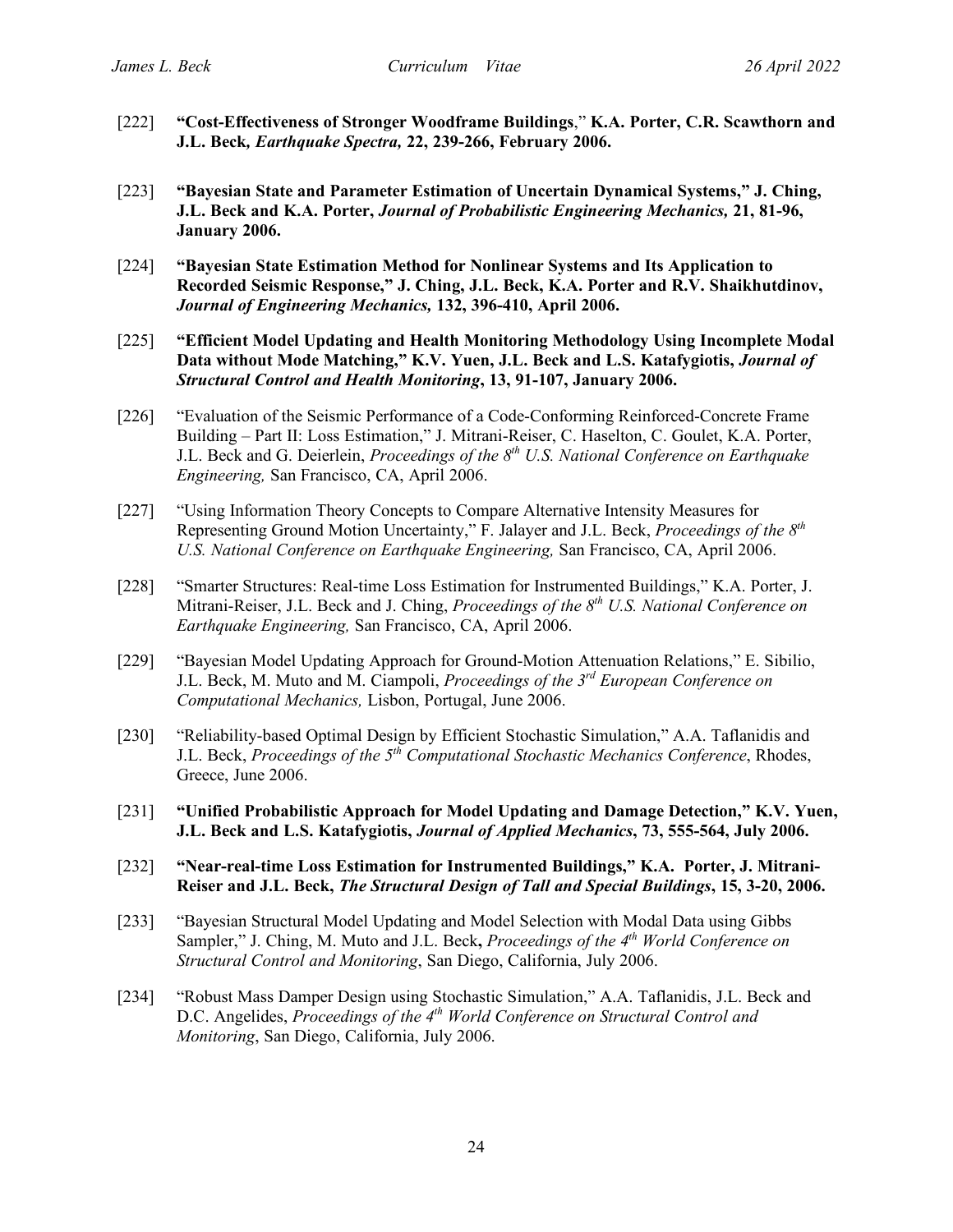- [235] "Damage Detection in Hysteretic Structures using Measured Seismic Response," M. Muto and J.L. Beck**,** *Proceedings of the 4th World Conference on Structural Control and Monitoring*, San Diego, California, July 2006.
- [236] "Sparse Bayesian Learning for Structural Health Monitoring," C.K. Oh and J.L. Beck**,** *Proceedings of the 4th World Conference on Structural Control and Monitoring*, San Diego, California, July 2006.
- [237] "Reliability-based Performance Objectives and Probabilistic Model Uncertainty in Optimal Structural Control," A.A. Taflanidis, J.L. Beck and J.T. Scruggs, *Proceedings of the 4th World Conference on Structural Control and Monitoring*, San Diego, California, July 2006.
- [238] "Real-time Reliability Estimation for Serviceability Limit States in Structures with Uncertain Dynamical Excitation and Incomplete Output Data," J. Ching and J.L. Beck, *Proceedings of the 4th World Conference on Structural Control and Monitoring*, San Diego, California, July 2006.
- [239] "Seismic Reliability Assessment of Structures via Subset Simulation and Bayesian Updating," E. Sibilio, M. Ciampoli and J.L. Beck, *Proceedings of the 3rd International Conference on Advances in Mechanical Engineering and Mechanics*, Hammamet, Tunisia, December 2006.
- [240] **"Analytical Approximation for Stationary Reliability of Certain and Uncertain Linear Dynamic Systems with Higher Dimensional Output," A.A. Taflanidis and J.L. Beck,** *Earthquake Engineering and Structural Dynamics***, 13, 1247-1267, August 2006.**
- [241] **"Real-time Reliability Estimation for Serviceability Limit States in Structures with Uncertain Dynamic Excitation and Incomplete Output Data," J. Ching and J.L. Beck,**  *Journal of Probabilistic Engineering Mechanics,* **22, 50-62, January 2007.**
- [242] "Seismic Early Warning: Decision Making Strategies and Performance Assessment," V. F. Grasso, J.L. Beck and G. Manfredi, Chapter in *Earthquake Early Warning Systems*, P. Gasparini, G. Manfredi and J. Zschau (Eds), Springer-Verlag, Heidelberg, 2007.
- [243] "Smart Base Isolation Design including Model Uncertainty in Ground Motion Characterization," A.A. Taflanidis, J.T. Scruggs and J.L. Beck *Proceedings of the 4th International Conference on Earthquake Geotechnical Engineering*, Thessaloniki, Greece, June 2007.
- [244] **"Application of Subset Simulation Methods to Reliability Benchmark Problems," S.K. Au, J. Ching and J.L. Beck,** *Structural Safety***, 29, 183-193, July 2007.**
- [245] "Probabilistically-robust Nonlinear Control of Offshore Platforms," A.A. Taflanidis, D.C. Angelides and J.L. Beck, *Proceedings of the 17th International Offshore and Polar Engineering Conference*, Lisbon, Portugal, July 2007.
- [246] "Bayesian Model Updating of Higher-dimensional Dynamic Systems," S.H. Cheung and J.L. Beck, *Proceedings of the 10<sup>th</sup> International Conference on Applications of Statistics and Probability in Civil Engineering,* Tokyo, Japan, July 2007.
- [247] "Efficient Simulation-based Optimization for Optimal Reliability Problems," A.A. Taflanidis and J.L. Beck, *Proceedings of the 10<sup>th</sup> International Conference on Applications of Statistics and Probability in Civil Engineering,* Tokyo, Japan, July 2007.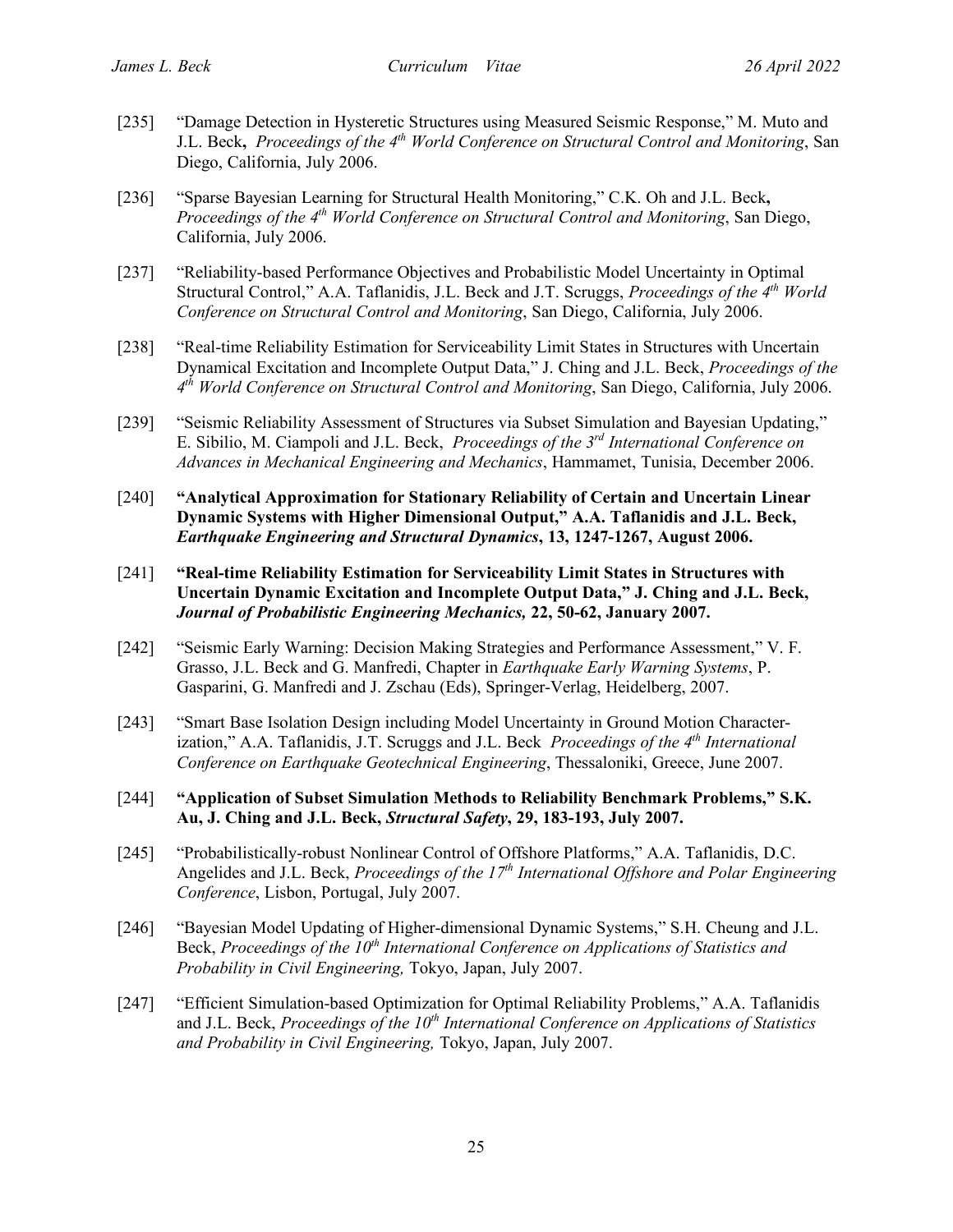- [248] "Early Warning Systems for Large Earthquakes: Classification of Near-source and Far-source Stations by using the Bayesian Model Class Selection," M. Yamada, T.H. Heaton and J.L. Beck, *Proceedings of the 10<sup>th</sup> International Conference on Applications of Statistics and Probability in Civil Engineering,* Tokyo, Japan, July 2007.
- [249] **"Propagating Uncertainties for Loss Estimation in Performance-based Earthquake Engineering using Moment Matching," J. Ching, K.A. Porter and J.L. Beck,** *Structure and Infrastructure Engineering***, 5, 245-262, June 2009**.
- [250] **"Effects of Two Alternative Representations of Ground Motion Uncertainty on Probabilistic Seismic Demand Assessment of Structures,"** *Earthquake Engineering and Structural Dynamics***, F. Jalayer and J.L. Beck, 37, 61-79, January 2008**.
- [251] **"Bayesian Updating and Model Class Selection for Hysteretic Structural Models using Stochastic Simulation," M. Muto and J.L. Beck,** *Journal of Vibration and Control***, 14, 7- 34, January 2008.**
- [252] **"Structural Protection using MR Dampers with Clipped Robust Reliability-based Control," K.-V. Yuen, Y. Shi, J.L. Beck and H.-F. Lam,** *Structural and Multidisciplinary Optimization***, 34, 431-443, November 2007.**
- [253] **"Evaluation of the Seismic Performance of a Code-Conforming Reinforced-Concrete Frame Building – From Seismic Hazard to Collapse Safety and Economic Losses," C. A. Goulet, C.B. Haselton, J. Mitrani-Reiser, J.L. Beck, G. Deierlein, K.A. Porter and J.P. Stewart,** *Earthquake Engineering and Structural Dynamics***, 36, 1973-1997, October 2007.**
- [254] "Probabilistic Model Uncertainty in Control Applications," A.A. Taflanidis, J.L. Beck and J.T. Scruggs, *Proceedings of the 8th Engineering Mechanics Division Conference*, Blacksburg, Virginia, June 2007.
- [255] "Bayesian Model Class Selection of Higher-dimensional Dynamic Systems using Posterior Samples," S.H. Cheung and J.L. Beck, *Proceedings of the 8th Engineering Mechanics Division Conference*, Blacksburg, Virginia, June 2007.
- [256] "New Stochastic Simulation Method for Updating Robust Reliability of Dynamic Systems," S.H. Cheung and J.L. Beck, *Proceedings of the 8th Engineering Mechanics Division Conference*, Blacksburg, Virginia, June 2007.
- [257] "Bayesian Updating and Model Class Selection of Deteriorating Hysteretic Structural Models using Seismic Response Data," J.L. Beck and M. Muto, *Proceedings of ECCOMAS Thematic Conference on Computational Methods in Structural Dynamics and Earthquake Engineering*, Rethymno, Crete, Greece, June 2007.
- [258] "Stochastic Subset Optimization for Stochastic Design," A.A. Taflanidis and J.L. Beck, *Proceedings of ECCOMAS Thematic Conference on Computational Methods in Structural Dynamics and Earthquake Engineering*, Rethymno, Crete, Greece, June 2007.
- [259] "Incorporating Losses due to Repair Costs, Downtime and Fatalities in Performance-based Earthquake Engineering," J. Mitrani-Reiser and J.L. Beck, *Proceedings of ECCOMAS Thematic Conference on Computational Methods in Structural Dynamics and Earthquake Engineering*, Rethymno, Crete, Greece, June 2007.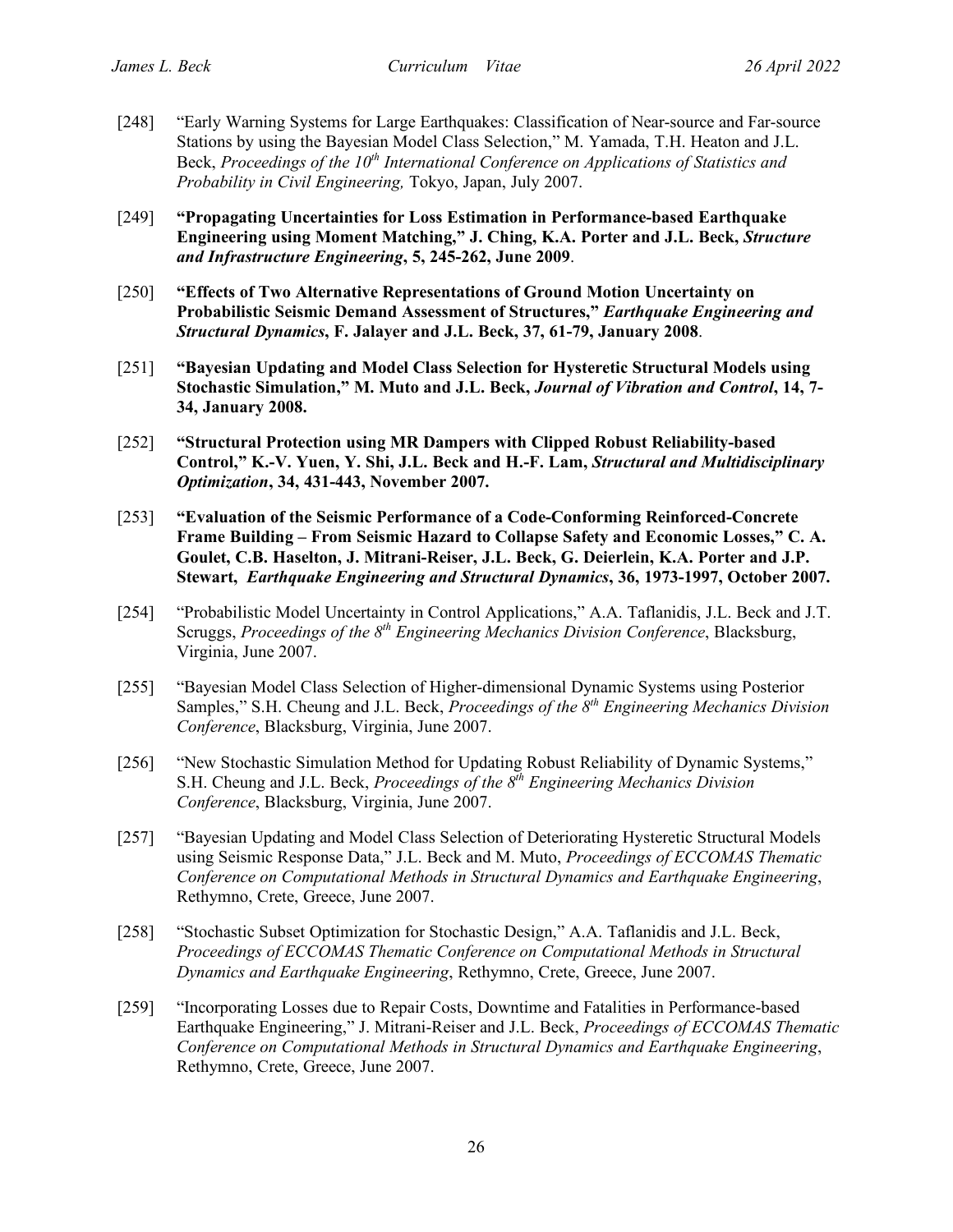- [260] "Structural Health Monitoring by Bayesian Updating," E. Sibilio, M. Ciampoli and J.L. Beck, *Proceedings of ECCOMAS Thematic Conference on Computational Methods in Structural Dynamics and Earthquake Engineering*, Rethymno, Crete, Greece, June 2007.
- [261] "Algorithms for Bayesian Model Class Selection of Higher-dimensional Dynamic Systems," S.H. Cheung and J.L. Beck, *Proceedings of the ASME International Design Engineering Technical Conference*, Las Vegas, Nevada, September 2007.
- [262] "Relevance Vector Machine Regression Applied to Structural Health Monitoring," C.K. Oh and J.L. Beck**,** *Proceedings of the 3rd International Conference on Structural Health Monitoring of Intelligent Infrastructure*, Vancouver, British Columbia, Canada, November 2007.
- [263] **"Real-time Estimation of Fault Rupture Extent using Near-source versus Far-source Classification," M. Yamada, T. Heaton and J.L. Beck,** *Bulletin of the Seismological Society of America***, 97, 1890-1910, December 2007**.
- [264] **"Automated Decision Procedure for Earthquake Early Warning," V. F. Grasso, J.L. Beck and G. Manfredi,** *Engineering Structures,* **29, 3455-3463, December 2007**.
- [265] **"Robust Reliability-based Design of Liquid Column Mass Dampers under Earthquake Excitation using an Analytical Reliability Approximation," A.A. Taflanidis, J.L. Beck and D.C. Angelides,** *Engineering Structures,* **29, 3525-3537, December 2007**.
- [266] **"Stochastic Subset Optimization for Optimal Reliability Problems," A.A. Taflanidis and J.L. Beck,** *Journal of Probabilistic Engineering Mechanics***, 23, 324-338, April 2008.**
- [267] **"Reliability-based Performance Objectives and Probabilistic Robustness in Structural Control Applications," A.A. Taflanidis, J.T. Scruggs and J.L. Beck,** *Journal of Engineering Mechanics,* **134, 291-301, April 2008**.
- [268] "An Assessment to Benchmark the Seismic Performance of a Code-Conforming Reinforced-Concrete Moment-Frame Building," C.B. Haselton, C.A. Goulet, J. Mitrani-Reiser, J.L. Beck, G.G. Deierlein, K.A. Porter, J.P. Stewart and E. Taciroglu, PEER Report 2007/12, Pacific Earthquake Engineering Research Center, University of California, Berkeley, August 2008.
- [269] **"Probabilistically-robust Nonlinear Design of Control Systems for Base-isolated Structures," A.A. Taflanidis, J.T. Scruggs and J.L. Beck,** *Journal of Structural Control and Health Monitoring***, 15, 697-719, August 2008.**
- [270] **"An Efficient Framework for Optimal Robust Stochastic System Design using Stochastic Simulation", A.A. Taflanidis and J.L. Beck,** *Computer Methods in Applied Mechanics and Engineering***, 198, 88-101, November 2008**.
- [271] **"**System Identification of Constructed Facilities: Challenges and Opportunities Across Hazards," T. Kijewski-Correa, E. Taciroglu and J.L. Beck, *Proceedings of the ASCE Structures Congress*, Vancouver, Canada, April 2008.
- [272] "Stochastic System Design Optimization using Stochastic Simulation," A.A. Taflanidis and J.L. Beck, Chapter 7 in *Structural Design Optimization Considering Uncertainties*, Y. Tsompanakis, N.D. Lagaros and M. Papadrakakis (Eds), Taylor and Francis, March 2008.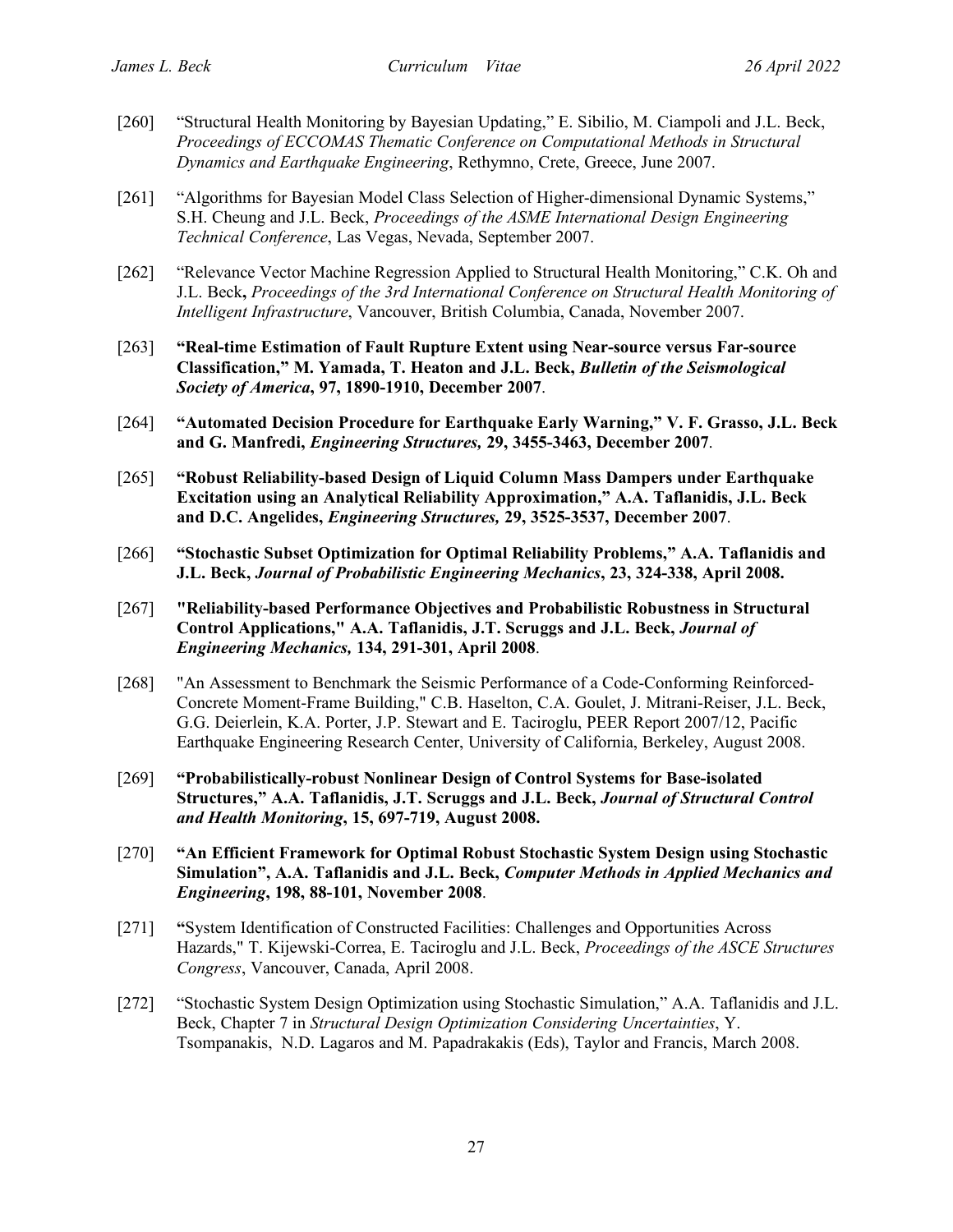- [273] "Bayesian Updating and Model Class Selection of Deteriorating Hysteretic Structural Models using Recorded Seismic Response," J.L. Beck and M. Muto, Chapter 28 in *Computational Structural Dynamics and Earthquake Engineering*, M. Papadrakakis, D.C. Charmpis, N.D. Lagaros and Y. Tsompanakis, (Eds), Taylor and Francis, December 2008.
- [274] "Structural Health Monitoring by Bayesian Updating," E. Sibilio, M. Ciampoli and J.L. Beck, Chapter 19 in *Computational Structural Dynamics and Earthquake Engineering*, M. Papadrakakis, D.C. Charmpis, N.D. Lagaros and Y. Tsompanakis, (Eds), Taylor and Francis, December 2008.
- [275] **"Robust-to-Modeling-Uncertainties Nonlinear Control Design for Offshore Platforms," A.A. Taflanidis, J.L. Beck and D.C. Angelides,** *International Journal of Offshore and Polar Engineering***, 18, 91-98, June 2008.**
- [276] **"Bayesian Learning using Automatic Relevance Determination Prior with an Application to Earthquake Early Warning," C.K. Oh, J.L. Beck and M. Yamada,** *Journal of Engineering Mechanics,* **134, 1013-1020, December 2008.**
- [277] **"Bayesian Model Updating using Hybrid Monte Carlo Simulation with Application to Structural Dynamics Models with Many Uncertain Parameters", S.H. Cheung and J.L. Beck,** *Journal of Engineering Mechanics,* **135, 243-255, April 2009**.
- [278] "Robust Stochastic System Design with Life-cycle Cost Objectives," A.A. Taflanidis and J.L. Beck, *Proceedings of the 6<sup>th</sup> GRACM International Congress on Computational Mechanics*, Thessaloniki, Greece, June 2008.
- [279] "On Using Posterior Samples for Model Selection for Structural Identification," S.H. Cheung and J.L. Beck, *Proceedings of the Asian-Pacific Symposium on Structural Reliability and its Applications*, Hong Kong, June 2008.
- [280] "Updating Reliability of Monitored Nonlinear Structural Dynamic Systems using Real-time Data," S.H. Cheung and J.L. Beck, *Proceedings of the Inaugural International Conference of Engineering Mechanics Institute,* Minneapolis, May 2008.
- [281] "Seismic Loss Estimation Based on End-to-end Simulation," M. Muto, S. Krishnan, J.L. Beck and J. Mitrani-Reiser, *Proceedings of the First International Symposium on Life-Cycle Civil Engineering,* Varenna, Lake Como, Italy, June 2008.
- [282] "Simulation of an 1857-like Mw 7.9 San Andreas Fault Earthquake and the Response of Tall Steel Moment Frame Buildings in Southern California – A Prototype Study," S. Krishnan, C. Ji, D. Komatitsch, J. Tromp, M. Muto, J. Mitrani-Reiser and J.L. Beck, *Proceedings of the 14th World Conference on Earthquake Engineering*, Beijing, China, October 2008.
- [283] "New Bayesian Updating Methodology for Model Validation and Robust Predictions Based on Data from Hierarchical Subsystem Tests," S.H. Cheung and J.L. Beck, Report No. EERL 2008- 04, Earthquake Engineering Research Laboratory, California Institute of Technology, Pasadena, California, August 2008.
- [284] "Probability Logic, Information Quantification and Robust Predictive System Analysis," Report No. EERL 2008-05, Earthquake Engineering Research Laboratory, California Institute of Technology, Pasadena, California, December 2008.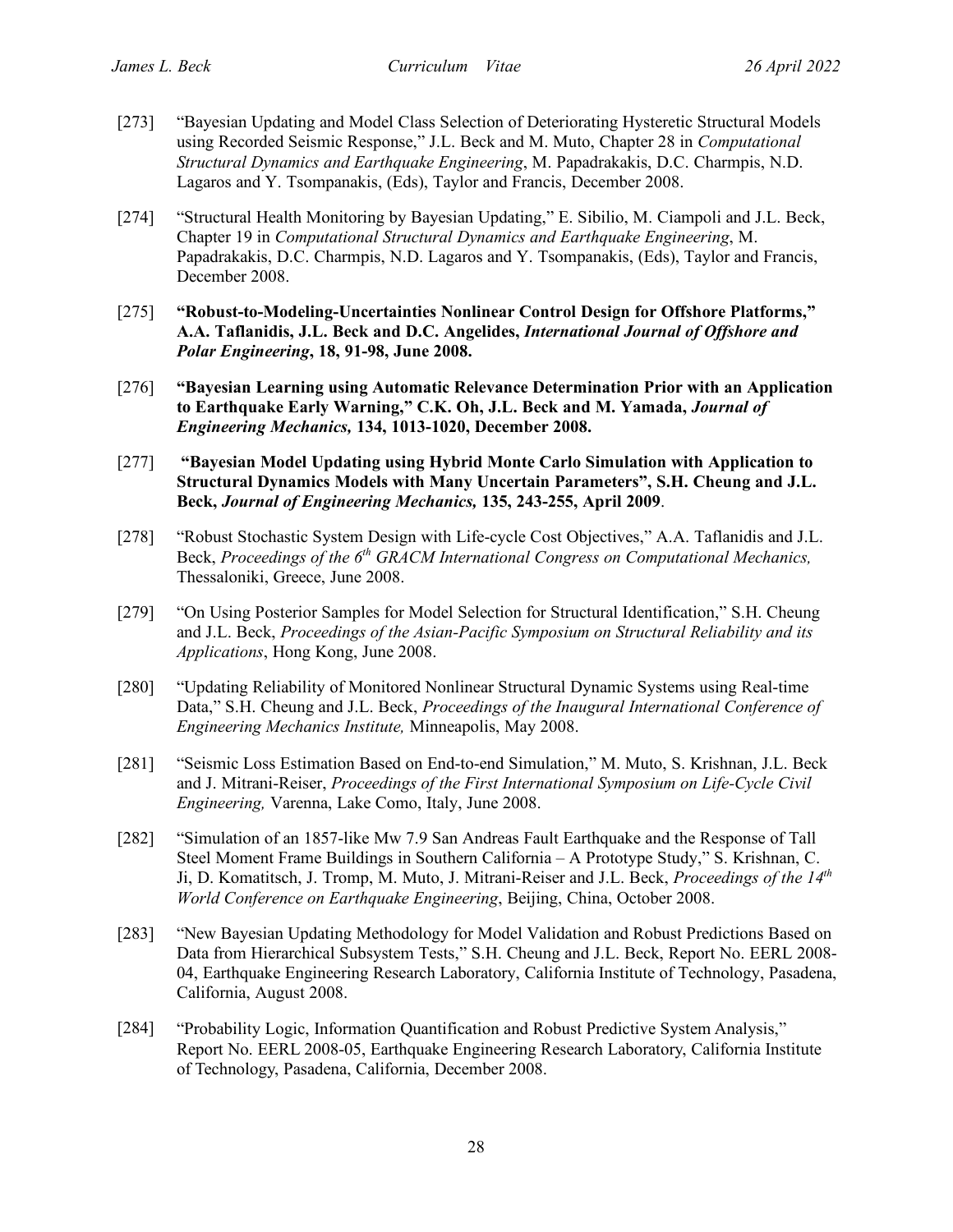- [285] **"Stochastic Subset Optimization for Reliability Optimization and Sensitivity Analysis in System Design," A.A. Taflanidis and J.L. Beck,** *Computers and Structures***, 87, 318-331, March 2009**.
- [286] **"Life-Cycle Cost Optimal Design of Passive Dissipative Devices," A.A. Taflanidis and J.L. Beck,** *Structural Safety***, 31, 508-522, November 2009**.
- [287] "Investigation of Compressive Sampling for Structural Vibration Data," Y. Bao, H. Li, J.L. Beck and J. Ou, *Proceedings of the 4th International Conference on Structural Health Monitoring of Intelligent Infrastructure*, Zurich, Switzerland, July 2009.
- [288] "Using Model Classes in System Identification for Robust Response Predictions," J.L. Beck, *Proceedings of Second International Conference on Computational Methods in Structural Dynamics and Earthquake Engineering*, Rhodes, Greece, June 2009.
- [289] "Bayesian Approach to Order Selection of ARX Models with Applications to Structural Health Monitoring," T. Saito and J.L. Beck, *Proceedings of Second International Conference on Computational Methods in Structural Dynamics and Earthquake Engineering*, Rhodes, Greece, June 2009.
- [290] "Evidence-based Identification of Weighting Factors in Bayesian Model Updating using Modal Data," B. Goller, J.L. Beck and G.I. Schueller, *Proceedings of Second International Conference on Computational Methods in Structural Dynamics and Earthquake Engineering*, Rhodes, Greece, June 2009.
- [291] "Comparison of Different Model Classes for Bayesian Updating and Robust Predictions using Stochastic State-Space System Models," S.H. Cheung and J.L. Beck, *Proceedings of the 10th International Conference on Structural Safety and Reliability*, Osaka, Japan, September 2009.
- [292] "Probability Logic, Model Uncertainty and Robust Predictive System Analysis," J.L. Beck and S.H. Cheung, *Proceedings of the 10<sup>th</sup> International Conference on Structural Safety and Reliability*, Osaka, Japan, September 2009.
- [293] "Life-cycle Cost Optimal Design of Passive Dissipative Devices for Seismic Risk Mitigation," A.A. Taflanidis and J.L. Beck, *Proceedings of the 10th International Conference on Structural Safety and Reliability*, Osaka, Japan, September 2009.
- [294] **"Calculation of Posterior Probabilities for Bayesian Model Class Assessment and Averaging from Posterior Samples based on Dynamic System Data," S.H. Cheung and J.L. Beck,** *Computer-Aided Civil and Infrastructure Engineering***, 25, 304-321, July 2010.**
- [295] **"Robust Stochastic Design of Linear Controlled Systems for Performance Optimization," A.A. Taflanidis, J.T. Scruggs and J.L. Beck,** *Journal of Dynamic Systems, Measurement, and Control***, 132, 051008, September 2010.**
- [296] **"Bayesian Model Selection for ARX Models and its Application to Structural Health Monitoring," T. Saito and J.L. Beck,** *Earthquake Engineering and Structural Dynamics***, 39, 1737-1759, December 2010.**
- [297] **"Bayesian System Identification based on Probability Logic," J.L. Beck,** *Journal of Structural Control and Health Monitoring***, 17, 825-847, November 2010.**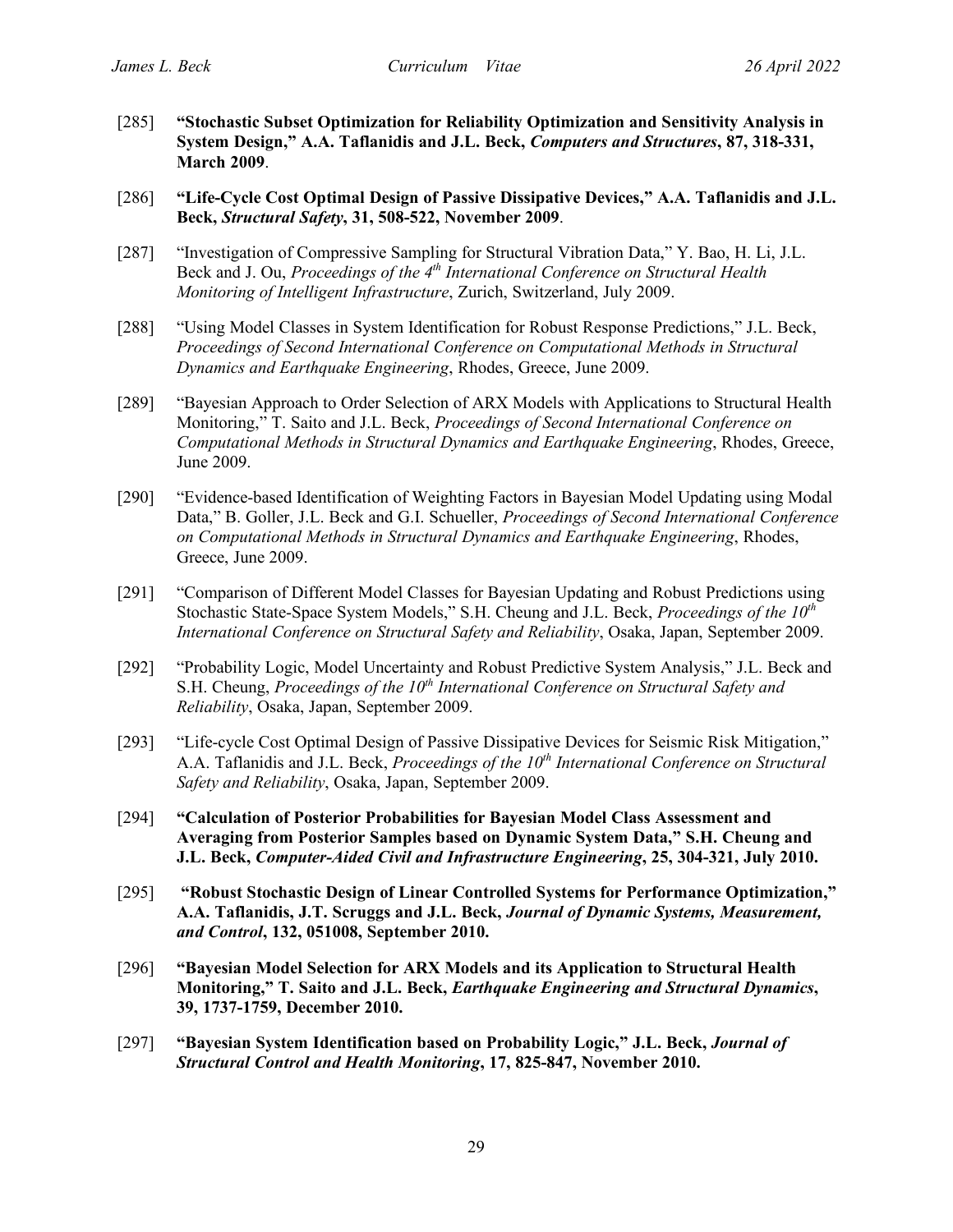- [298] "Robust Performance Optimization of Linear Controlled Stochastic Systems," A.A. Taflanidis, J.T. Scruggs and J.L. Beck, *Proceedings of the 10<sup>th</sup> International Conference on Computational Structures Technology*, Valencia, Spain, September 2010.
- [299] **"Reliability-based Design using Two-stage Stochastic Optimization with a Treatment of Model Prediction Errors," A.A. Taflanidis and J.L. Beck,** *Journal of Engineering Mechanics,* **136, 1460-1473, December 2010.**
- [300] **"Compressive Sampling for Accelerometer Signals in Structural Health Monitoring," Y. Bao, J.L. Beck and H. Li,** *Structural Health Monitoring***, 10, 235-246, May 2011**.
- [301] "Robust Stochastic Predictions of Dynamic Response During Design and Monitoring of Structures," J.L. Beck, *Proceedings of the 12th East Asia-Pacific Conference on Structural Engineering and Construction*, Hong Kong, Procedia Engineering, 14, 32-40, January 2011.
- [302] "Robust Diagnostics for Bayesian Compressive Sensing with Applications to Structural Health Monitoring," Y. Huang, J.L. Beck, H. Li and S. Wu, *Proceedings of the SPIE Conference on Smart Structures and Materials*, San Diego, USA, March 2011.
- [303] "An Automated Decision-making System Framework for Earthquake Early Warning System Applications," S. Wu and J.L. Beck, *Proceedings of the 8<sup>th</sup> International Conference on Urban Earthquake Engineering*, Tokyo, Japan, March 2011.
- [304] "Bayesian Updating, Model Class Selection and Robust Stochastic Predictions of Structural Response," J.L. Beck, *Proceedings of* the *8th European Conference on Structural Dynamics*, Leuven, Belgium, July 2011.
- [305] "On the Optimal Scaling of the Modified Metropolis-Hastings Algorithm," K. Zuev, J.L. Beck and L.S. Katafygiotis, *Proceedings of the 11th International Conference on Applications of Statistics and Probability in Civil Engineering*, Zurich, Switzerland, August 2011.
- [306] "Robust Diagnostics for Bayesian Compressive Sensing Technique in Structural Health Monitoring," Y. Huang, J.L. Beck, S. Wu and H. Li, *Proceedings of the 8th International Workshop on Structural Health Monitoring*, Stanford, USA, September 2011.
- [307] **"Discussion of Paper by F. Miao and M. Ghosn, "Modified Subset Simulation for Reliability Analysis of Structural Systems," S.K. Au, J.L. Beck, K.M. Zuev and L.S. Katafygiotis,** *Structural Safety***, 34, 379-380, January 2012.**
- [308] **"Bayesian Neural Networks for Bridge Integrity Assessment," S. Arangio and J.L. Beck,** *Journal of Structural Control and Health Monitoring***, 19, 3-21, February 2012.**
- [309] **"Bayesian Post-Processor and Other Enhancements of Subset Simulation for Estimating Failure Probabilities in High Dimensions," K.M. Zuev, J.L. Beck, S.K. Au and L.S. Katafygiotis,** *Computers and Structures***, 92-93, 283-296, February 2012.**
- [310] **"On the Sufficiency of Alternative Scalar and Vector Intensity Measures of Ground Shaking based on Information Theory," F. Jalayer, J.L. Beck and F. Zareian,** *Journal of Engineering Mechanics,* **138, 307-316, March 2012.**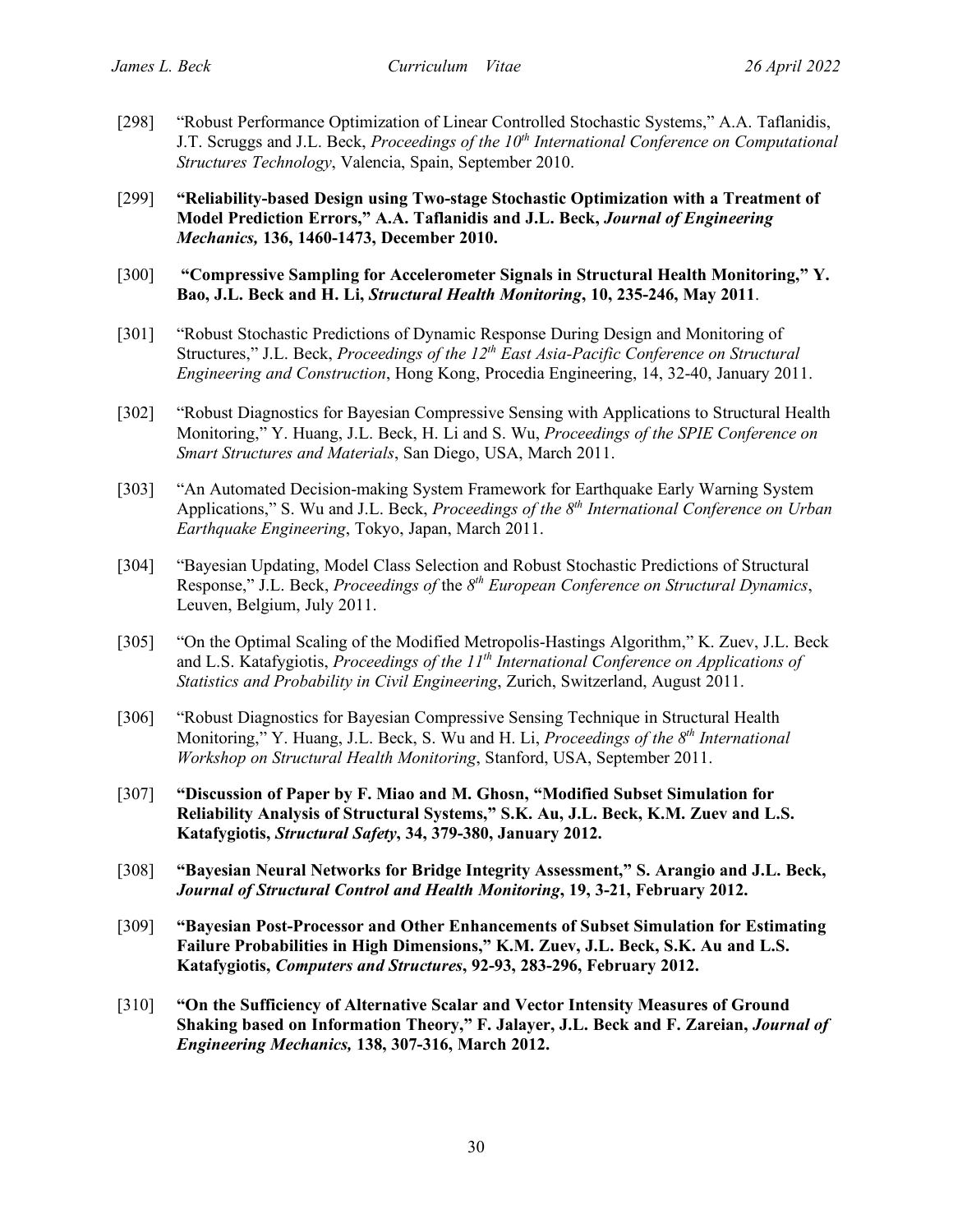- [311] "Synergistic Combination of Systems for Structural Health Monitoring and Earthquake Early Warning for Structural Health Prognosis and Diagnosis," S. Wu and J.L. Beck, *Proceedings of SPIE Conference*, San Diego, March 2012.
- [312] "Stochastic Optimization using Automatic Relevance Determination Prior Model for Bayesian Compressive Sensing Technique in Structural Health Monitoring," Y. Huang, J.L. Beck, S. Wu and H. Li, *Proceedings of the SPIE Conference on Smart Structures and Materials*, San Diego, March 2012.
- [313] **"Evidence-based Identification of Weighting Factors in Bayesian Model Updating using Modal Data," B. Goller, J.L. Beck and G. Schueller,** *Journal of Engineering Mechanics,* **138, 430-440, May 2012.**
- [314] "Bayesian Post-Processing for Subset Simulation for Decision Making under Risk," K.M. Zuev and J.L. Beck, *Proceedings of the 5<sup>th</sup> Asian-Pacific Symposium on Structural Reliability and its Applications*, Singapore, May 2012.
- [315] "Decision Criteria for Earthquake Early Warning Applications," S. Wu, J.L. Beck and T.H. Heaton, *Proceedings of the 15th World Conference on Earthquake Engineering*, Lisbon, Portugal, September 2012.
- [316] "Information-Based Relative Sufficiency of Some Ground Motion Intensity Measures," F. Jalayer, J.L. Beck and F. Zareian, *Proceedings of the 15<sup>th</sup> World Conference on Earthquake Engineering*, Lisbon, Portugal, September 2012.
- [317] **"Prior and Posterior Robust Stochastic Predictions for Dynamical Systems using Probability Logic," J.L. Beck and A.A. Taflanidis,** *International Journal for Uncertainty Quantification***, 3, 271-288, 2013.**
- [318] **"Asymptotically Independent Markov Sampling: A New MCMC Scheme for Bayesian Inference," J.L. Beck and K.M. Zuev,** *International Journal for Uncertainty Quantification***, 3, 445-474, 2013.**
- [319] **"Global Optimization using the Asymptotically Independent Markov Sampling Method," K.M. Zuev and J.L. Beck,** *Computers and Structures***, 126, 107-119, 2013.**
- [320] **"Bayesian Inversion for Finite Fault Earthquake Source Models I – Theory and Algorithm," S.E. Minson, M. Simons and J.L. Beck,** *Geophysical Journal International***, 2013.**
- [321] "Global Optimization for Performance-based Design using the Asymptotically Independent Markov Sampling Method," K.M. Zuev and J.L. Beck, *Proceedings of the 11th International Conference on Structural Safety and Reliability*, New York, June 2013.
- [322] "Network Reliability Problem and its Efficient Solution by Subset Simulation," K.M. Zuev, S. Wu and J.L. Beck, *Proceedings of the 11th International Conference on Structural Safety and Reliability*, New York, June 2013.
- [323] "Bayesian System Identification and Response Predictions Robust to Modeling Uncertainty," J.L. Beck, *Proceedings of the 11th International Conference on Structural Safety and Reliability*, New York, June 2013.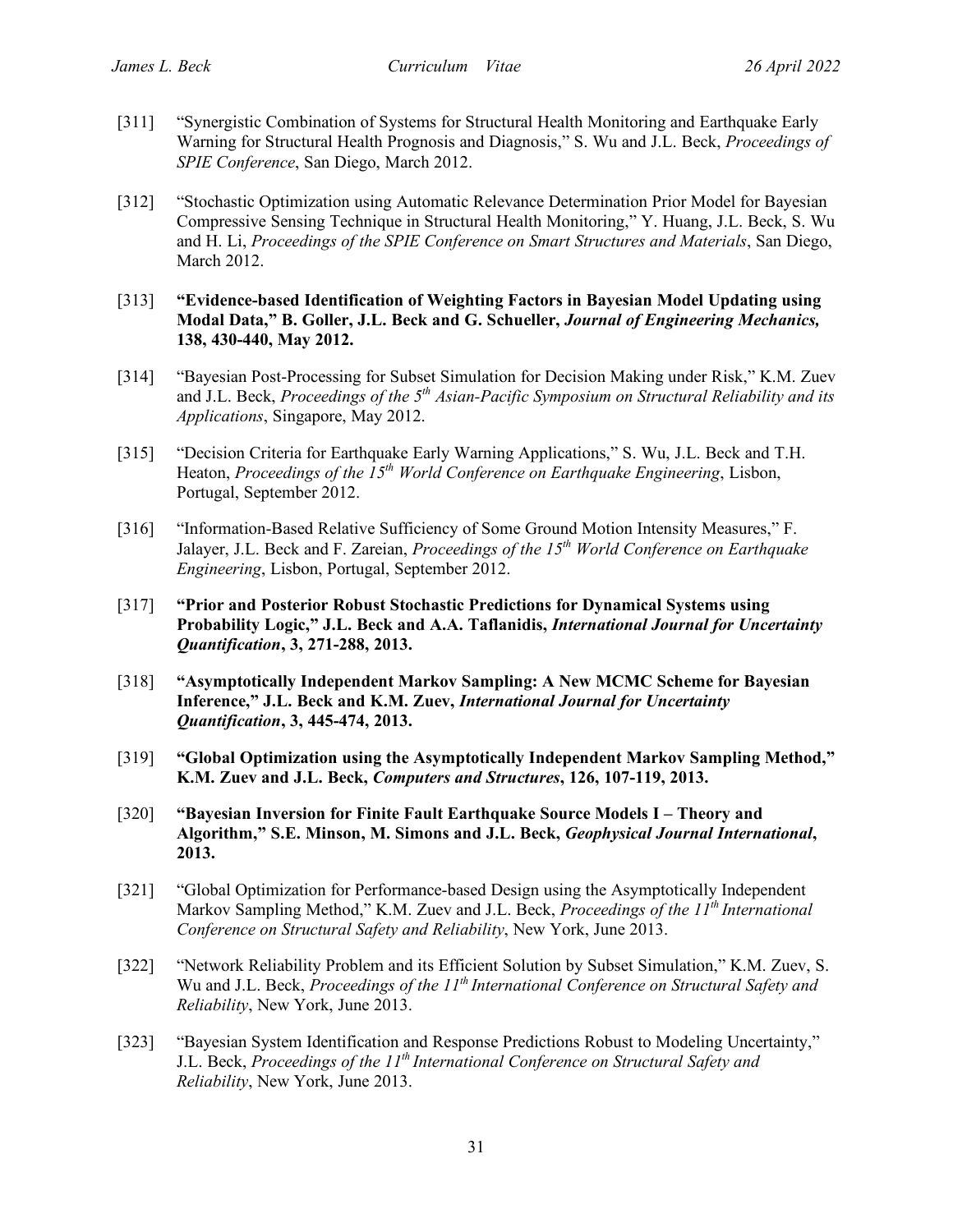- [324] "Novel Sparse Bayesian Learning for Structural Health Monitoring using Incomplete Modal Data," Y. Huang and J.L. Beck, *Proceedings of the 2013 ASCE International Workshop on Computing in Civil Engineering*, Los Angeles, June 2013.
- [325] **"ePAD: Earthquake Probability-based Automated Decision-making Framework for Earthquake Early Warning," S. Wu, J.L. Beck and T.H. Heaton,** *Computer-Aided Civil and Infrastructure Engineering***, 28, 737-752, 2013.**
- [326] "Modeling Environmental Disturbances with the Chemical Master Equation," E. Yeung, J.L. Beck and R. M. Murray, *Proceedings of the 52nd IEEE Conference on Decision and Control*, Firenze, Italy, December 2013.
- [327] "Bayesian Compressive Sensing of Approximately-Sparse Signals in Structural Health Monitoring," Y. Huang, J.L. Beck and H. Li, *Proceedings of the 6th International Conference on Structural Health Monitoring of Intelligent Infrastructure*, Hong Kong, December 2013.
- [328] **"Robust Bayesian Compressive Sensing for Signals in Structural Health Monitoring," Y. Huang, J.L. Beck, S. Wu and H. Li.,** *Computer-Aided Civil and Infrastructure Engineering***, 29, 160-179, 2014.**
- [329] **"Earthquake Early Warning Application to Buildings," M.H. Cheng, S. Wu, T.H. Heaton and J.L. Beck,** *Engineering Structures***, 60, 155-164, 2014.**
- [330] **"Accounting for Prediction Error when Inferring Subsurface Fault Slip," Z. Duputel, P.S. Agram, M. Simons, S.E. Minson and J.L. Beck,** *Geophysical Journal International***, 197, 464-482, 2014.**
- [331] **"Approximate Bayesian Computation by Subset Simulation," M. Chiachio, J.L. Beck, J. Chiachio and G. Rus,** *SIAM Journal on Scientific Computing,* **36, A1339-A1358, 2014.**
- [332] **"Bayesian Inversion for Finite Fault Earthquake Source Models – II: The 2011 Great Tohoku-oki, Japan Earthquake," S.E. Minson, M. Simons, J.L. Beck, et al.,** *Geophysical Journal International***, 198, 922-940, 2014.**
- [333] **"Predicting Fatigue Damage in Composites: A Bayesian Framework," M. Chiachio, J. Chiachio, G. Rus and J.L. Beck,** *Structural Safety,* **51, 57-68, 2014.**
- [334] "Bayesian System Identification and the Bayesian Ockham Razor," J.L. Beck, *Proceedings of the 9th International Conference on Structural Dynamics*, Porto, Portugal, 30 June - 2 July 2014.
- [335] "Non-parametric Stochastic Subset Optimization for Design Problems with Reliability Constraints," G. Jia, A.A. Taflanidis and J.L. Beck, *Proceedings of the 9th International Conference on Structural Dynamics*, Porto, Portugal, 30 June - 2 July 2014.
- [336] "Asymptotically Independent Markov Sampling: A General MCMC Scheme for Bayesian Inference," K.M. Zuev and J.L. Beck, *Proceedings of the 2nd International Conference on Vulnerability and Risk Analysis and Management*, Liverpool, UK, 13 - 16 July 2014.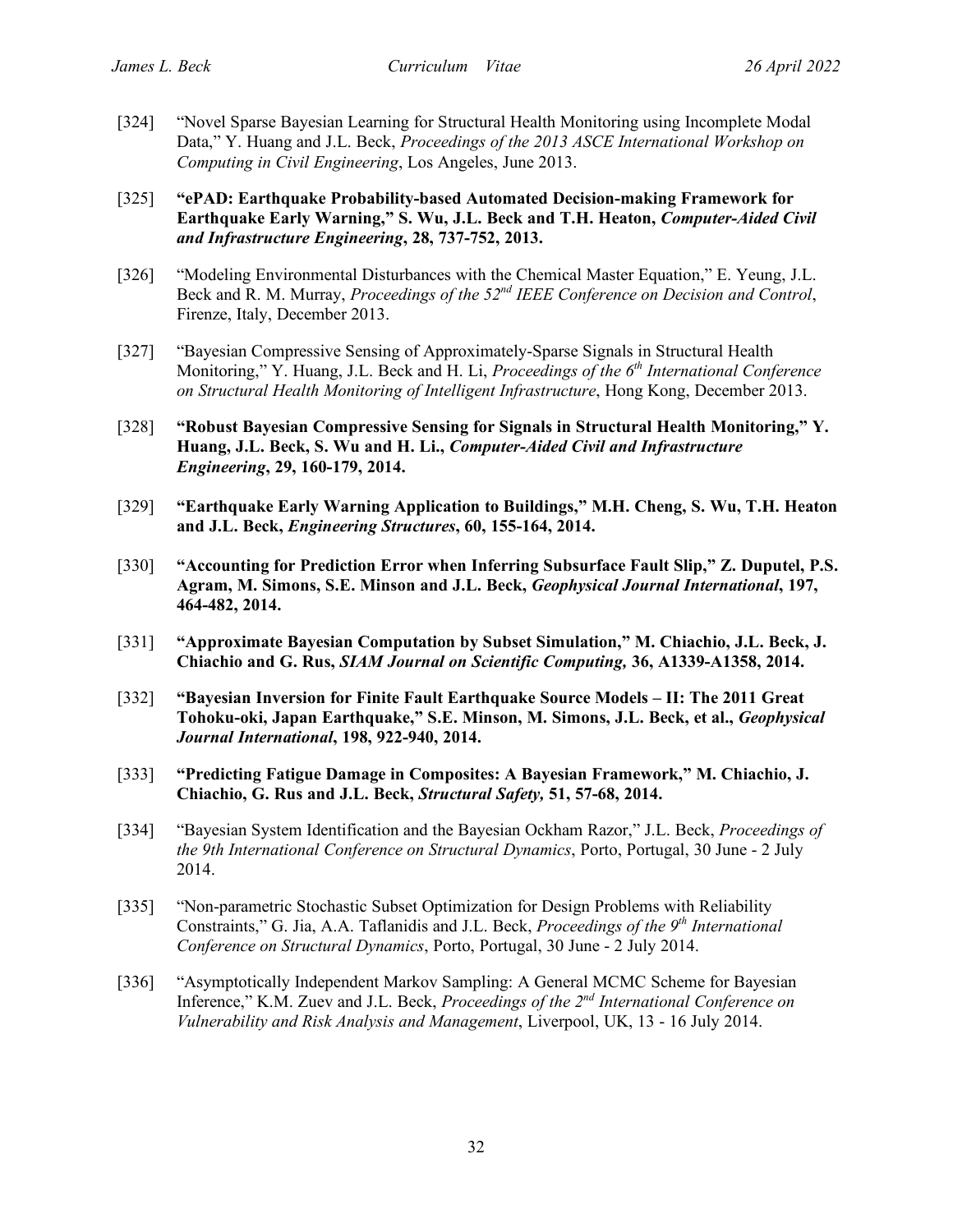- [337] "Uncertainty Analysis of Decision Making for Earthquake Early Warning Application in Elevator Control ," S. Wu, M.H. Cheng, J.L. Beck and T.H. Heaton, *Proceedings of the 10th U.S. National Conference on Earthquake Engineering*, Anchorage, Alaska, 21 - 25 July 2014.
- [338] **"Machine-Learning Methods for Earthquake Ground Motion Analysis and Simulation," A. Alimoradi and J.L. Beck,** *Journal of Engineering Mechanics***, 141 (4), 04014147, 2015**.
- [339] **"Multi-events Earthquake Early Warning Algorithm using a Bayesian Approach," S. Wu, M. Yamada, K. Tamaribuchi and J.L. Beck,** *Geophysical Journal International***, 200, 789-806, 2015.**
- [340] **"General Network Reliability Problem and its Efficient Solution by Subset Simulation," K.M. Zuev, S. Wu and J.L. Beck,** *Probabilistic Engineering Mechanics***, 40, 25-35, 2015.**
- [341] **"Hierarchical Sparse Bayesian Learning for Structural Health Monitoring with Incomplete Modal Data," Y. Huang and J.L. Beck,** *International Journal for Uncertainty Quantification***, 5, 139-169, 2015.**
- [342] "Sparse Bayesian Learning with Gibbs Sampling for Structural Health Monitoring with Noisy Incomplete Modal Data," Y. Huang and J.L. Beck, *Proceedings of the 12th International Conference on Applications of Statistics and Probability in Civil Engineering*, Vancouver, Canada, 12-15 July 2015.
- [343] **"A New Adaptive Rejection Sampling Method using Kernel Density Approximations and its Application to Subset Simulation," G. Jia, A.A. Taflanidis and J.L. Beck,** *Journal of Risk and Uncertainty in Engineering Systems, Part A***, D4015001, 2015.**
- [344] **"Non-parametric Stochastic Subset Optimization for Design Problems with Reliability Constraints," G. Jia, A.A. Taflanidis and J.L. Beck,** *Structural and Multidisciplinary Optimization*, **52 (6), 1185-1204, 2016.**
- [345] **"An Engineering Application of Earthquake Early Warning: ePAD-based Decision Framework for Elevator Control," S. Wu, M.H. Cheng, J.L. Beck and T.H. Heaton,**  *Journal of Structural Engineering***, 142 (1), 04015092, 2016.**
- [346] "Rare Event Simulation," J.L. Beck and K.M. Zuev, Chapter in *Handbook on Uncertainty Quantification*, R. Ghanem, D. Higdon and H. Owhadi (Eds), Springer e-book, 2016.
- [347] "Approximate Bayesian Computation by Subset Simulation for Parameter Inference of Dynamical Systems," M.K. Vakilzadeh, Y. Huang, J.L. Beck and T. Abrahamsson, in *Model Validation and Uncertainty Quantification, Vol. 3, 37-50, S. Atamturktur et al. (Eds), Proceedings of the 34th International Modal Analysis Conference*, Orlando, FL, January 2016.
- [348] **"Virtual Inspector and its Application to Immediate Pre-event and Post-event Earthquake Loss and Safety Assessment of Buildings," J. Mitrani-Reiser, S. Wu and J.L. Beck,** *Natural Hazards***, 81, 1861-1878, April 2016.**
- [349] **"Bayesian Compressive Sensing for Approximately Sparse Signals and Application to Structural Health Monitoring Signals for Data Loss Recovery," Y. Huang, J.L. Beck, S. Wu and H. Li,** *Probabilistic Engineering Mechanics***, 46, 62-79, 2016.**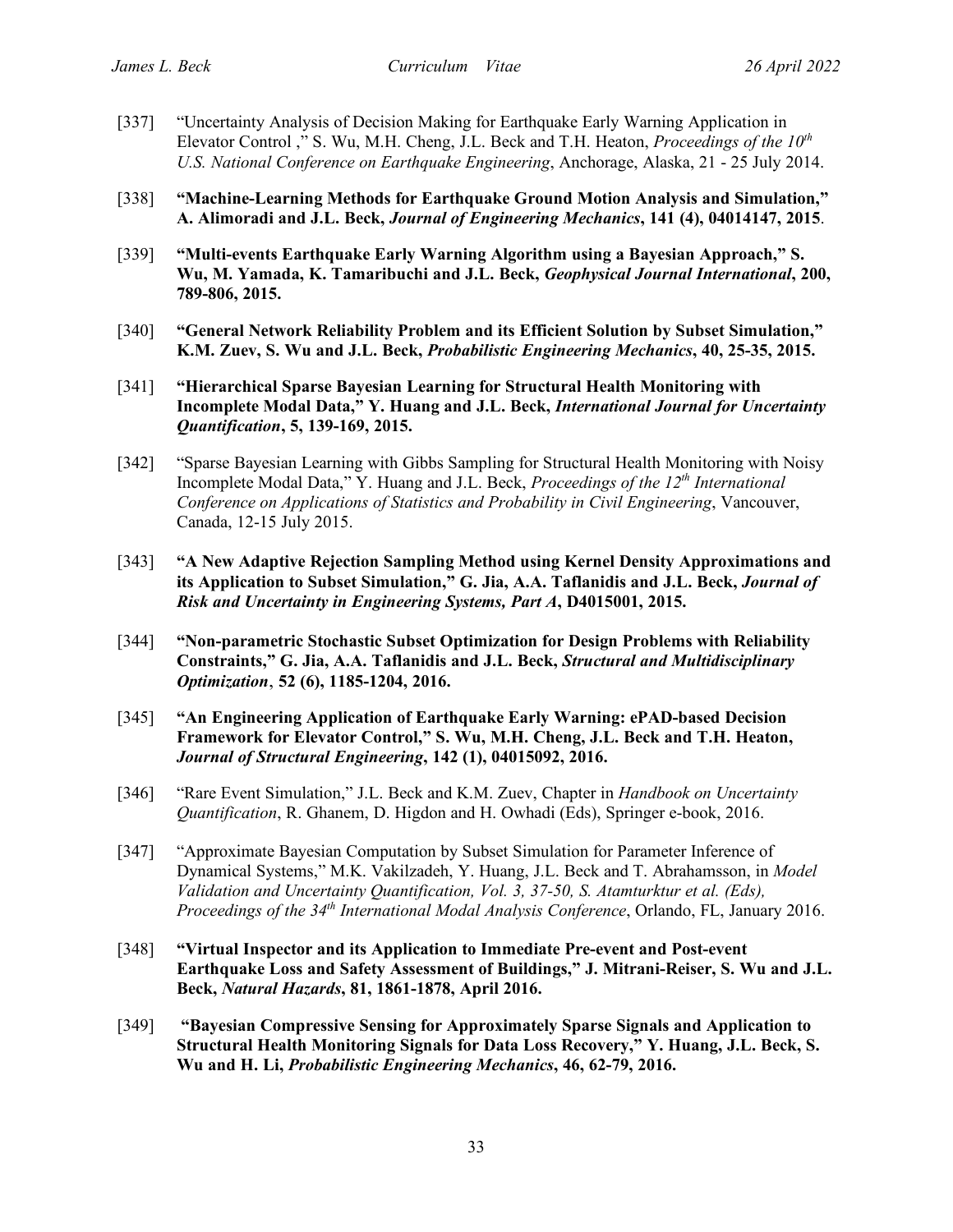- [350] "Real-time Model Uncertainty Quantification and Hyper-robust Structural Identification," H.Q. Mu and J.L. Beck, *Proceedings of the 6<sup>th</sup> Asian-Pacific Symposium on Structural Reliability and its Applications*, Shanghai, China, May 2016.
- [351] **"Identification of Time-varying Cable Tension Forces based on Adaptive Sparse Timefrequency Analysis of Cable Vibrations," Y. Bao, Z.Q. Shi, J.L. Beck, H. Li and T.Y. Hou,** *Journal of Structural Control and Health Monitoring***, 24, e1889, March 2017.**
- [352] **"Hierarchical Sparse Bayesian Learning for Structural Damage Detection: Theory, Computation and Application," Y. Huang, J.L. Beck and H. Li,** *Structural Safety***, 64, 37- 53, January 2017.**
- [353] **"Approximate Bayesian Computation by Subset Simulation using Hierarchical State-Space Models," M.K. Vakilzadeh, Y. Huang, J.L. Beck and T. Abrahamsson,** *Mechanical Systems and Signal Processing***, 84 (B), 2-20, February 2017.**
- [354] **"Bayesian System Identification based on Hierarchical Sparse Bayesian Learning and Gibbs Sampling with Application to Structural Damage Assessment," Y. Huang, J.L. Beck and H. Li,** *Computer Methods in Applied Mechanics and Engineering***, 318, 382-411, 2017**.
- [355] "Bayesian Uncertainty Quantification and Sparse Bayesian Learning for Model Updating in Structural Health Monitoring," J.L. Beck and Y. Huang, *Proceedings of the COST Workshop on Value of Structural Health Monitoring for Reliable Bridge Management*, Zagreb, Croatia, March 2-3, 2017.
- [356] **"Bayesian System Identification using Auxiliary Stochastic Dynamical Systems," T.A. Catanach and J.L. Beck,** *International Journal of Nonlinear Mechanics***, 94, 72-83, September 2017.**
- [357] **"Combining Multiple Earthquake Models in Real-Time for Earthquake Early Warning," S.E. Minson, S. Wu, J.L. Beck and T.H. Heaton,** *Bulletin of the Seismological Society of America***, 107, 1868-1882, June 2017.**
- [358] **"On the Identification of Geotechnical Site-specific Trend Functions," J. Ching, K.K. Phoon, J.L. Beck and Y. Huang,** *ASCE-ASME Journal of Risk and Uncertainty in Engineering Systems, Part A: Civil Engineering***, 04017021, 2017.**
- [359] "Online Bayesian System Identification of Time-varying Spatially-sparse Structural Stiffness," Y. Huang and J.L. Beck, *Proceedings of the 12<sup>th</sup> International Conference on Structural Safety and Reliability*, Vienna, August 6-10, 2017.
- [360] "Approximate Bayesian Computation by Subset Simulation for Model Selection in Dynamical Systems," M.K. Vakilzadeh, J.L. Beck and T. Abrahamsson, *Proceedings of the 10<sup>th</sup> International Conference on Structural Dynamics,* Rome, September 10-13, 2017.
- [361] "Multi-Task Sparse Bayesian Learning for Model Updating in Structural Health Monitoring," Y. Huang, J.L. Beck and H. Li, *Proceedings of the 11th International Workshop on Structural Health Monitoring*, Stanford, USA, September 2017.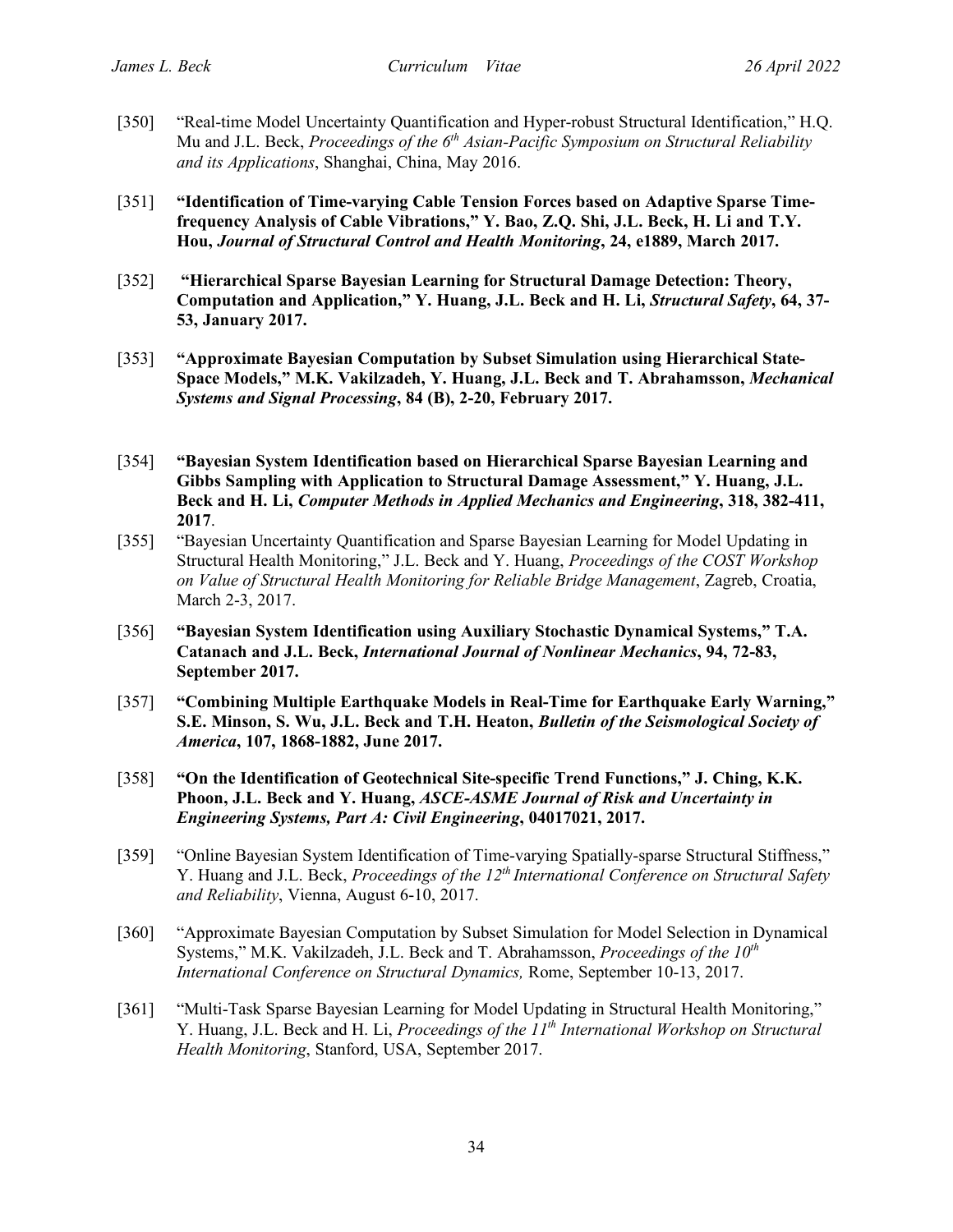- [362] **"Biophysical Constraints Arising From Compositional Context in Synthetic Gene Networks," E. Yeung, A.J. Dy, K.B. Martin, A.H. Ng, Z.Z. Sun, D. Del Vecchio, J.L. Beck, J.J. Collins and R.M. Murray,** *Cell Systems***, 5, 11-24, 2017.**
- [363] **"Using Approximate Bayesian Computation by Subset Simulation for Efficient Posterior Assessment of Dynamic State-Space Model Classes," M.K. Vakilzadeh, J.L. Beck and T. Abrahamsson,** *SIAM Journal on Scientific Computing***, 40-1, B168-195, March 2018.**
- [364] **"Robust-to-Uncertainties Optimal Design of Seismic Metamaterials**," **P.R. Wagner, V.K. Dertimanis, E.N. Chatzi and J.L. Beck,** *Journal of Engineering Mechanics***, 144-3, March 2018.**
- [365] **"Bayesian Inference with Subset Simulation: Strategies and Improvements," W. Betz, I. Papaioannou, J.L. Beck and D. Straub,** *Computer Methods in Applied Mechanics and Engineering***, 331, 72-93, April 2018**.
- [366] **"A Bayesian Learning Method for Structural Damage Assessment of Phase I IASC-ASCE Benchmark Problem," C.K. Oh and J.L. Beck,** *KSCE Journal of Civil Engineering***, 22, 987-992, March 2018.**
- [367] **"Full Gibbs Sampling Procedure for Bayesian System Identification incorporating Sparse Bayesian Learning with Automatic Relevance Determination," Y. Huang and J.L. Beck,**  *Computer-Aided Civil and Infrastructure Engineering***, 33, 712-730, 2018.**
- [368] **"Bayesian Inference with Reliability Methods without Knowing the Maximum of the Likelihood Function," W. Betz, J.L. Beck, D. Straub and I. Papaioannou,** *Probabilistic Engineering Mechanics***, 53, 14-22, 2018.**
- [369] **"Hierarchical Stochastic Model in Bayesian Inference for Engineering Applications: Theoretical Implications and Efficient Approximation," S. Wu, P. Angelikopoulos, J.L. Beck and P. Koumoutsakos,** *ASME/ASCE J of Uncertainty Quantification***, March 2019.**
- [370] "Contrasting Implications of the Frequentist and Bayesian Interpretations of Probability when Applied to Quantum Mechanics Theory," J.L. Beck, arXiv.org, April 2018.
- [371] "Sparse Bayesian Learning and Dual Kalman Filter Implementation for Input and State Estimation via Output-only Acceleration Measurements," Y. Huang and J.L. Beck, *Proceedings of the 6th International Symposium on Reliability Engineering and Risk Management*, Singapore, May 2018.
- [372] "Sequential Bayesian Compressed Sensing," Y. Huang, Y. Ren, J.L. Beck and H. Li, *Proceedings of the 7th World Conference on Structural Control and Monitoring*, Qingdao, China, July 2018.
- [373] "Bayesian Framework for System Identification and Structural Health Monitoring: Theory, Algorithms and Applications," J.L. Beck and Y. Huang, *Proceedings of the 7<sup>th</sup> World Conference on Structural Control and Monitoring*, Qingdao, China, July 2018.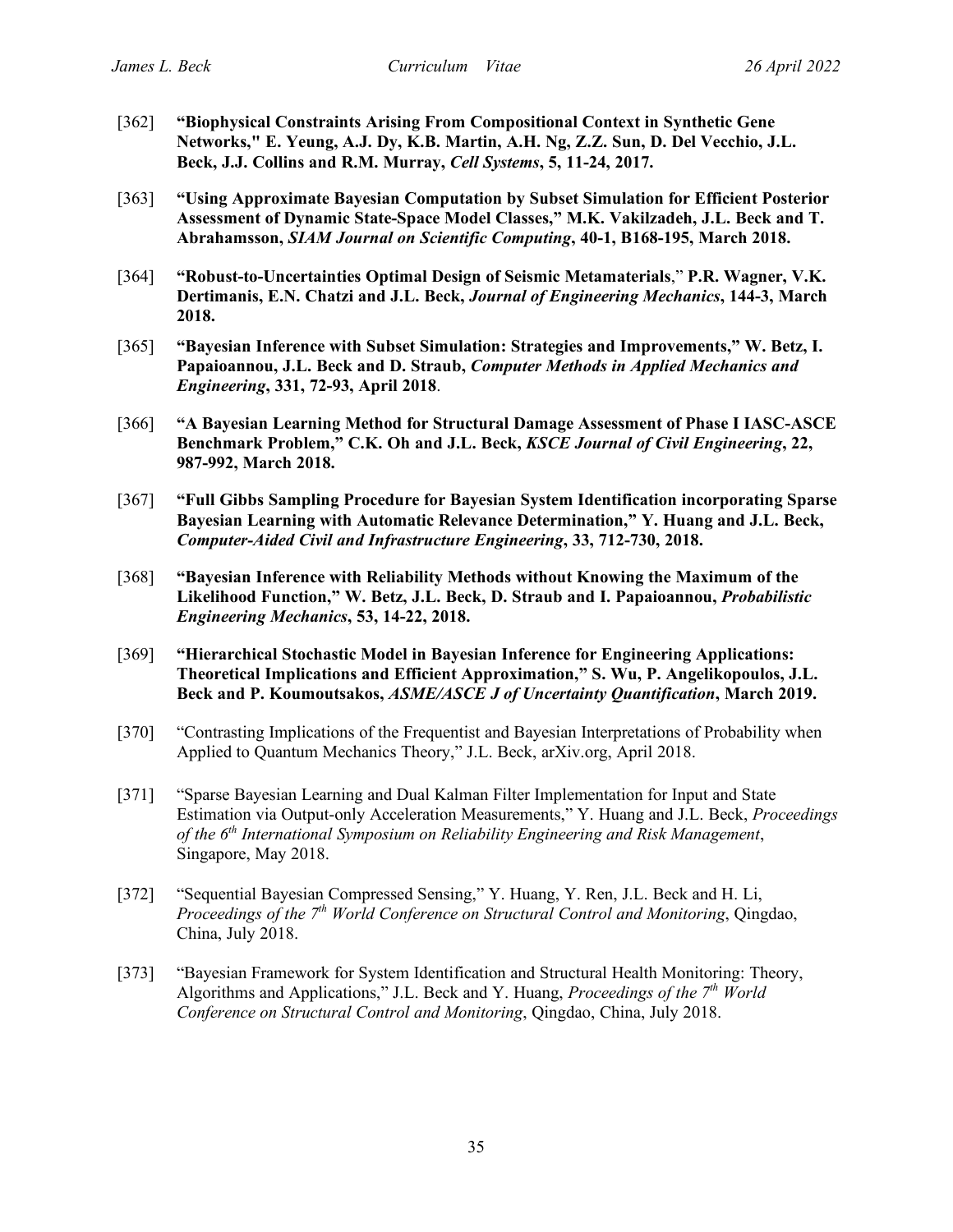- [374] **"Multi-task Sparse Bayesian Learning with Applications in Structural Health Monitoring," Y. Huang, J.L. Beck and H. Li,** *Computer-Aided Civil and Infrastructure Engineering***, 34, 729-839, 2019.**
- [375] **"State-of-the-art Review on Bayesian Inference in Structural System Identification and Damage Assessment," Y. Huang, C. Shao, B. Wu, J.L. Beck and H. Li,** *Advances in Structural Engineering***, 22, 1329-1351, 2019.**
- [376] **"On Choosing State Variables for Piecewise-smooth Dynamical System Simulations," J.S. Pei, J.P. Wright, F. Gay-Balmaz, J.L. Beck and M.D. Todd,** *Nonlinear Dynamics***, online November 2018.**
- [377] "A Kalman Filter Approach for Sparse Input and State Tracking," Y. Huang, H. Li and J.L. Beck, *Proceedings of the 7th Asia-Pacific Workshop on Structural Health Monitoring*, Hong Kong, China, November 2018.
- [378] "Sparse Bayesian Learning and its Application in Bayesian System Identification," Y. Huang and J.L. Beck, Chapter in *Bayesian Methods for the Analysis of Engineering Systems*, J. and M. Chiachio-Ruano (Eds), CRC Press, Taylor & Francis Group, 2019.
- [379] **"Bayes-Mode-ID: A Bayesian Modal-component-sampling Method for Operational Modal Analysis," J.H. Yang, H.F. Lam and J.L. Beck,** *Engineering Structures***, 189, 222-240, 2019.**
- [380] **"Bayesian Operational Modal Analysis and Assessment of a Full-Scale Coupled Structural System Using the Bayes-Mode-ID Method," J.H. Yang, H.F. Lam and J.L. Beck,** *Engineering Structures***, 186, 183-202, 2019.**
- [381] **"Invalidity of the Standard Locality Condition for Hidden-Variable Models of EPR-Bohm Experiments," J.L. Beck,** *International Journal of Quantum Foundations***, 5, 115- 133, October 2019.**
- [382] **"Optimal Sensor and Actuator Placement for Structural Health Monitoring via an Efficient Convex Cost-benefit Optimization," S. Cantero-Chinchilla, J.L. Beck, M. Chiachío, J. Chiachio, D. Chronopoulos and A. Jones,** *Mechanical Systems and Signal Processing***, 144, Art. No. 106901, 2020.**
- [383] **"Exploiting Convexification for Bayesian Optimal Sensor Placement by Maximization of Mutual Information," P. Bhattacharyya and J.L. Beck,** *Journal of Structural Control and Health Monitoring***, 27, e2605, October 2020.**
- [384] **"Novel Sparseness-inducing Dual Kalman Filter and its Application to Tracking Timevarying Spatially-sparse Structural Stiffness Changes and Inputs," Y. Huang, J. Yu, J.L. Beck, H. Zhu and H. Li,** *Computer Methods in Applied Mechanics and Engineering***, 372, Art. No. 113411, 2020.**
- [385] **"OptiSens–Convex Optimization of Sensor and Actuator Placement for Ultrasonic Guided-wave based Structural Health Monitoring," S. Cantero-Chinchilla, J.L. Beck, M. Chiachío, J. Chiachio, D. Chronopoulos and A. Jones,** *SoftwareX***, 13, Art. No. 100643, 2021.**